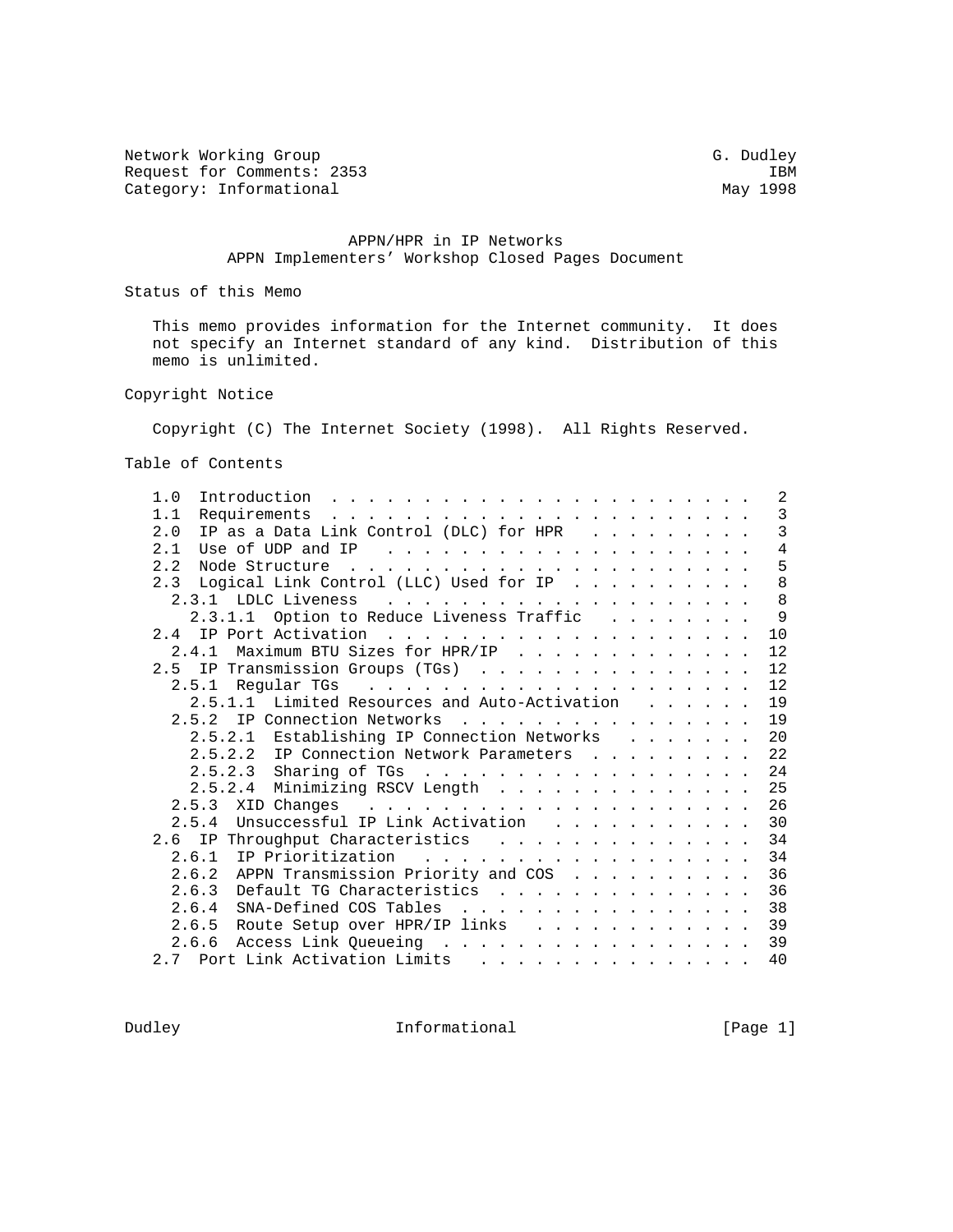| ___ |  |  |  |
|-----|--|--|--|
|     |  |  |  |
|     |  |  |  |
|     |  |  |  |
|     |  |  |  |
|     |  |  |  |
|     |  |  |  |
|     |  |  |  |
|     |  |  |  |
|     |  |  |  |
|     |  |  |  |
|     |  |  |  |
|     |  |  |  |
|     |  |  |  |
|     |  |  |  |

| 2.9 IPv4-to-IPv6 Migration 41                     |  |
|---------------------------------------------------|--|
|                                                   |  |
| 4.0 Security Considerations 43                    |  |
|                                                   |  |
| 6.0 Appendix - Packet Format 45                   |  |
| 6.1 HPR Use of IP Formats 45                      |  |
| 6.1.1 IP Format for LLC Commands and Responses 45 |  |
| 6.1.2 IP Format for NLPs in UI Frames 46          |  |
| 7.0 Full Copyright Statement 48                   |  |

#### 1.0 Introduction

 The APPN Implementers' Workshop (AIW) is an industry-wide consortium of networking vendors that develops Advanced Peer-to-Peer Networking(R) (APPN(R)) standards and other standards related to Systems Network Architecture (SNA), and facilitates high quality, fully interoperable APPN and SNA internetworking products. The AIW approved Closed Pages (CP) status for the architecture in this document on December 2, 1997, and, as a result, the architecture was added to the AIW architecture of record. A CP-level document is sufficiently detailed that implementing products will be able to interoperate; it contains a clear and complete specification of all necessary changes to the architecture of record. However, the AIW has procedures by which the architecture may be modified, and the AIW is open to suggestions from the internet community.

 The architecture for APPN nodes is specified in "Systems Network Architecture Advanced Peer-to-Peer Networking Architecture Reference" [1]. A set of APPN enhancements for High Performance Routing (HPR) is specified in "Systems Network Architecture Advanced Peer-to-Peer Networking High Performance Routing Architecture Reference, Version 3.0" [2]. The formats associated with these architectures are specified in "Systems Network Architecture Formats" [3]. This memo assumes the reader is familiar with these specifications.

 This memo defines a method with which HPR nodes can use IP networks for communication, and the enhancements to APPN required by this method. This memo also describes an option set that allows the use of the APPN connection network model to allow HPR nodes to use IP networks for communication without having to predefine link connections.

 (R) 'Advanced Peer-to-Peer Networking' and 'APPN' are trademarks of the IBM Corporation.

Dudley **Informational Informational** [Page 2]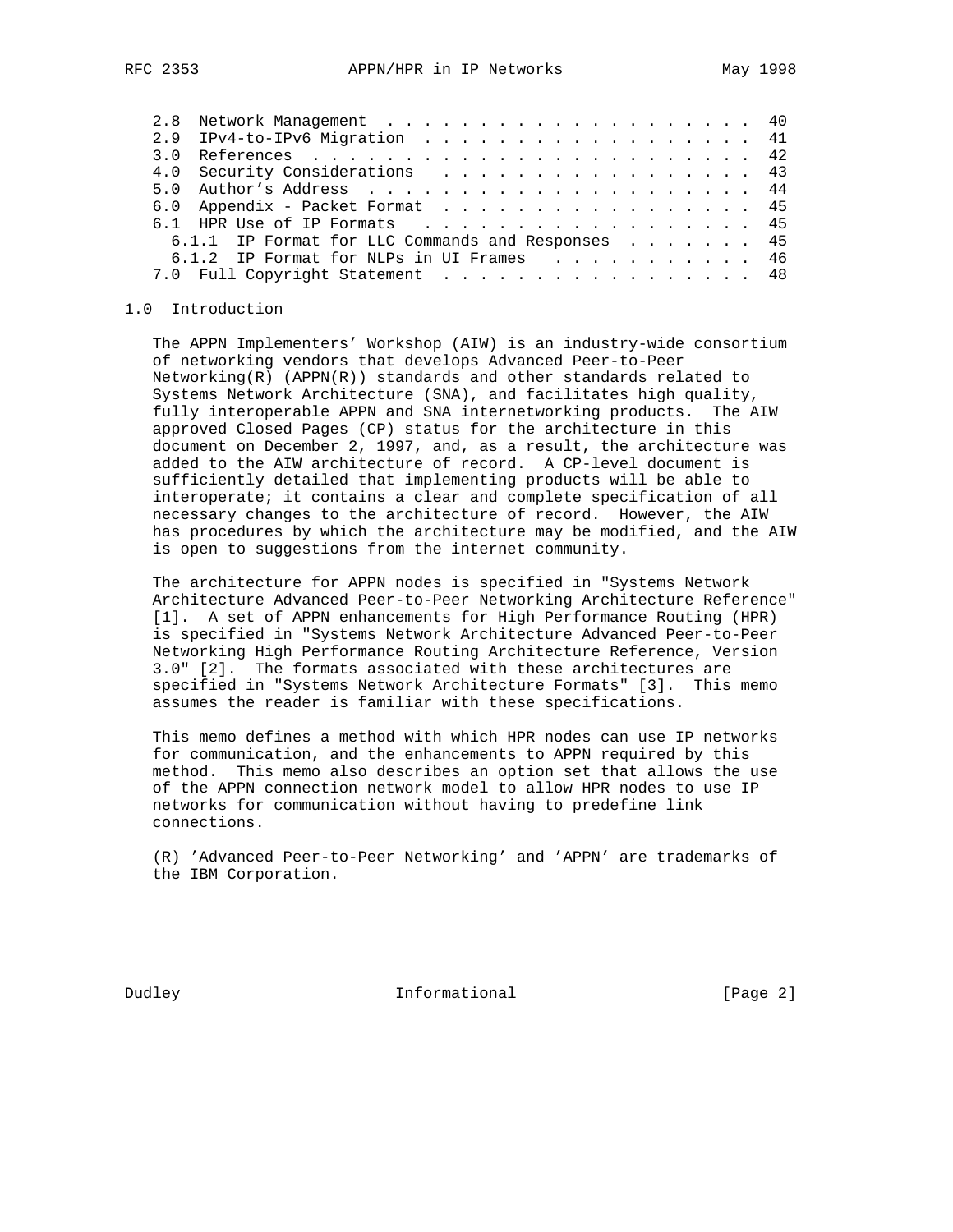## 1.1 Requirements

 The following are the requirements for the architecture specified in this memo:

- 1. Facilitate APPN product interoperation in IP networks by documenting agreements such as the choice of the logical link control (LLC).
- 2. Reduce system definition (e.g., by extending the connection network model to IP networks) -- Connection network support is an optional function.
- 3. Use class of service (COS) to retain existing path selection and transmission priority services in IP networks; extend transmission priority function to include IP networks.
- 4. Allow customers the flexibility to design their networks for low cost and high performance.
- 5. Use HPR functions to improve both availability and scalability over existing integration techniques such as Data Link Switching (DLSw) which is specified in RFC 1795 [4] and RFC 2166 [5].
- 2.0 IP as a Data Link Control (DLC) for HPR

 This memo specifies the use of IP and UDP as a new DLC that can be supported by APPN nodes with the three HPR option sets: HPR (option set 1400), Rapid Transport Protocol (RTP) (option set 1401), and Control Flows over RTP (option set 1402). Logical Data Link Control (LDLC) Support (option set 2006) is also a prerequisite.

 RTP is a connection-oriented, full-duplex protocol designed to transport data in high-speed networks. HPR uses RTP connections to transport SNA session traffic. RTP provides reliability (i.e., error recovery via selective retransmission), in-order delivery (i.e., a first-in-first-out [FIFO] service provided by resequencing data that arrives out of order), and adaptive rate-based (ARB) flow/congestion control. Because RTP provides these functions on an end-to-end basis, it eliminates the need for these functions on the link level along the path of the connection. The result is improved overall performance for HPR. For a more complete description of RTP, see Appendix F of [2].

 This new DLC (referred to as the native IP DLC) allows customers to take advantage of APPN/HPR functions such as class of service (COS) and ARB flow/congestion control in the IP environment. HPR links established over the native IP DLC are referred to as HPR/IP links.

Dudley **Informational** [Page 3]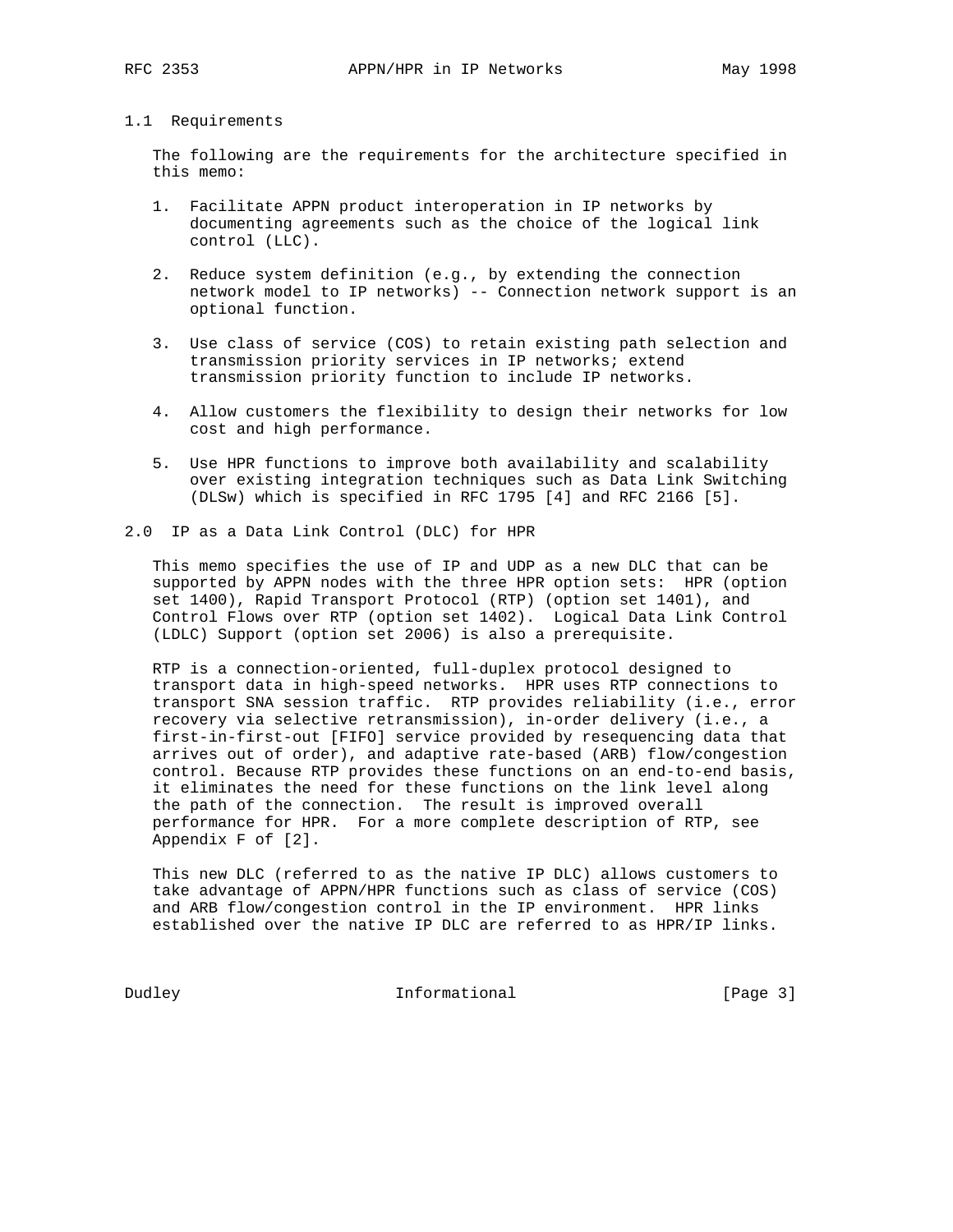The following sections describe in detail the considerations and enhancements associated with the native IP DLC.

2.1 Use of UDP and IP

 The native IP DLC will use the User Datagram Protocol (UDP) defined in RFC 768 [6] and the Internet Protocol (IP) version 4 defined in RFC 791 [7].

 Typically, access to UDP is provided by a sockets API. UDP provides an unreliable connectionless delivery service using IP to transport messages between nodes. UDP has the ability to distinguish among multiple destinations within a given node, and allows port-number based prioritization in the IP network. UDP provides detection of corrupted packets, a function required by HPR. Higher-layer protocols such as HPR are responsible for handling problems of message loss, duplication, delay, out-of-order delivery, and loss of connectivity. UDP is adequate because HPR uses RTP to provide end to-end error recovery and in-order delivery; in addition, LDLC detects loss of connectivity. The Transmission Control Protocol (TCP) was not chosen for the native IP DLC because the additional services provided by TCP such as error recovery are not needed. Furthermore, the termination of TCP connections would require additional node resources (control blocks, buffers, timers, and retransmit queues) and would, thereby, reduce the scalability of the design.

 The UDP header has four two-byte fields. The UDP Destination Port is a 16-bit field that contains the UDP protocol port number used to demultiplex datagrams at the destination. The UDP Source Port is a 16-bit field that contains the UDP protocol port number that specifies the port to which replies should be sent when other information is not available. A zero setting indicates that no source port number information is being provided. When used with the native IP DLC, this field is not used to convey a port number for replies; moreover, the zero setting is not used. IANA has registered port numbers 12000 through 12004 for use in these two fields by the native IP DLC; use of these port numbers allows prioritization in the IP network. For more details of the use of these fields, see 2.6.1, "IP Prioritization" on page 28.

 The UDP Checksum is a 16-bit optional field that provides coverage of the UDP header and the user data; it also provides coverage of a pseudo-header that contains the source and destination IP addresses. The UDP checksum is used to guarantee that the data has arrived intact at the intended receiver. When the UDP checksum is set to

Dudley **Informational** [Page 4]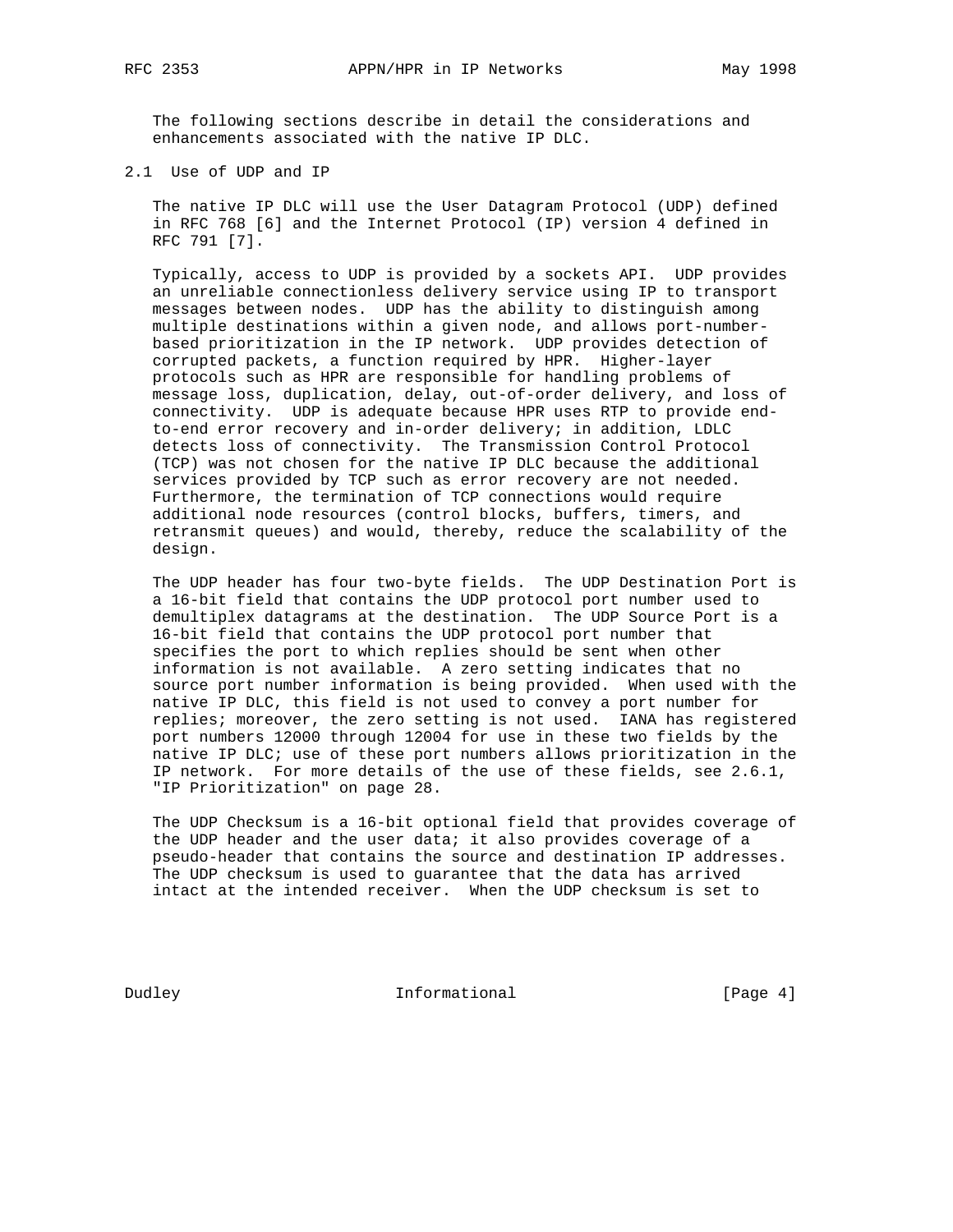zero, it indicates that the checksum was not calculated and should not be checked by the receiver. Use of the checksum is recommended for use with the native IP DLC.

 IP provides an unreliable, connectionless delivery mechanism. The IP protocol defines the basic unit of data transfer through the IP network, and performs the routing function (i.e., choosing the path over which data will be sent). In addition, IP characterizes how "hosts" and "gateways" should process packets, the circumstances under which error messages are generated, and the conditions under which packets are discarded. An IP version 4 header contains an 8 bit Type of Service field that specifies how the datagram should be handled. As defined in RFC 1349 [8], the type-of-service byte contains two defined fields. The 3-bit precedence field allows senders to indicate the priority of each datagram. The 4-bit type of service field indicates how the network should make tradeoffs between throughput, delay, reliability, and cost. The 8-bit Protocol field specifies which higher-level protocol created the datagram. When used with the native IP DLC, this field is set to 17 which indicates the higher-layer protocol is UDP.

### 2.2 Node Structure

 Figure 1 on page 6 shows a possible node functional decomposition for transport of HPR traffic across an IP network. There will be variations in different platforms based on platform characteristics.

 The native IP DLC includes a DLC manager, one LDLC component for each link, and a link demultiplexor. Because UDP is a connectionless delivery service, there is no need for HPR to activate and deactivate lower-level connections.

 The DLC manager activates and deactivates a link demultiplexor for each port and an instance of LDLC for each link established in an IP network. Multiple links (e.g., one defined link and one dynamic link for connection network traffic) may be established between a pair of IP addresses. Each link is identified by the source and destination IP addresses in the IP header and the source and destination service access point (SAP) addresses in the IEEE 802.2 LLC header (see 6.0, "Appendix - Packet Format" on page 37); the link demultiplexor passes incoming packets to the correct instance of LDLC based on these identifiers. Moreover, the IP address pair associated with an active link and used in the IP header may not change.

 LDLC also provides other functions (for example, reliable delivery of Exchange Identification [XID] commands). Error recovery for HPR RTP packets is provided by the protocols between the RTP endpoints.

Dudley **Informational** [Page 5]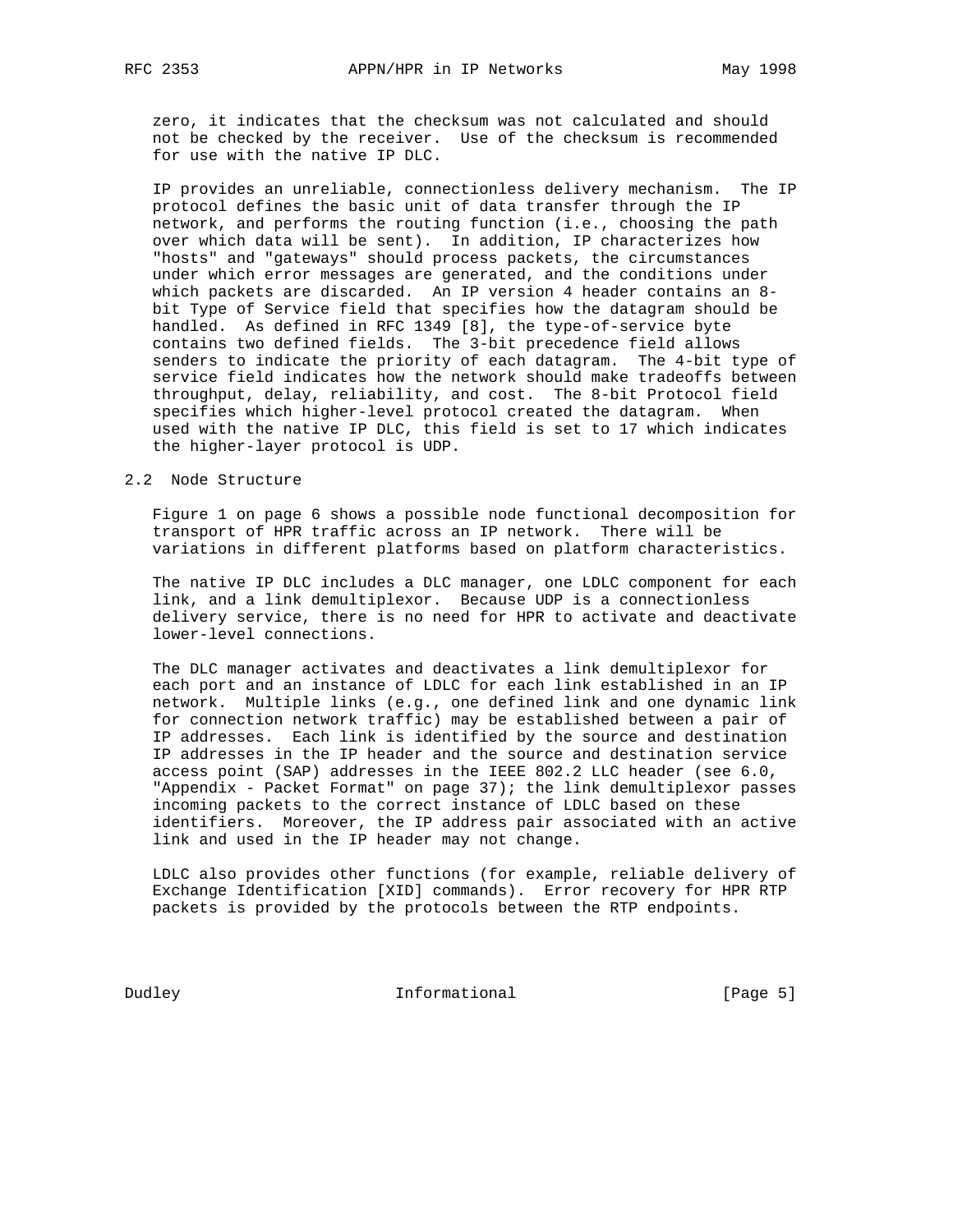The network control layer (NCL) uses the automatic network routing (ANR) information in the HPR network header to either pass incoming packets to RTP or an outgoing link.

 All components are shown as single entities, but the number of logical instances of each is as follows:

- o DLC manager -- 1 per node
- o LDLC -- 1 per link
- o Link demultiplexor -- 1 per port
- o NCL -- 1 per node (or 1 per port for efficiency)
- o RTP -- 1 per RTP connection
- o UDP -- 1 per port
- o IP -- 1 per port

 Products are free to implement other structures. Products implementing other structures will need to make the appropriate modifications to the algorithms and protocol boundaries shown in this document.

Dudley **Informational** [Page 6]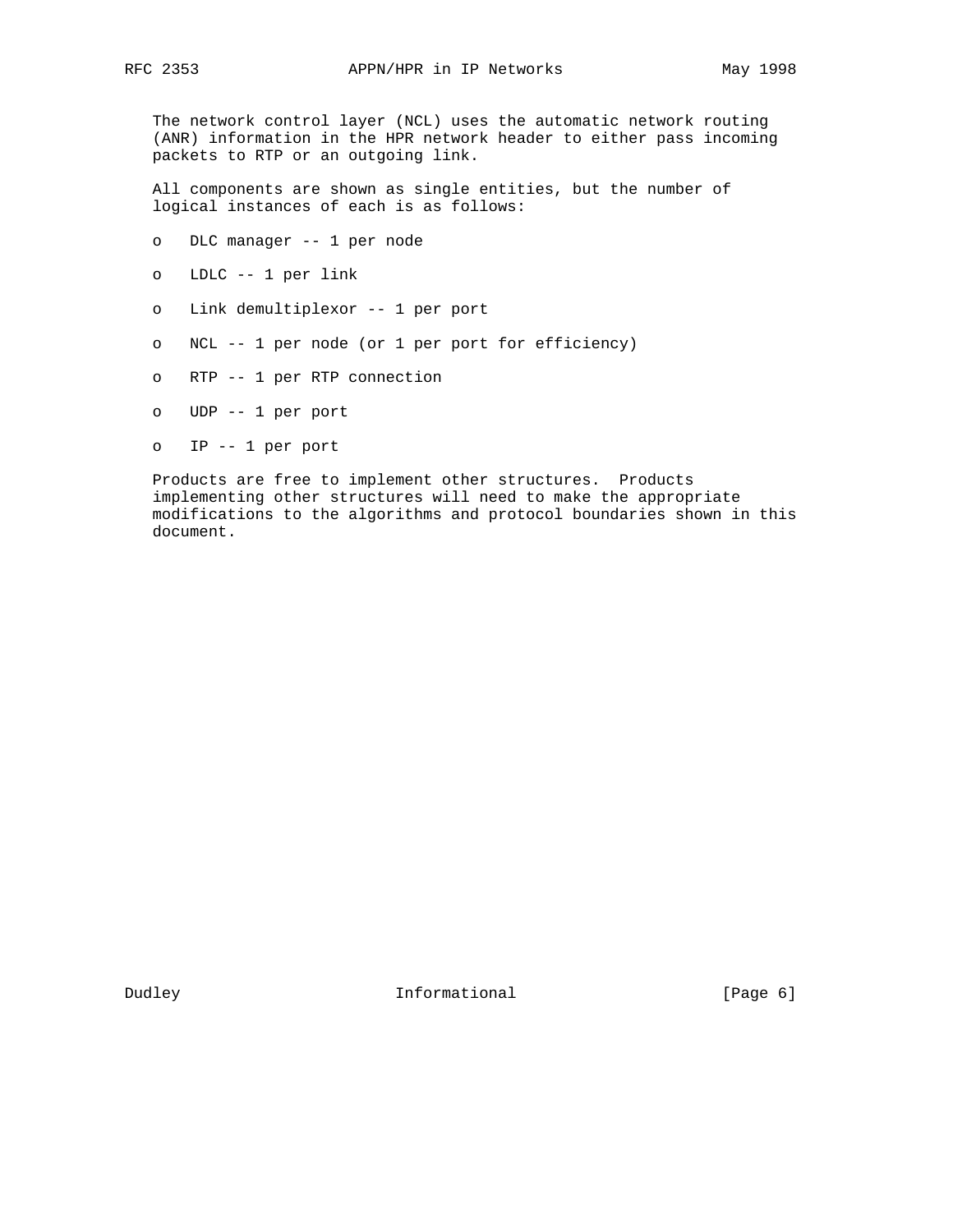

Dudley

Informational

[Page 7]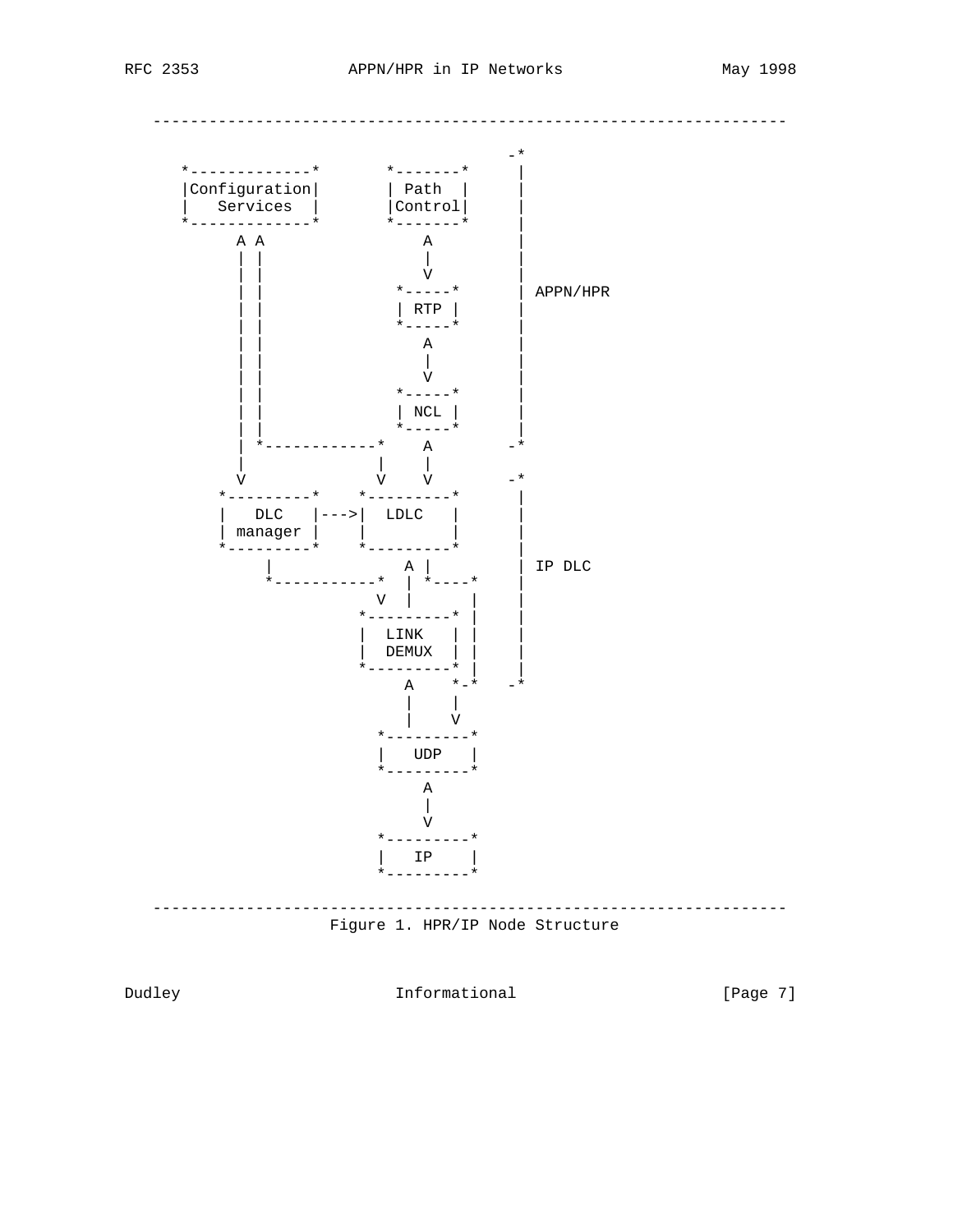# 2.3 Logical Link Control (LLC) Used for IP

 Logical Data Link Control (LDLC) is used by the native IP DLC. LDLC is defined in [2]. LDLC uses a subset of the services defined by IEEE 802.2 LLC type 2 (LLC2). LDLC uses only the TEST, XID, DISC, DM, and UI frames.

 LDLC was defined to be used in conjunction with HPR (with the HPR Control Flows over RTP option set 1402) over reliable links that do not require link-level error recovery. Most frame loss in IP networks (and the underlying frame networks) is due to congestion, not problems with the facilities. When LDLC is used on a link, no link-level error recovery is available; as a result, only RTP traffic is supported by the native IP DLC. Using LDLC eliminates the need for LLC2 and its associated cost (adapter storage, longer path length, etc.).

## 2.3.1 LDLC Liveness

 LDLC liveness (using the LDLC TEST command and response) is required when the underlying subnetwork does not provide notification of connection outage. Because UDP is connectionless, it does not provide outage notification; as a result, LDLC liveness is required for HPR/IP links.

 Liveness should be sent periodically on active links except as described in the following subsection when the option to reduce liveness traffic is implemented. The default liveness timer period is 10 seconds. When the defaults for the liveness timer and retry timer (15 seconds) are used, the period between liveness tests is smaller than the time required to detect failure (retry count multiplied by retry timer period) and may be smaller than the time for liveness to complete successfully (on the order of round-trip delay). When liveness is implemented as specified in the LDLC finite-state machine (see [2]) this is not a problem because the liveness protocol works as follows: The liveness timer is for a single link. The timer is started when the link is first activated and each time a liveness test completes successfully. When the timer expires, a liveness test is performed. When the link is operational, the period between liveness tests is on the order of the liveness timer period plus the round-trip delay.

 For each implementation, it is necessary to check if the liveness protocol will work in a satisfactory manner with the default settings for the liveness and retry timers. If, for example, the liveness timer is restarted immediately upon expiration, then a different default for the liveness timer should be used.

Dudley **Informational** [Page 8]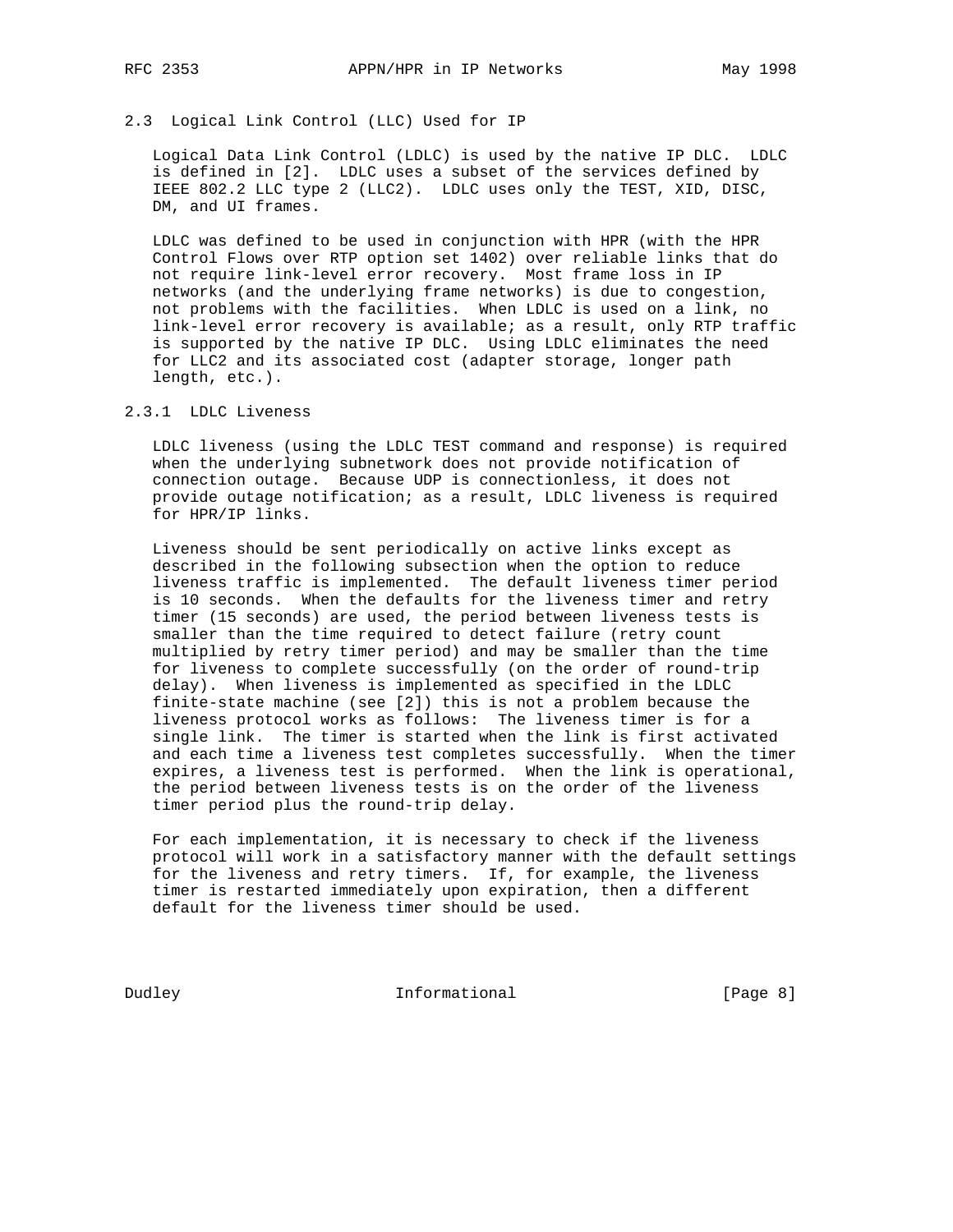#### 2.3.1.1 Option to Reduce Liveness Traffic

 In some environments, it is advantageous to reduce the amount of liveness traffic when the link is otherwise idle. (For example, this could allow underlying facilities to be temporarily deactivated when not needed.) As an option, implementations may choose not to send liveness when the link is idle (i.e., when data was neither sent nor received over the link while the liveness timer was running). (If the implementation is not aware of whether data has been received, liveness testing may be stopped while data is not being sent.) However, the RTP connections also have a liveness mechanism which will generate traffic. Some implementations of RTP will allow setting a large value for the ALIVE timer, thus reducing the amount of RTP liveness traffic.

 If LDLC liveness is turned off while the link is idle, one side of the link may detect a link failure much earlier than the other. This can cause the following problems:

- o If a node that is aware of a link failure attempts to reactivate the link, the partner node (unaware of the link failure) may reject the activation as an unsupported parallel link between the two ports.
- o If a node that is unaware of an earlier link failure sends data (including new session activations) on the link, it may be discarded by a node that detected the earlier failure and deactivated the link. As a result, session activations would fail.

 The mechanisms described below can be used to remedy these problems. These mechanisms are needed only in a node not sending liveness when the link is idle; thus, they would not be required of a node not implementing this option that just happened to be adjacent to a node implementing the option.

 o (Mandatory unless the node supports multiple active defined links between a pair of HPR/IP ports and supports multiple active dynamic links between a pair of HPR/IP ports.) Anytime a node rejects the activation of an HPR/IP link as an unsupported parallel link between a pair of HPR/IP ports (sense data X'10160045' or X'10160046'), it should perform liveness on any active link between the two ports that is using a different SAP pair. Thus, if the activation was not for a parallel link but rather was a reactivation because one of these active links had failed, the failed link will be detected. (If the SAP pair for the link being activated matches the SAP pair for an active link, a liveness test would succeed because the adjacent node would

Dudley **Informational** [Page 9]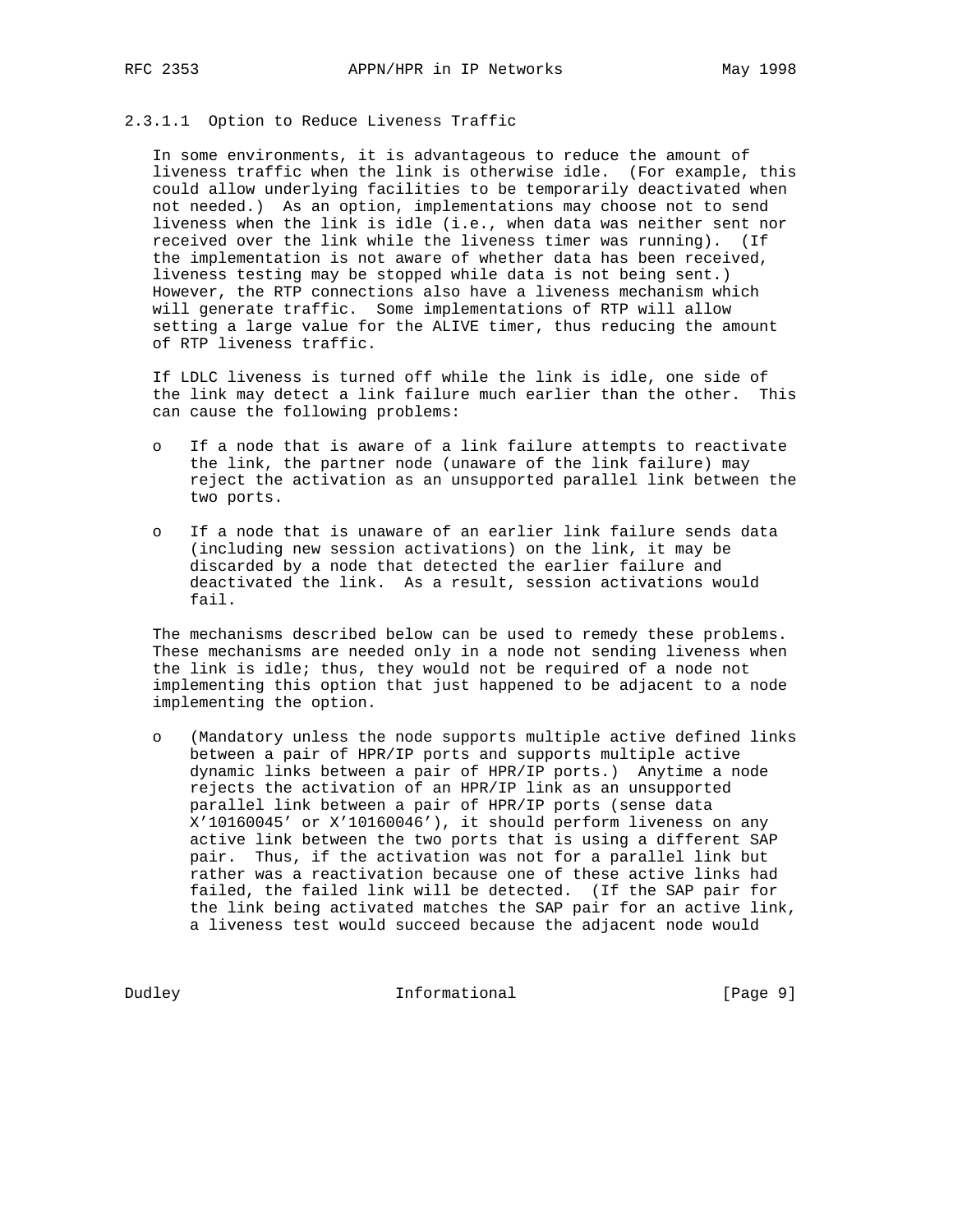respond for the link being activated.) A simple way to implement this function is for LDLC, upon receiving an activation XID, to run liveness on all active links with a matching IP address pair and a different SAP pair.

- o (Mandatory) Anytime a node receives an activation XID with an IP address pair and a SAP pair that match those of an active link, it should deactivate the active link and allow it to be reestablished. A timer is required to prevent stray XIDs from deactivating an active link.
- o (Recommended) A node should attempt to reactivate an HPR/IP link before acting on an LDLC-detected failure. This mechanism is helpful in preventing session activation failures in scenarios where the other side detected a link failure earlier, but the network has recovered.

## 2.4 IP Port Activation

 The node operator (NO) creates a native IP DLC by issuing DEFINE\_DLC(RQ) (containing customer-configured parameters) and START\_DLC(RQ) commands to the node operator facility (NOF). NOF, in turn, passes DEFINE\_DLC(RQ) and START\_DLC(RQ) signals to configuration services (CS), and CS creates the DLC manager. Then, the node operator can define a port by issuing DEFINE\_PORT(RQ) (also containing customer-configured parameters) to NOF with NOF passing the associated signal to CS.

 A node with adapters attached to multiple IP subnetworks may represent the multiple adapters as a single HPR/IP port. However, in that case, the node associates a single IP address with that port. RFC 1122 [9] requires that a node with multiple adapters be able to use the same source IP address on outgoing UDP packets regardless of the adapter used for transmission.

Dudley **Informational** [Page 10]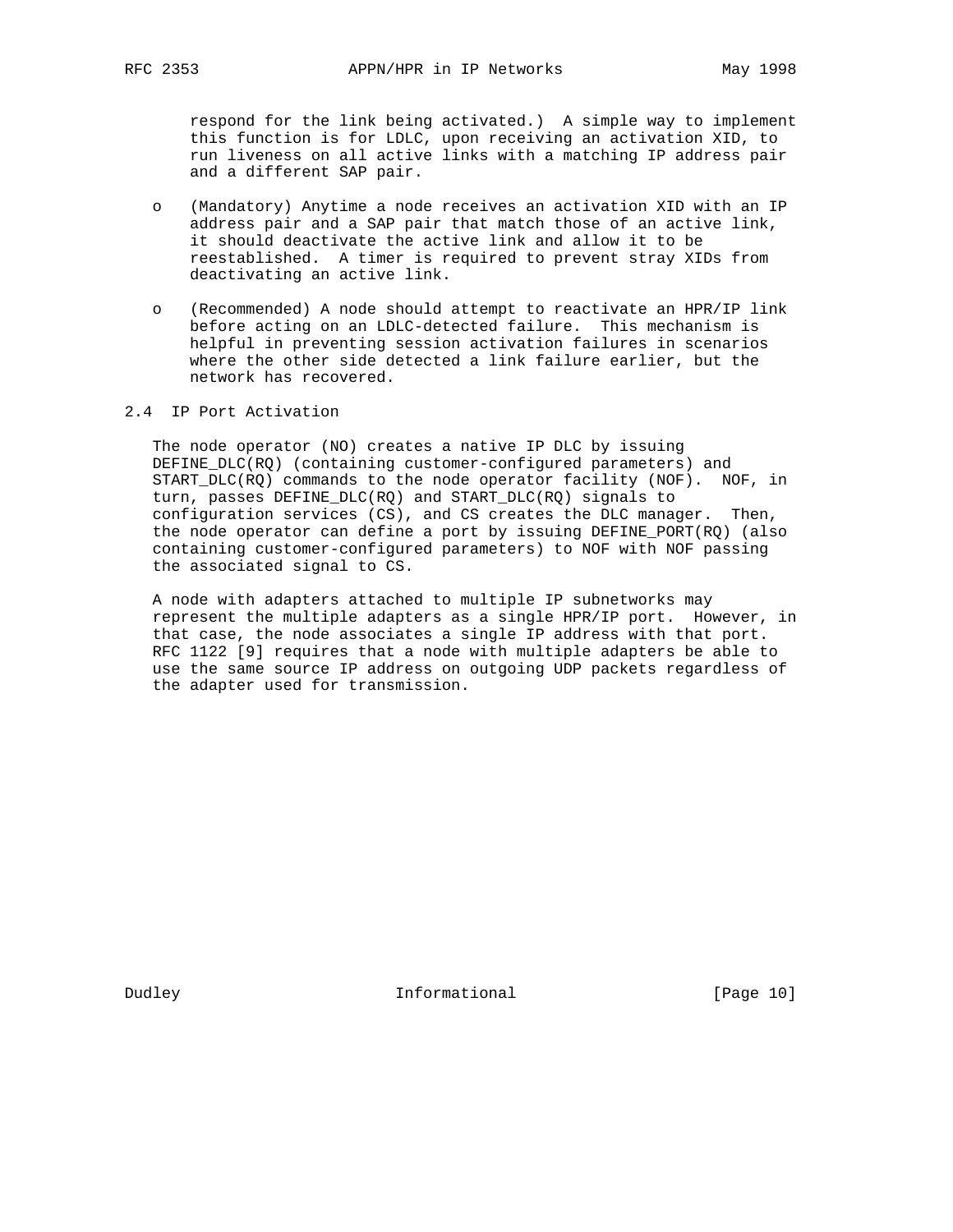|    | <b>NOF</b>                                                | CS |        | <b>DLC</b> |
|----|-----------------------------------------------------------|----|--------|------------|
|    | . DEFINE DLC(RQ)<br>--------------->0                     |    |        |            |
| 2. | DEFINE DLC(RSP)<br>$\cap$ $\lt$ $-$                       |    |        |            |
|    | START DLC(RQ)                                             |    | create |            |
|    | --------------->೧<br>. START DLC(RSP)                     |    |        |            |
| 4  | $0 < - - - - -$                                           |    |        |            |
| 5  | DEFINE PORT(RO)<br>∩−−−−−−−−−−−−−−−>∩<br>DEFINE PORT(RSP) |    |        |            |
| 6  |                                                           |    |        |            |
|    |                                                           |    |        |            |

Figure 2. IP Port Activation

The following parameters are received in DEFINE\_PORT(RQ):

- o Port name
- o DLC name
- o Port type (if IP connection networks are supported, set to shared access transport facility [SATF]; otherwise, set to switched)
- o Link station role (set to negotiable)
- o Maximum receive BTU size (default is 1461 [1492 less an allowance for the IP, UDP, and LLC headers])
- o Maximum send BTU size (default is 1461 [1492 less an allowance for the IP, UDP, and LLC headers])
- o Link activation limits (total, inbound, and outbound)
- o IPv4 supported (set to yes)
- o The local IPv4 address (required if IPv4 is supported)
- o IPv6 supported (set to no; may be set to yes in the future; see 2.9, "IPv4-to-IPv6 Migration" on page 35)
- o The local IPv6 address (required if IPv6 is supported)
- o Retry count for LDLC (default is 3)

Dudley **Informational** [Page 11]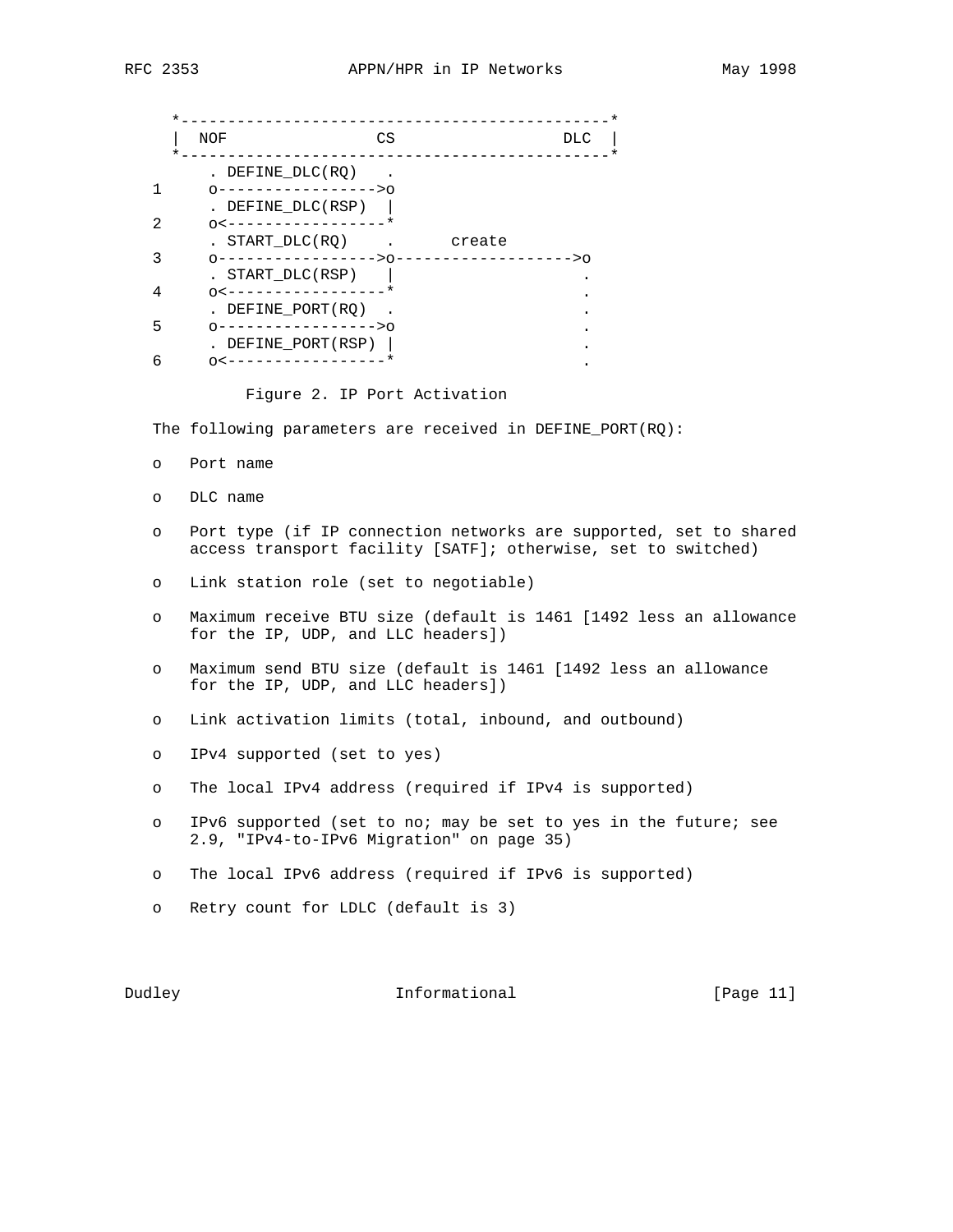- o Retry timer period for LDLC (default is 15 seconds; a smaller value such as 10 seconds can be used for a campus network)
- o LDLC liveness timer period (default is 10 seconds; see 2.3.1, "LDLC Liveness" on page 7)
- o IP precedence (the setting of the 3-bit field within the Type of Service byte of the IP header for the LLC commands such as XID and for each of the APPN transmission priorities; the defaults are given in 2.6.1, "IP Prioritization" on page 28.)

#### 2.4.1 Maximum BTU Sizes for HPR/IP

 When IP datagrams are larger than the underlying physical links support, IP performs fragmentation. When HPR/IP links are established, the default maximum basic transmission unit (BTU) sizes are 1461 bytes, which corresponds to the typical IP maximum transmission unit (MTU) size of 1492 bytes supported by routers on token-ring networks. 1461 is 1492 less 20 bytes for the IP header, 8 bytes for the UDP header, and 3 bytes for the IEEE 802.2 LLC header. The IP header is larger than 20 bytes when optional fields are included; smaller maximum BTU sizes should be configured if optional IP header fields are used in the IP network. For IPv6, the default is reduced to 1441 bytes to allow for the typical IPv6 header size of 40 bytes. Smaller maximum BTU sizes (but not less than 768) should be used to avoid fragmentation when necessary. Larger BTU sizes should be used to improve performance when the customer's IP network supports a sufficiently large IP MTU size. The maximum receive and send BTU sizes are passed to CS in DEFINE\_PORT(RQ). These maximum BTU sizes can be overridden in DEFINE\_CN\_TG(RQ) or DEFINE\_LS(RQ).

 The Flags field in the IP header should be set to allow fragmentation. Some products will not be able to control the setting of the bit allowing fragmentation; in that case, fragmentation will most likely be allowed. Although fragmentation is slow and prevents prioritization based on UDP port numbers, it does allow connectivity across paths with small MTU sizes.

2.5 IP Transmission Groups (TGs)

## 2.5.1 Regular TGs

 Regular HPR TGs may be established in IP networks using the native IP DLC architecture. Each of these TGs is composed of one or more HPR/IP links. Configuration services (CS) identifies the TG with the destination control point (CP) name and TG number; the destination CP

Dudley **Informational** [Page 12]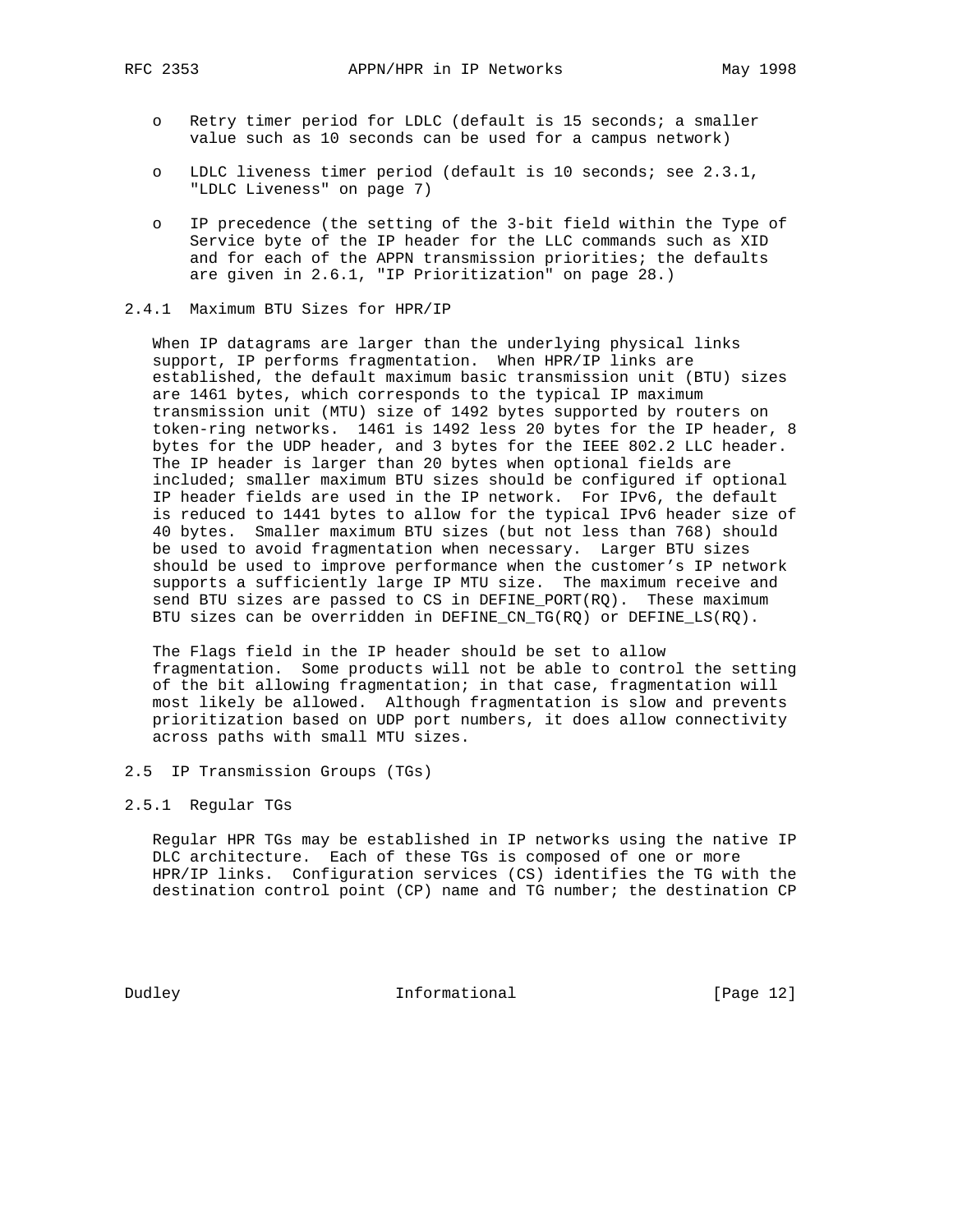name may be configured or learned via XID, and the TG number, which may be configured, is negotiated via XID. For auto-activatable links, the destination CP name and TG number must be configured.

 When multiple links (dynamic or defined) are established between a pair of IP ports (each associated with a single IP address), an incoming packet can be mapped to its associated link using the IP address pair and the service access point (SAP) address pair. If a node receives an activation XID for a defined link with an IP address pair and a SAP pair that are the same as for an active defined link, that node can assume that the link has failed and that the partner node is reactivating the link. In such a case as an optimization, the node receiving the XID can take down the active link and allow the link to be reestablished in the IP network. Because UDP packets can arrive out of order, implementation of this optimization requires the use of a timer to prevent a stray XID from deactivating an active link.

 Support for multiple defined links between a pair of HPR/IP ports is optional. There is currently no value in defining multiple HPR/IP links between a pair of ports. In the future if HPR/IP support for the Resource ReSerVation Protocol (RSVP) [10] is defined, it may be advantageous to define such parallel links to segregate traffic by COS on RSVP "sessions." Using RSVP, HPR would be able to reserve bandwidth in IP networks. An HPR logical link would be mapped to an RSVP "session" that would likely be identified by either a specific application-provided UDP port number or a dynamically-assigned UDP port number.

 When multiple defined HPR/IP links between ports are not supported, an incoming activation for a defined HPR/IP link may be rejected with sense data X'10160045' if an active defined HPR/IP link already exists between the ports. If the SAP pair in the activation XID matches the SAP pair for the existing link, the optimization described above may be used instead.

 If parallel defined HPR/IP links between ports are not supported, an incoming activation XID is mapped to the defined link station (if it exists) associated with the port on the adjacent node using the source IP address in the incoming activation XID. This source IP address should be the same as the destination IP address associated with the matching defined link station. (They may not be the same if the adjacent node has multiple IP addresses, and the configuration was not coordinated correctly.)

 If parallel HPR/IP links between ports are supported, multiple defined link stations may be associated with the port on the adjacent node. In that case, predefined TG numbers (see "Partitioning the TG

Dudley **Informational** [Page 13]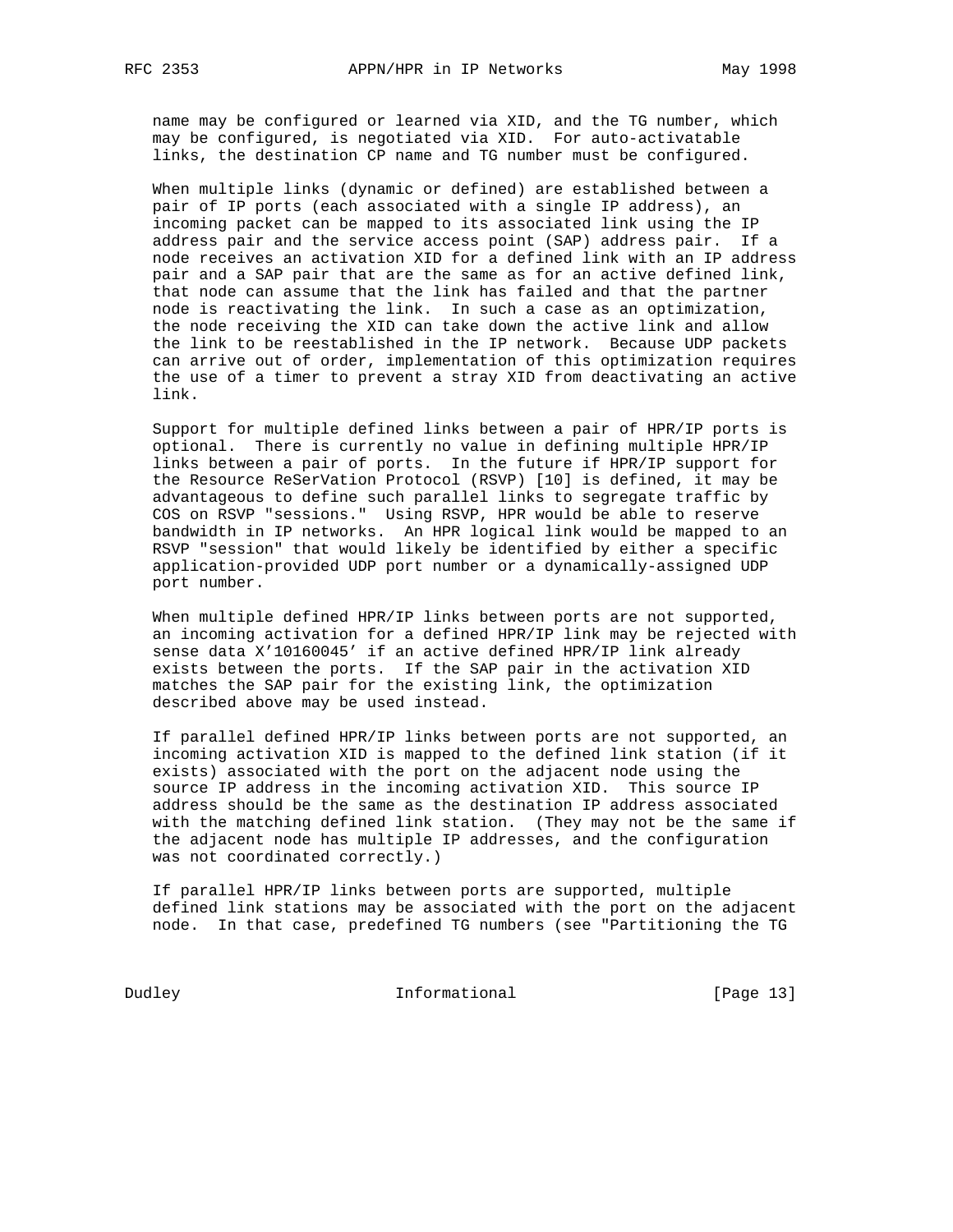Number Space" in Chapter 9 Configuration Services of [1]) may be used to map the XID to a specific link station. However, because the same TG characteristics may be used for all HPR/IP links between a given pair of ports, all the link stations associated with the port in the adjacent node should be equivalent; as a result, TG number negotiation using negotiable TG numbers may be used.

 In the future, if multiple HPR/IP links with different characteristics are defined between a pair of ports using RSVP, defined link stations will need sufficient configured information to be matched with incoming XIDs. (Correct matching of an incoming XID to a defined link station allows CS to provide the correct TG characteristics to topology and routing services (TRS).) At that time CS will do the mapping based on both the IP address of the adjacent node and a predefined TG number.

 The node initiating link activation knows which link it is activating. Some parameters sent in prenegotiation XID are defined in the regular link station configuration and not allowed to change in following negotiation-proceeding XIDs. To allow for forward migration to RSVP, when a regular TG is activated in an IP network, the node receiving the first XID (i.e., the node not initiating link activation) must also understand which defined link station is being activated before sending a prenegotiation XID in order to correctly set parameters that cannot change. For this reason, the node initiating link activation will indicate the TG number in prenegotiation XIDs by including a TG Descriptor (X'46') control vector containing a TG Identifier (X'80') subfield. Furthermore, the node receiving the first XID will force the node activating the link to send the first prenegotiation XID by responding to null XIDs with null XIDs. To prevent potential deadlocks, the node receiving the first XID has a limit (the LDLC retry count can be used) on the number of null XIDs it will send. Once this limit is reached, that node will send an XID with an XID Negotiation Error (X'22') control vector in response to a null XID; sense data X'0809003A' is included in the control vector to indicate unexpected null XID. If the node that received the first XID receives a prenegotiation XID without the TG Identifier subfield, it will send an XID with an XID Negotiation Error control vector to reject the link connection; sense data X'088C4680' is included in the control vector to indicate the subfield was missing.

 For a regular TG, the TG parameters are provided by the node operator based on customer configuration in DEFINE\_PORT(RQ) and DEFINE\_LS(RQ). The following parameters are supplied in DEFINE\_LS(RQ) for HPR/IP links:

Dudley **Informational** [Page 14]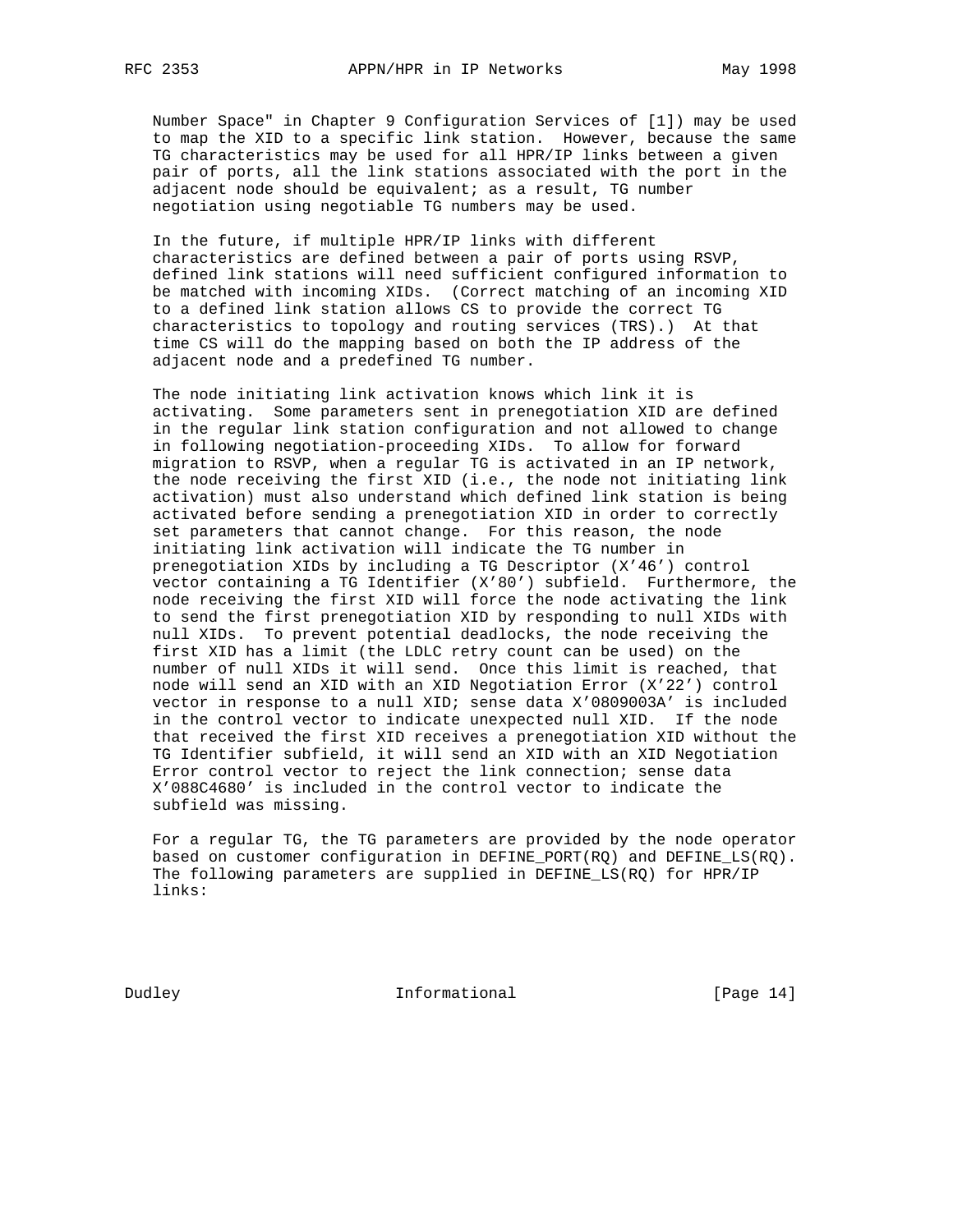- o The destination IP host name (this parameter can usually be mapped to the destination IP address): If the link is not activated at node initialization, the IP host name should be mapped to an IP address, and the IP address should be stored with the link station definition. This is required to allow an incoming link activation to be matched with the link station definition. If the adjacent node activates the link with a different IP address (e.g., it could have multiple ports), it will not be possible to match the link activation with the link station definition, and the default parameters specified in the local port definition will be used.
- o The destination IP version (set to version 4, support for version 6 may be required in the future; this parameter is only required if the address and version cannot be determined using the destination IP host name.)
- o The destination IP address (in the format specified by the destination IP version; this parameter is only required if the address cannot be determined using the destination IP host name.)
- o Source service access point address (SSAP) used for XID, TEST, DISC, and DM (default is X'04'; other values may be specified when multiple links between a pair of IP addresses are defined)
- o Destination service access point address (DSAP) used for XID, TEST, DISC, and DM (default is X'04')
- o Source service access point address (SSAP) used for HPR network layer packets (NLPs) (default is X'C8'; other values may be specified when multiple links between a pair of IP addresses are defined.)
- o Maximum receive BTU size (default is 1461; this parameter is used to override the setting in DEFINE\_PORT.)
- o Maximum send BTU size (default is 1461; this parameter is used to override the setting in DEFINE\_PORT.)
- o IP precedence (the setting of the 3-bit field within the Type of Service byte of the IP header for LLC commands such as XID and for each of the APPN transmission priorities; the defaults are given in 2.6.1, "IP Prioritization" on page 28; this parameter is used to override the settings in DEFINE\_PORT)
- o Shareable with connection network traffic (default is yes for non-RSVP links)

Dudley **Informational Informational** [Page 15]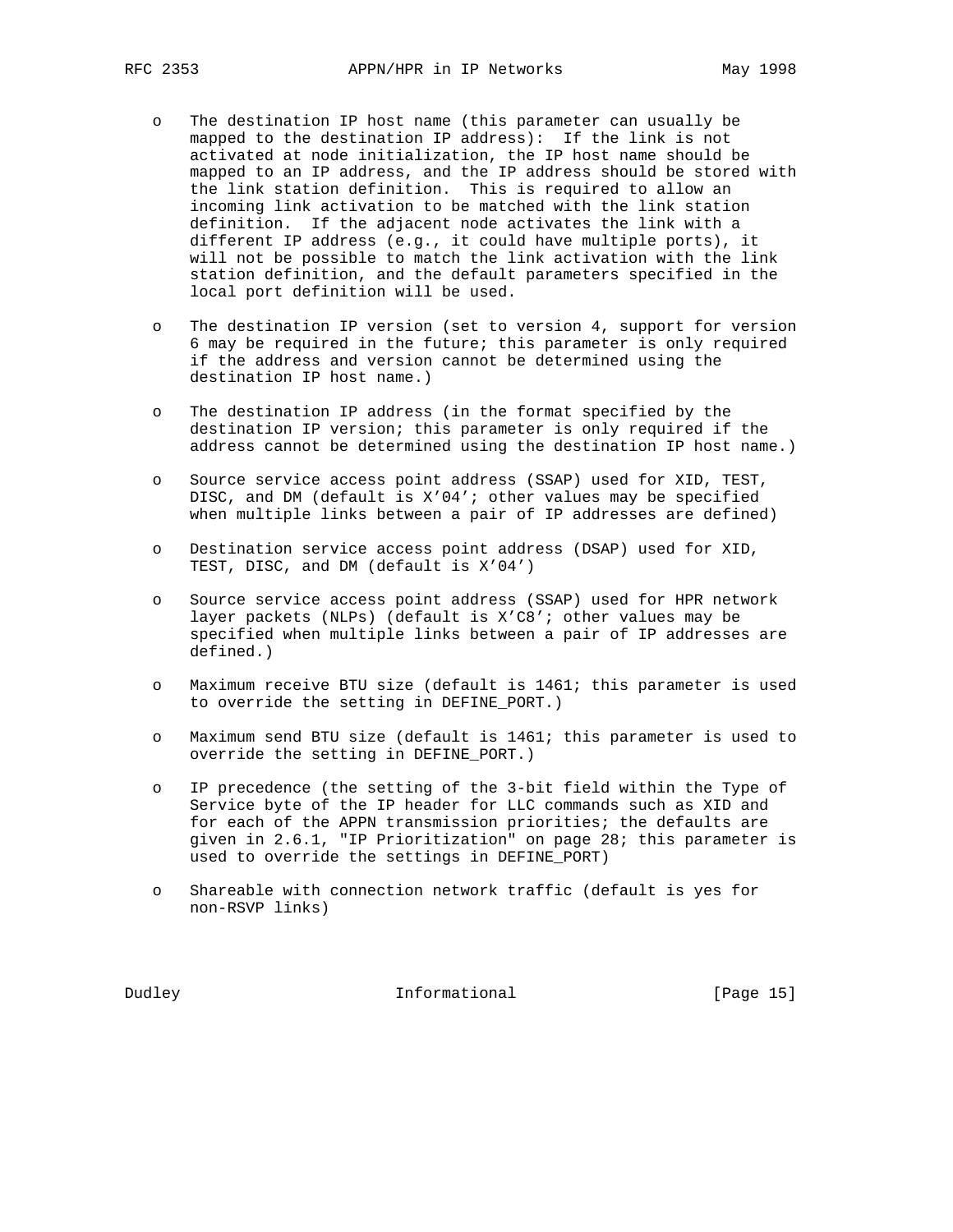- o Retry count for LDLC (default is 3; this parameter is used to override the setting in DEFINE\_PORT)
- o Retry timer period for LDLC (default is 15 seconds; a smaller value such as 10 seconds can be used for a campus link; this parameter is used to override the setting in DEFINE\_PORT)
- o LDLC liveness timer period (default is 10 seconds; this parameter is to override the setting in DEFINE\_PORT; see 2.3.1, "LDLC ness" on page 7)
- o Auto-activation supported (default is no; may be set to yes when the local node has switched access to the IP network)
- o Limited resource (default is to set in concert with auto activation supported)
- o Limited resource liveness timer (default is 45 sec.)
- o Port name
- o Adjacent CP name (optional)
- o Local CP-CP sessions supported
- o Defined TG number (optional)
- o TG characteristics

 The following figures show the activation and deactivation of regular TGs.

Dudley **Informational** [Page 16]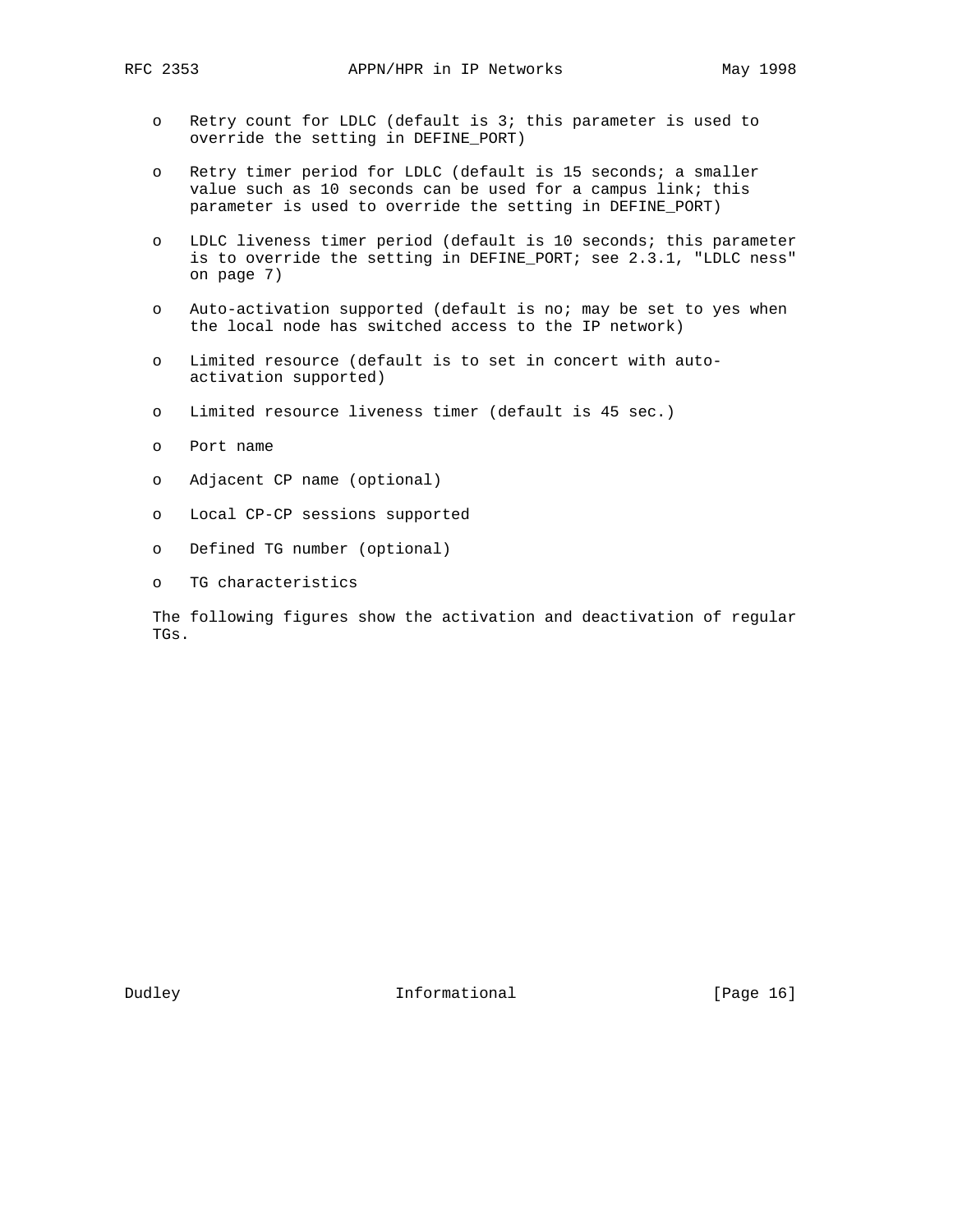| $\star$                          |          |           |               |
|----------------------------------|----------|-----------|---------------|
| $ {\rm CS}$<br>DLC.              | LDLC     | DMUX      | <b>UDP</b>    |
| $\star$ $\overline{\phantom{0}}$ |          |           |               |
| .CONNECT_OUT(RQ) . create        |          |           |               |
| -------------->0-------------->0 |          |           |               |
|                                  | new LDLC |           |               |
|                                  |          | $----->0$ |               |
| CONNECT_OUT(+RSP)                |          |           |               |
| $\cap$                           |          |           |               |
| XID                              |          | XID(CMD)  | XID           |
|                                  | ->0      |           | ----->0-----> |

#### Figure 3. Regular TG Activation (outgoing)

 In Figure 3 upon receiving START\_LS(RQ) from NOF, CS starts the link activation process by sending CONNECT\_OUT(RQ) to the DLC manager. The DLC manager creates an instance of LDLC for the link, informs the link demultiplexor, and sends CONNECT\_OUT(+RSP) to CS. Then, CS starts the activation XID exchange.

| CS                               | DLC                                                       | LDLC                         | DMUX         | <b>UDP</b>            |
|----------------------------------|-----------------------------------------------------------|------------------------------|--------------|-----------------------|
| . CONNECT IN $(RO)$ .<br>$\circ$ | ------0<                                                  | XID(CMD)                     | XID<br>$-0<$ | . XID<br>$-\cap$ $<-$ |
|                                  | CONNECT_IN(RSP). create<br>------------>0-------------->0 |                              |              |                       |
|                                  |                                                           | new LDLC<br>---------------- | --------->0  |                       |
|                                  | XID(CMD)                                                  |                              |              |                       |
|                                  | XID                                                       | *------------->0             |              |                       |
|                                  | XID                                                       |                              | XID(RSP)     | . XID                 |
|                                  |                                                           | –>∩                          |              | ------->0----->       |

#### Figure 4. Regular TG Activation (incoming)

 In Figure 4, when an XID is received for a new link, it is passed to the DLC manager. The DLC manager sends CONNECT\_IN(RQ) to notify CS of the incoming link activation, and CS sends CONNECT\_IN(+RSP) accepting the link activation. The DLC manager then creates a new instance of LDLC, informs the link demultiplexor, and forwards the XID to to CS via LDLC. CS then responds by sending an XID to the adjacent node.

Dudley **Informational** [Page 17]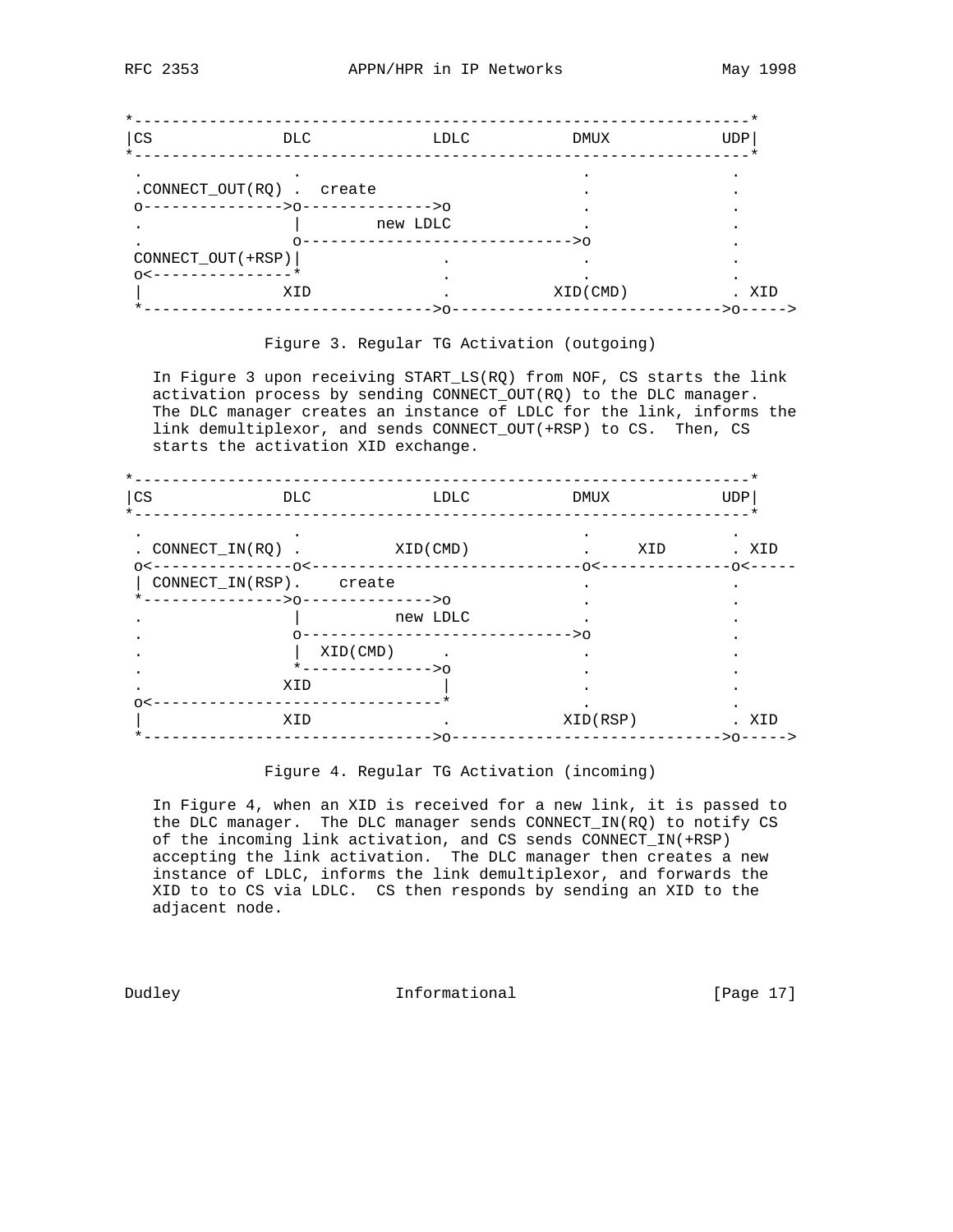The two following figures show normal TG deactivation (outgoing and incoming).

| $\star$                |                                                      |           |             |    |             |    |                       |
|------------------------|------------------------------------------------------|-----------|-------------|----|-------------|----|-----------------------|
| cs <br>$\star$         | DLC.                                                 |           | LDLC        |    | <b>DMUX</b> |    | <b>UDP</b>            |
|                        | DEACT                                                | $----->0$ |             |    | DISC        |    | . DISC<br>$->0---->$  |
| ∩<                     | DEACT                                                |           | $------O<-$ | DM | - ヘ く -     | DM | . DM<br>$-\cap$ < $-$ |
|                        | DISCONNECT(RQ).<br>*-------------->0-------------->0 | destroy   |             |    |             |    |                       |
| DISCONNECT (RSP)<br>∩< |                                                      |           |             |    |             |    |                       |

## Figure 5. Regular TG Deactivation (outgoing)

 In Figure 5 upon receiving STOP\_LS(RQ) from NOF, CS sends DEACT to notify the partner node that the HPR link is being deactivated. When the response is received, CS sends DISCONNECT(RQ) to the DLC manager, and the DLC manager deactivates the instance of LDLC. Upon receiving DISCONNECT(RSP), CS sends STOP\_LS(RSP) to NOF.

| CS<br>$\star$    | DLC.                                  |                | <b>LDLC</b> |      | <b>DMUX</b>   |      | <b>UDP</b>                          |
|------------------|---------------------------------------|----------------|-------------|------|---------------|------|-------------------------------------|
|                  | DEACT                                 |                |             | DISC |               | DISC | . DISC                              |
|                  |                                       |                | $-0<$       |      | $-\cap$<br>DM |      | $-\cap$ $\lt$ $-$<br>DM<br>$->0---$ |
|                  | DISCONNECT(RQ).<br>*-------------->0- | destroy        |             |      |               |      |                                     |
| .DISCONNECT(RSP) |                                       | ------------>0 |             |      |               |      |                                     |
| $\cap$           |                                       |                |             |      |               |      |                                     |

#### Figure 6. Regular TG Deactivation (incoming)

 In Figure 6, when an adjacent node deactivates a TG, the local node receives a DISC. CS sends STOP\_LS(IND) to NOF. Because IP is connectionless, the DLC manager is not aware that the link has been deactivated. For that reason, CS also needs to send DISCONNECT(RQ) to the DLC manager; the DLC manager deactivates the instance of LDLC.

Dudley **Informational** [Page 18]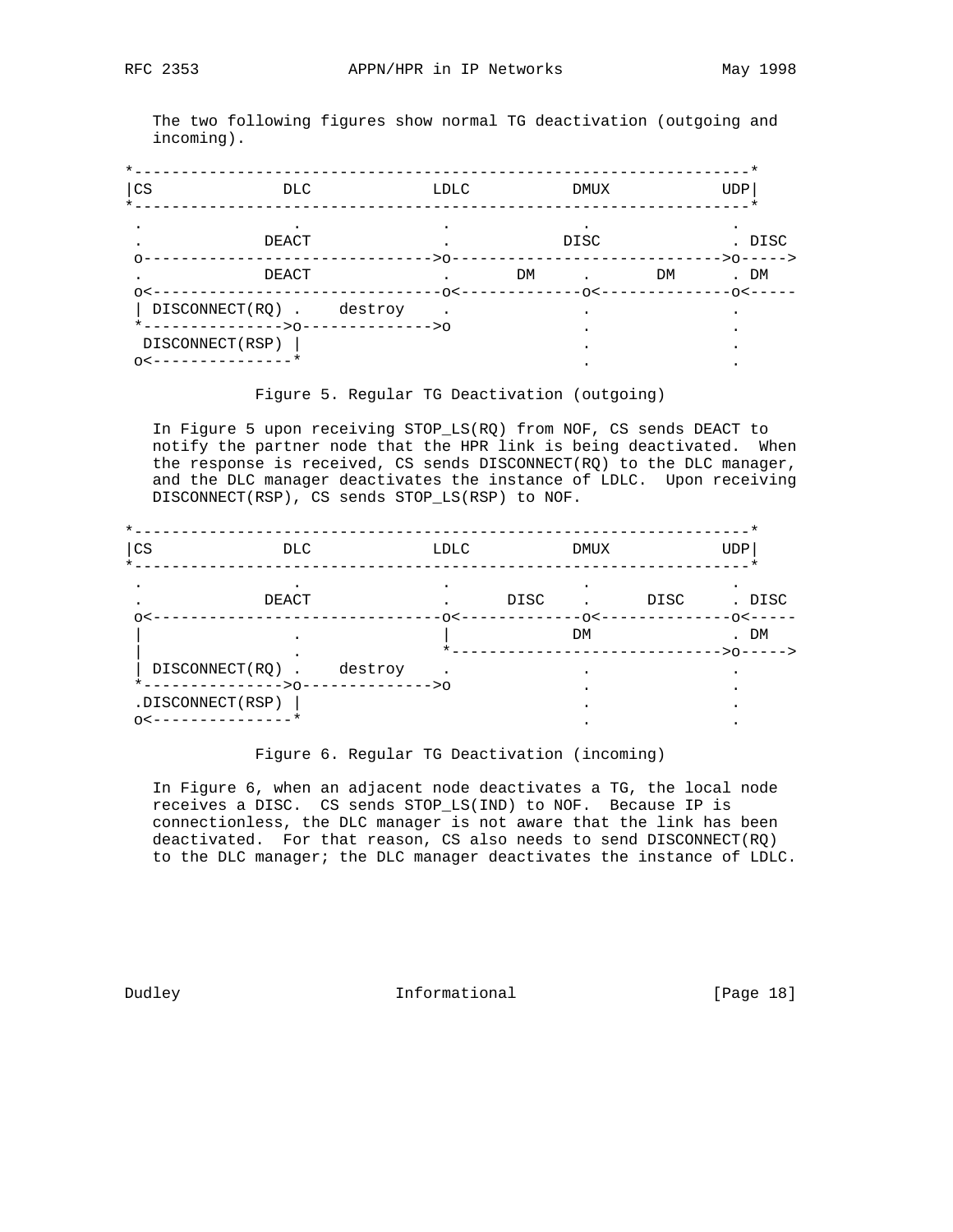# 2.5.1.1 Limited Resources and Auto-Activation

 To reduce tariff charges, the APPN architecture supports the definition of switched links as limited resources. A limited resource link is deactivated when there are no sessions traversing the link. Intermediate HPR nodes are not aware of sessions between logical units (referred to as LU-LU sessions) carried in crossing RTP connections; in HPR nodes, limited-resource TGs are deactivated when no traffic is detected for some period of time. Furthermore, APPN links may be defined as auto-activatable. Auto-activatable links are activated when a new session has been routed across the link.

 An HPR node may have access to an IP network via a switched access link. In such environments, it may be advisable for customers to define regular HPR/IP links as limited resources and as being auto activatable.

### 2.5.2 IP Connection Networks

 Connection network support for IP networks (option set 2010), is described in this section.

 APPN architecture defines single link TGs across the point-to-point lines connecting APPN nodes. The natural extension of this model would be to define a TG between each pair of nodes connected to a shared access transport facility (SATF) such as a LAN or IP network. However, the high cost of the system definition of such a mesh of TGs is prohibitive for a network of more than a few nodes. For that reason, the APPN connection network model was devised to reduce the system definition required to establish TGs between APPN nodes.

 Other TGs may be defined through the SATF which are not part of the connection network. Such TGs (referred to as regular TGs in this document) are required for sessions between control points (referred to as CP-CP sessions) but may also be used for LU-LU sessions.

 In the connection network model, a virtual routing node (VRN) is defined to represent the SATF. Each node attached to the SATF defines a single TG to the VRN rather than TGs to all other attached nodes.

 Topology and routing services (TRS) specifies that a session is to be routed between two nodes across a connection network by including the connection network TGs between each of those nodes and the VRN in the Route Selection control vector (RSCV). When a network node has a TG to a VRN, the network topology information associated with that TG includes DLC signaling information required to establish connectivity to that node across the SATF. For an end node, the DLC signaling

Dudley **Informational** [Page 19]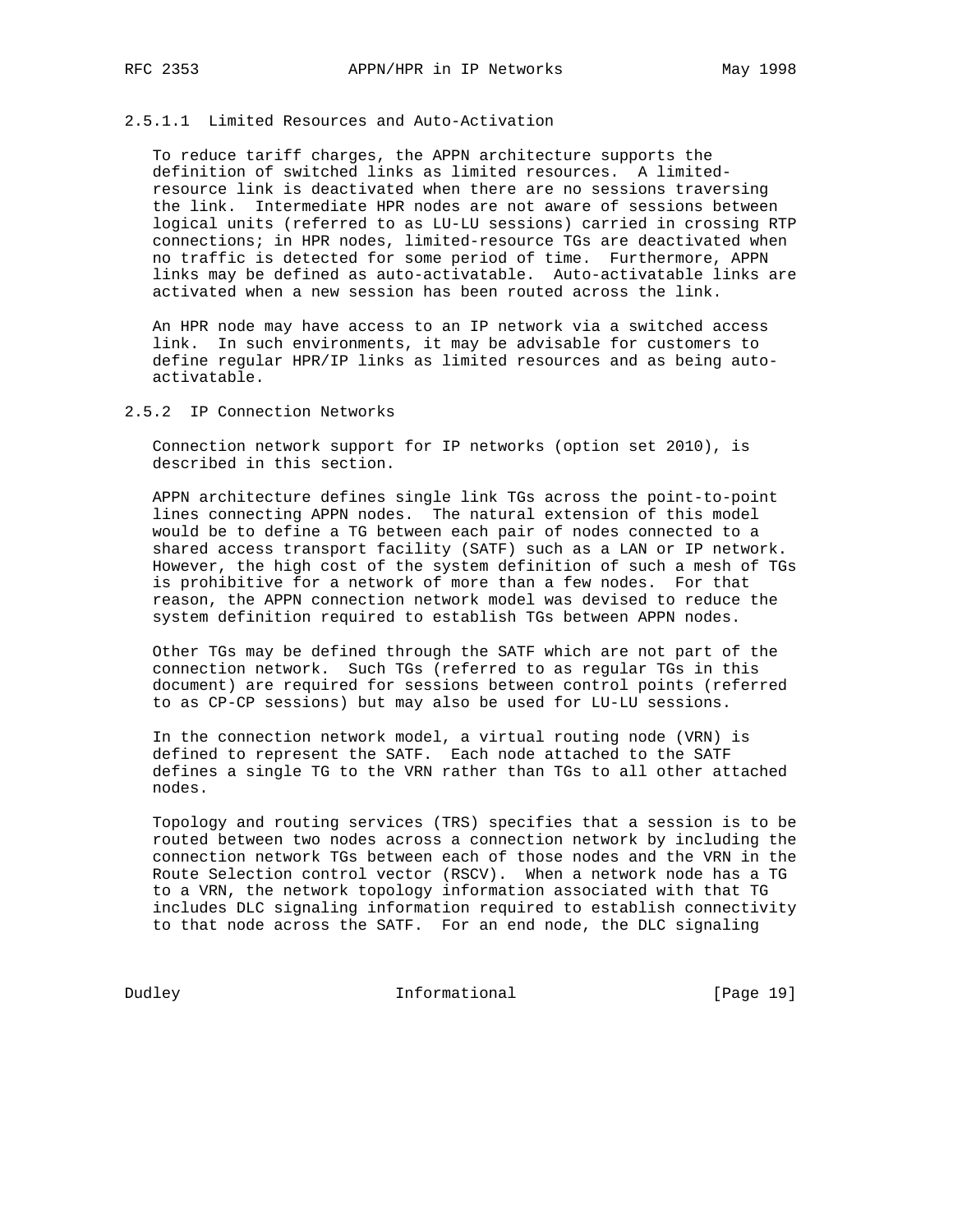information is returned as part of the normal directory services (DS) process. TRS includes the DLC signaling information for TGs across connection networks in RSCVs.

 CS creates a dynamic link station when the next hop in the RSCV of an ACTIVATE\_ROUTE signal received from session services (SS) is a connection network TG or when an adjacent node initiates link activation upon receiving such an ACTIVATE\_ROUTE signal. Dynamic link stations are normally treated as limited resources, which means they are deactivated when no sessions are using them. CP-CP sessions are not supported on connections using dynamic link stations because CP-CP sessions normally need to be kept up continuously.

 Establishment of a link across a connection network normally requires the use of CP-CP sessions to determine the destination IP address. Because CP-CP sessions must flow across regular TGs, the definition of a connection network does not eliminate the need to define regular TGs as well.

 Normally, one connection network is defined on a LAN (i.e., one VRN is defined.) For an environment with several interconnected campus IP networks, a single wide-area connection network can be defined; in addition, separate connection networks can be defined between the nodes connected to each campus IP network.

2.5.2.1 Establishing IP Connection Networks

 Once the port is defined, a connection network can be defined on the port. In order to support multiple TGs from a port to a VRN, the connection network is defined by the following process:

- 1. A connection network and its associated VRN are defined on the port. This is accomplished by the node operator issuing a DEFINE\_CONNECTION\_NETWORK(RQ) command to NOF and NOF passing a DEFINE\_CN(RQ) signal to CS.
- 2. Each TG from the port to the VRN is defined by the node operator issuing DEFINE\_CONNECTION\_NETWORK\_TG(RQ) to NOF and NOF passing DEFINE\_CN\_TG(RQ) to CS.

 Prior to implementation of Resource ReSerVation Protocol (RSVP) support, only one connection network TG between a port and a VRN is required. In that case, product support for the DEFINE\_CN\_TG(RQ) signal is not required because a single set of port configuration parameters for each connection network is sufficient. If a NOF implementation does not support DEFINE\_CN\_TG(RQ), the parameters listed in the following section for DEFINE\_CN\_TG(RQ), are provided by DEFINE\_CN(RQ) instead. Furthermore, the Connection Network TG

Dudley **Informational** [Page 20]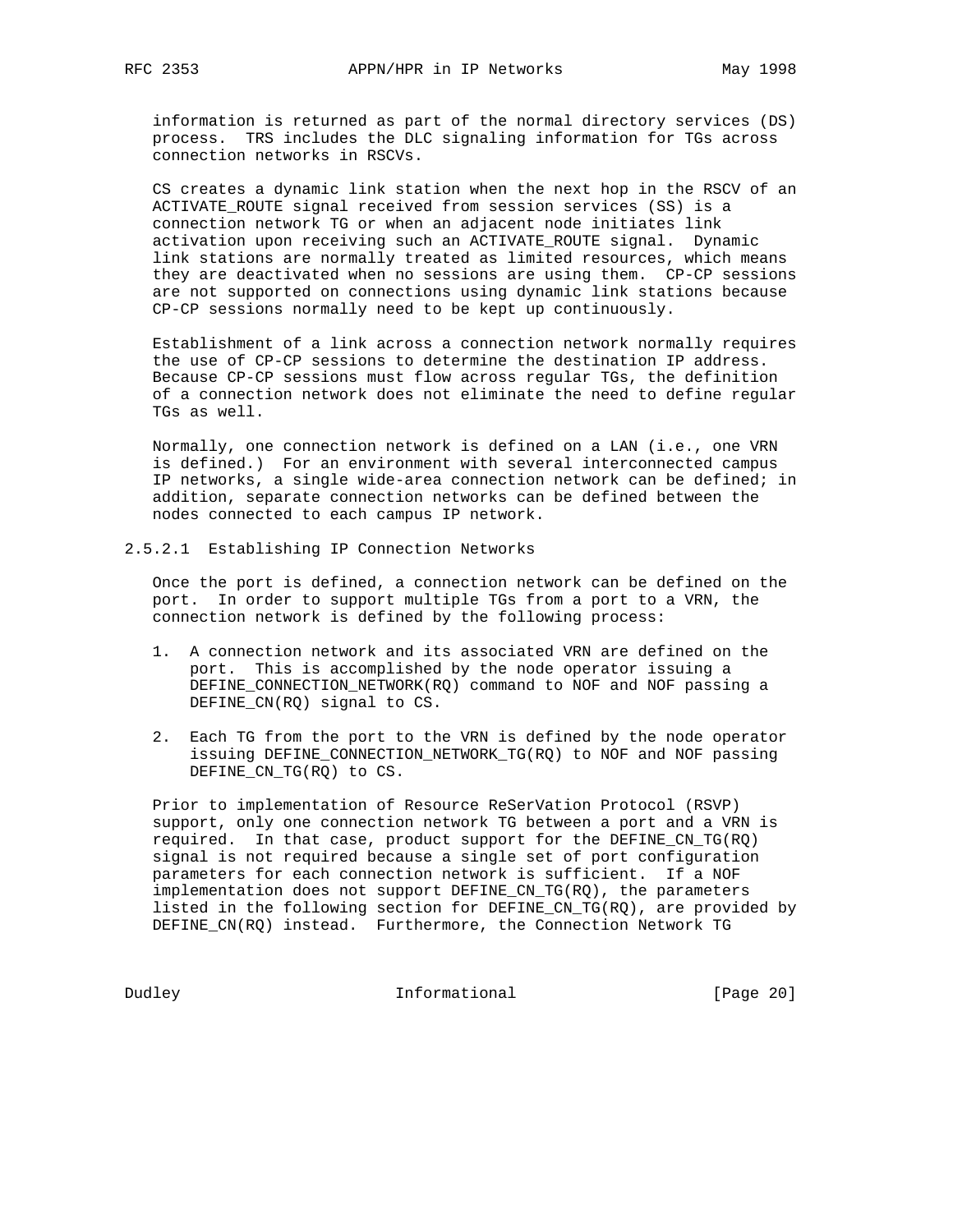Numbers (X'81') subfield in the TG Descriptor (X'46') control vector on an activation XID is only required to support multiple connection network TGs to a VRN, and its use is optional.

| NΟ |                                                     | NOF           | CS |
|----|-----------------------------------------------------|---------------|----|
|    | DEFINE CONNECTION NETWORK (RO)                      | DEFINE CN(RO) |    |
|    | DEFINE CONNECTION NETWORK(RSP) DEFINE CN(RSP)       |               |    |
|    | DEFINE CONNECTION NETWORK TG(RO) DEFINE CN TG(RO)   |               |    |
|    | DEFINE CONNECTION NETWORK TG(RSP) DEFINE CN TG(RSP) |               |    |
|    | ----------------0<-                                 |               |    |

Figure 7. IP Connection Network Definition

 An incoming dynamic link activation may be rejected with sense data X'10160046' if there is an existing dynamic link between the two ports over the same connection network (i.e., with the same VRN CP name). If a node receives an activation XID for a dynamic link with an IP address pair, a SAP pair, and a VRN CP name that are the same as for an active dynamic link, that node can assume that the link has failed and that the partner node is reactivating the link. In such a case as an optimization, the node receiving the XID can take down the active link and allow the link to be reestablished in the IP network. Because UDP packets can arrive out of order, implementation of this optimization requires the use of a timer to prevent a stray XID from deactivating an active link.

 Once all the connection networks are defined, the node operator issues START\_PORT(RQ), NOF passes the associated signal to CS, and CS passes ACTIVATE PORT(RQ) to the DLC manager. Upon receiving the ACTIVATE\_PORT(RSP) signal from the DLC manager, CS sends a TG\_UPDATE signal to TRS for each defined connection network TG. Each signal notifies TRS that a TG to the VRN has been activated and includes TG vectors describing the TG. If the port fails or is deactivated, CS sends TG\_UPDATE indicating the connection network TGs are no longer operational. Information about TGs between a network node and the VRN is maintained in the network topology database. Information about TGs between an end node and the VRN is maintained only in the local topology database. If TRS has no node entry in its topology database for the VRN, TRS dynamically creates such an entry. A VRN node entry will become part of the network topology database only if

Dudley **Informational** [Page 21]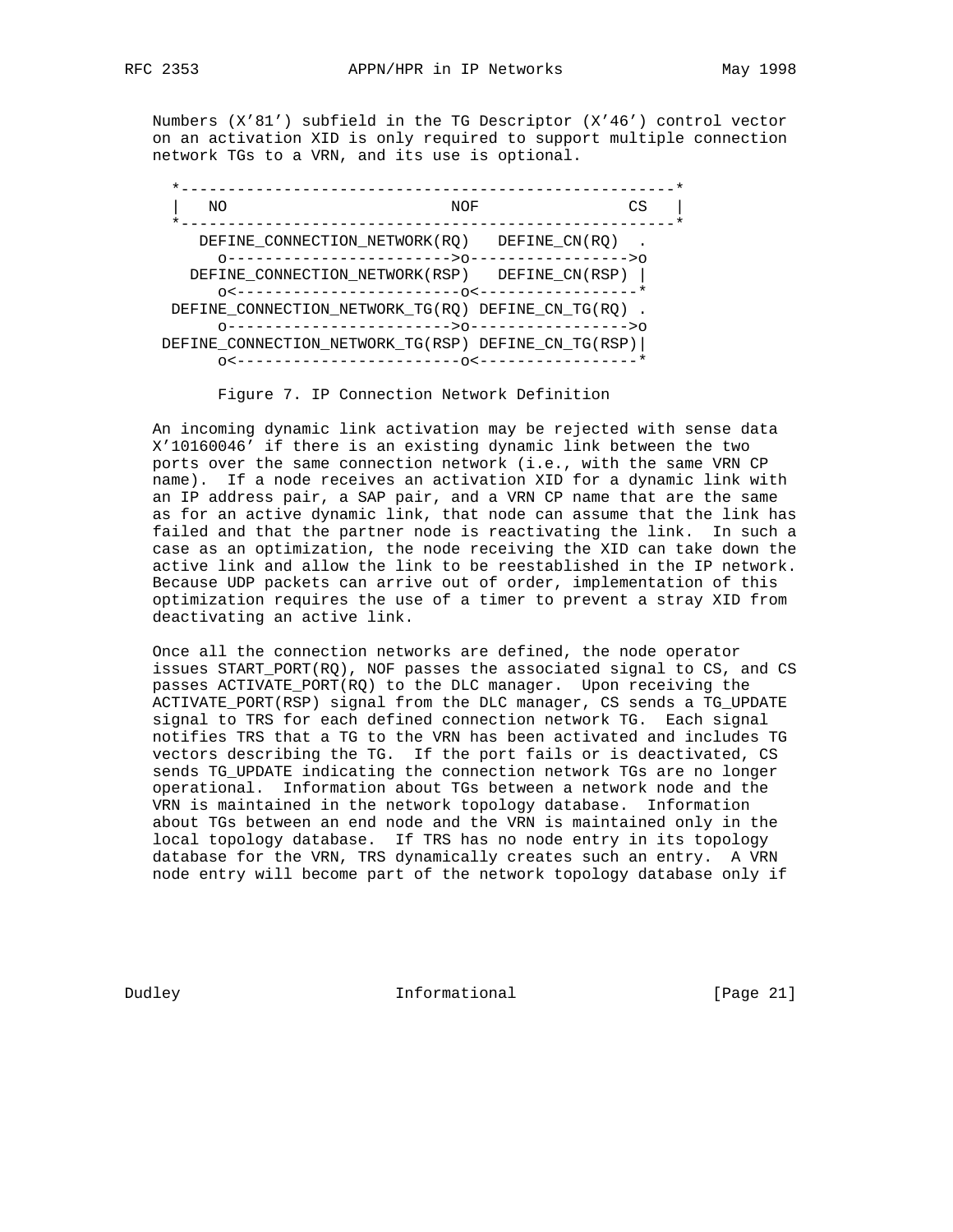a network node has defined a TG to the VRN; however, TRS is capable of selecting a direct path between two end nodes across a connection network without a VRN node entry.

| CS        | TRS                | DLC. | <b>DMUX</b> |
|-----------|--------------------|------|-------------|
|           | ACTIVATE_PORT(RQ)  |      | create      |
|           | ACTIVATE_PORT(RSP) |      | >∩          |
| TG UPDATE |                    |      |             |
|           | >⊙                 |      |             |
|           |                    |      |             |

### Figure 8. IP Connection Network Establishment

The TG vectors for IP connection network TGs include the following information:

- o TG number
- o VRN CP name
- o TG characteristics used during route selection
	- Effective capacity
	- Cost per connect time
	- Cost per byte transmitted
	- Security
	- Propagation delay
	- User defined parameters

o Signaling information

- IP version (indicates the format of the IP header including the IP address)
- IP address
- Link service access point address (LSAP) used for XID, TEST, DISC, and DM
- 2.5.2.2 IP Connection Network Parameters

 For a connection network TG, the parameters are determined by CS using several inputs. Parameters that are particular to the local port, connection network, or TG are system defined and received in

Dudley **Informational** [Page 22]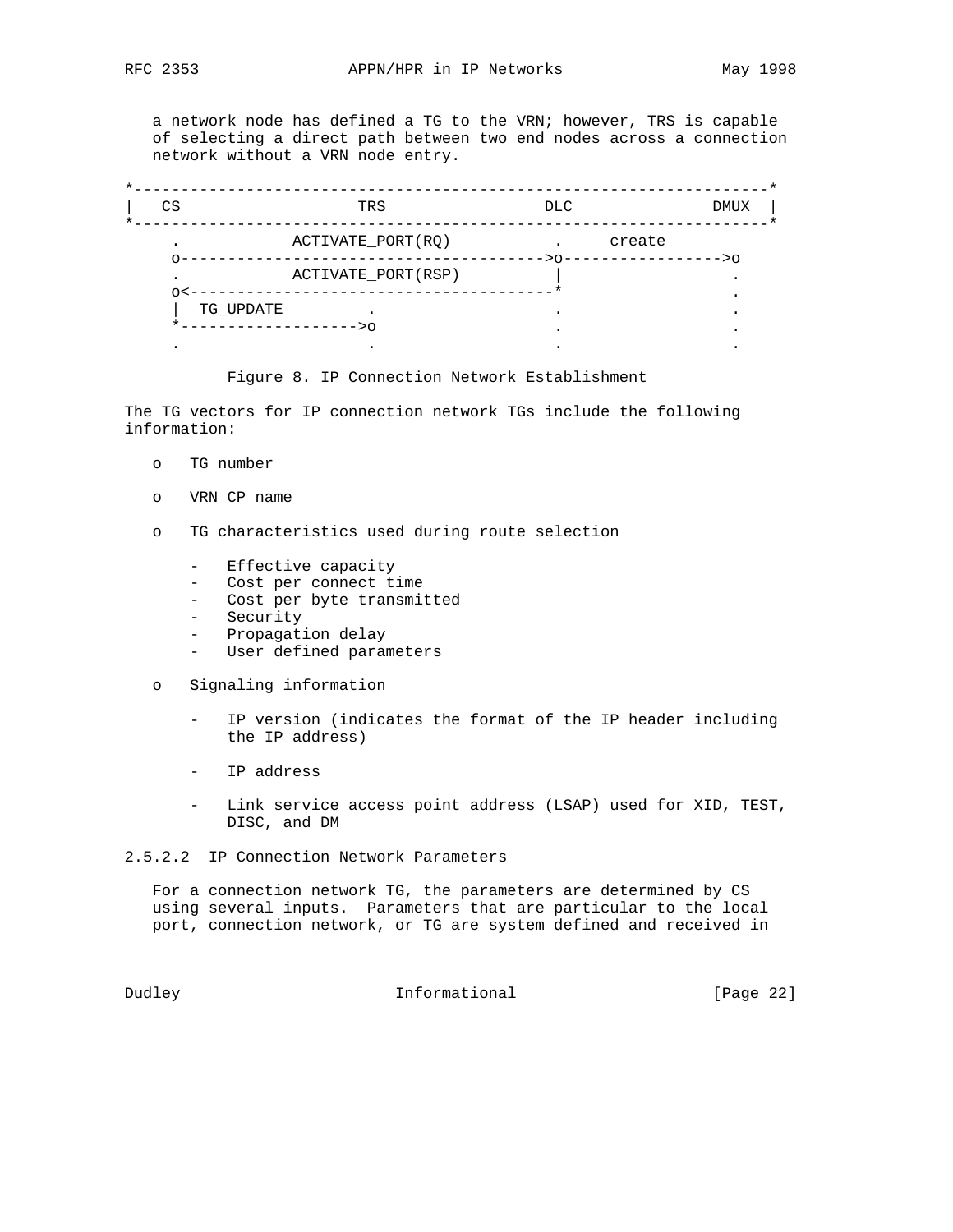DEFINE\_PORT(RQ), DEFINE\_CN(RQ), or DEFINE\_CN\_TG(RQ). Signaling information for the destination node including its IP address is received in the ACTIVATE\_ROUTE request from SS.

The following configuration parameters are received in DEFINE\_CN(RQ):

- o Connection network name (CP name of the VRN)
- o Limited resource liveness timer (default is 45 sec.)
- o IP precedence (the setting of the 3-bit field within the Type of Service byte of the IP header for LLC commands such as XID and for each of the APPN transmission priorities; the defaults are given in 2.6.1, "IP Prioritization" on page 28; this parameter is used to override the settings in DEFINE\_PORT)

 The following configuration parameters are received in DEFINE\_CN\_TG(RQ):

- o Port name
- o Connection network name (CP name of the VRN)
- o Connection network TG number (set to a value between 1 and 239)
- o TG characteristics (see 2.6.3, "Default TG Characteristics" on page 30)
- o Link service access point address (LSAP) used for XID, TEST, DISC, and DM (default is X'04')
- o Link service access point address (LSAP) used for HPR network layer packets (default is X'C8')
- o Limited resource (default is yes)
- o Retry count for LDLC (default is 3; this parameter is used to override the setting in DEFINE\_PORT)
- o Retry timer period for LDLC (default is 15 sec.; a smaller value such as 10 seconds can be used for a campus connection network; this parameter is used to override the setting in DEFINE\_PORT)
- o LDLC liveness timer period (default is 10 seconds; this parameter is used to override the setting in DEFINE\_PORT; see 2.3.1, "LDLC Liveness" on page 7)

Dudley **Informational** [Page 23]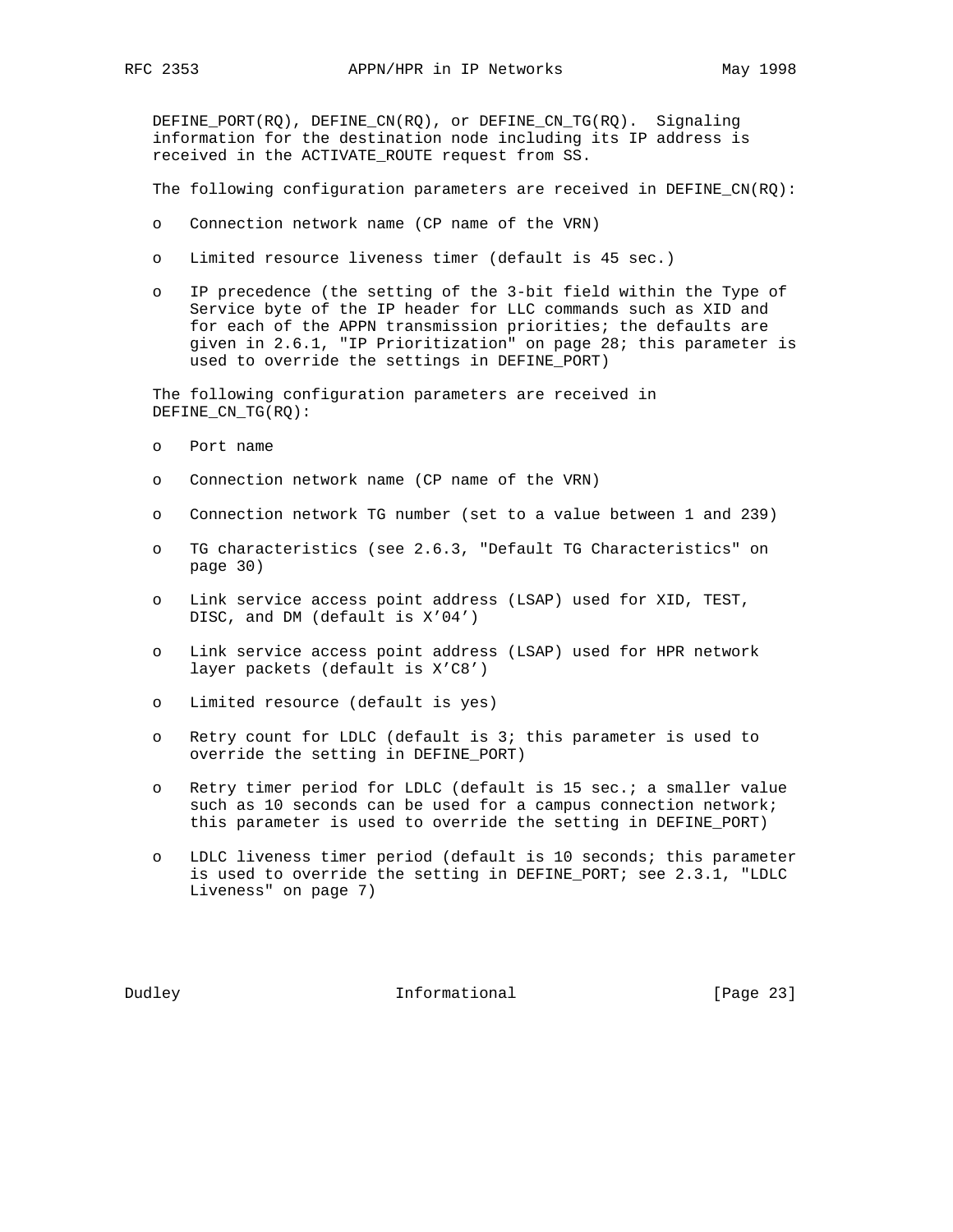- o Shareable with other HPR traffic (default is yes for non-RSVP links)
- o Maximum receive BTU size (default is 1461; this parameter is used to override the value in DEFINE\_PORT(RQ).)
- o Maximum send BTU size (default is 1461; this parameter is used to override the value in DEFINE\_PORT(RQ).)

 The following parameters are received in ACTIVATE\_ROUTE for connection network TGs:

- o The TG pair
- o The destination IP version (if this version is not supported by the local node, the ACTIVATE ROUTE RSP reports the activation failure with sense data X'086B46A5'.)
- o The destination IP address (in the format specified by the destination IP version)
- o Destination service access point address (DSAP) used for XID, TEST, DISC, and DM

2.5.2.3 Sharing of TGs

 Connection network traffic is multiplexed onto a regular defined IP TG (usually used for CP-CP session traffic) in order to reduce the control block storage. No XIDs flow to establish a new TG on the IP network, and no new LLC is created. When a regular TG is shared, incoming traffic is demultiplexed using the normal means. If the regular TG is deactivated, a path switch is required for the HPR connection network traffic sharing the TG.

Multiplexing is possible if the following conditions hold:

- 1. Both the regular TG and the connection network TG to the VRN are defined as shareable between HPR traffic streams.
- 2. The destination IP address is the same.
- 3. The regular TG is established first. (Because links established for connection network traffic do not support CP-CP sessions, there is little value in allowing a regular TG to share such a link.)

 The destination node is notified via XID when a TG can be shared between HPR data streams. At either end, upon receiving

Dudley **Informational** [Page 24]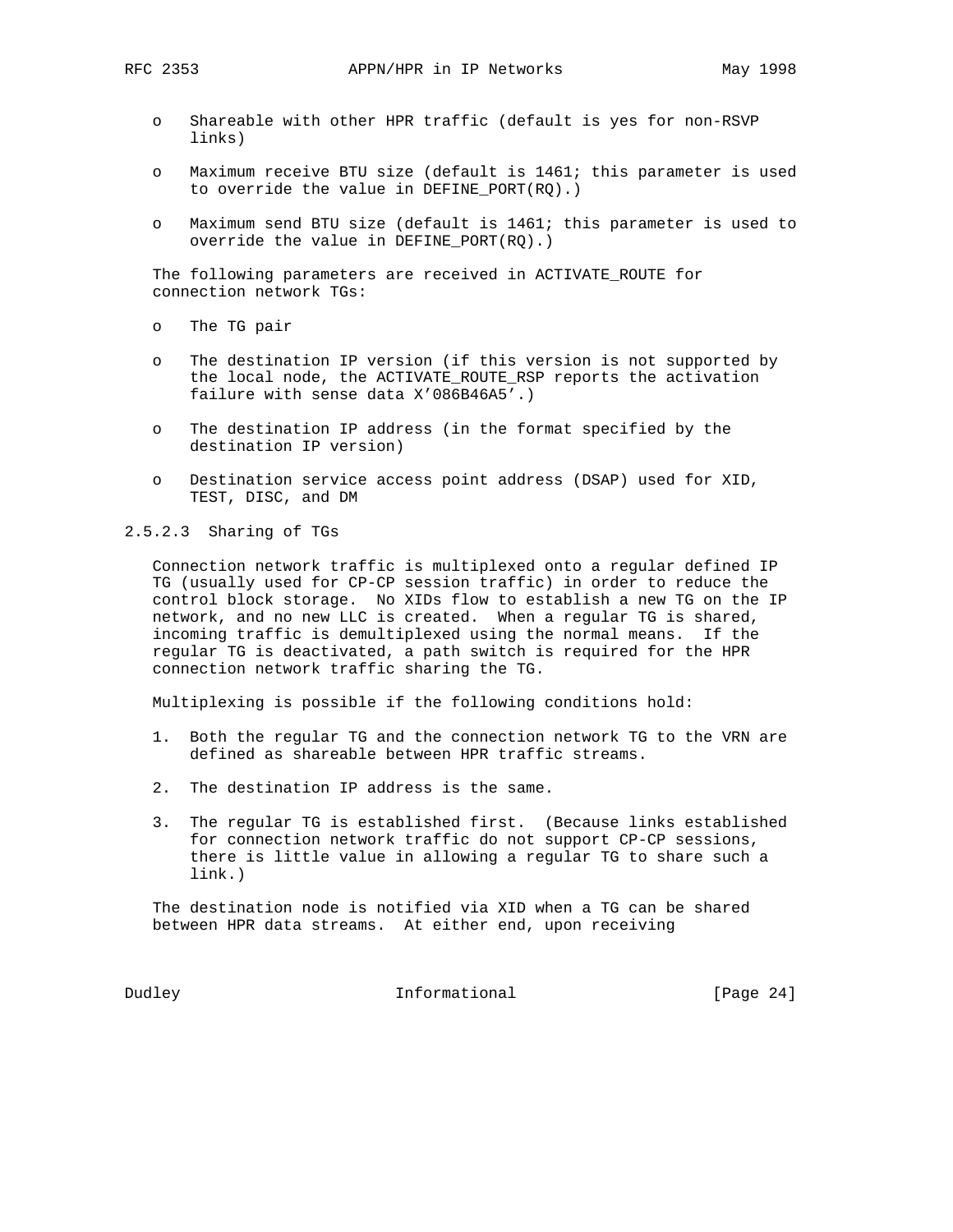ACTIVATE\_ROUTE requesting a shared TG for connection network traffic, CS checks its TGs for one meeting the required specifications before initiating a new link. First, CS looks for a link established for the TG pair; if there is no such link, CS determines if there is a regular TG that can be shared and, if multiple such TGs exist, which TG to choose. As a result, RTP connections routed over the same TG pair may actually use different links, and RTP connections routed over different TG pairs may use the same link.

## 2.5.2.4 Minimizing RSCV Length

 The maximum length of a Route Selection (X'2B') control vector (RSCV) is 255 bytes. Use of connection networks significantly increases the size of the RSCV contents required to describe a "hop" across an SATF. First, because two connection network TGs are used to specify an SATF hop, two TG Descriptor (X'46') control vectors are required. Furthermore, inclusion of DLC signaling information within the TG Descriptor control vectors increases the length of these control vectors. As a result, the total number of hops that can be specified in RSCVs traversing connection networks is reduced.

 To avoid unnecessarily limiting the number of hops, a primary goal in designing the formats for IP signaling information is to minimize their size. Additional techniques are also used to reduce the effect of the RSCV length limitation.

 For an IP connection network, DLC signaling information is required only for the second TG (i.e., from the VRN to the destination node); the signaling information for the first TG is locally defined at the origin node. For this reason, the topology database does not include DLC signaling information for the entry describing a connection network TG from a network node to a VRN. The DLC signaling information is included in the allied entry for the TG in the opposite direction. This mechanism cannot be used for a connection network TG between a VRN and an end node. However, a node implementing IP connection networks does not include IP signaling information for the first connection network TG when constructing an RSCV.

 In an environment where APPN network nodes are used to route between legacy LANs and wide-area IP networks, it is recommended that customers not define connection network TGs between these network nodes and VRNs representing legacy LANs. Typically, defined links are required between end nodes on the legacy LANs and such network nodes which also act as network node servers for the end nodes. These defined links can be used for user traffic as well as control traffic. This technique will reduce the number of connection network hops in RSCVs between end nodes on different legacy LANs.

Dudley **Informational** [Page 25]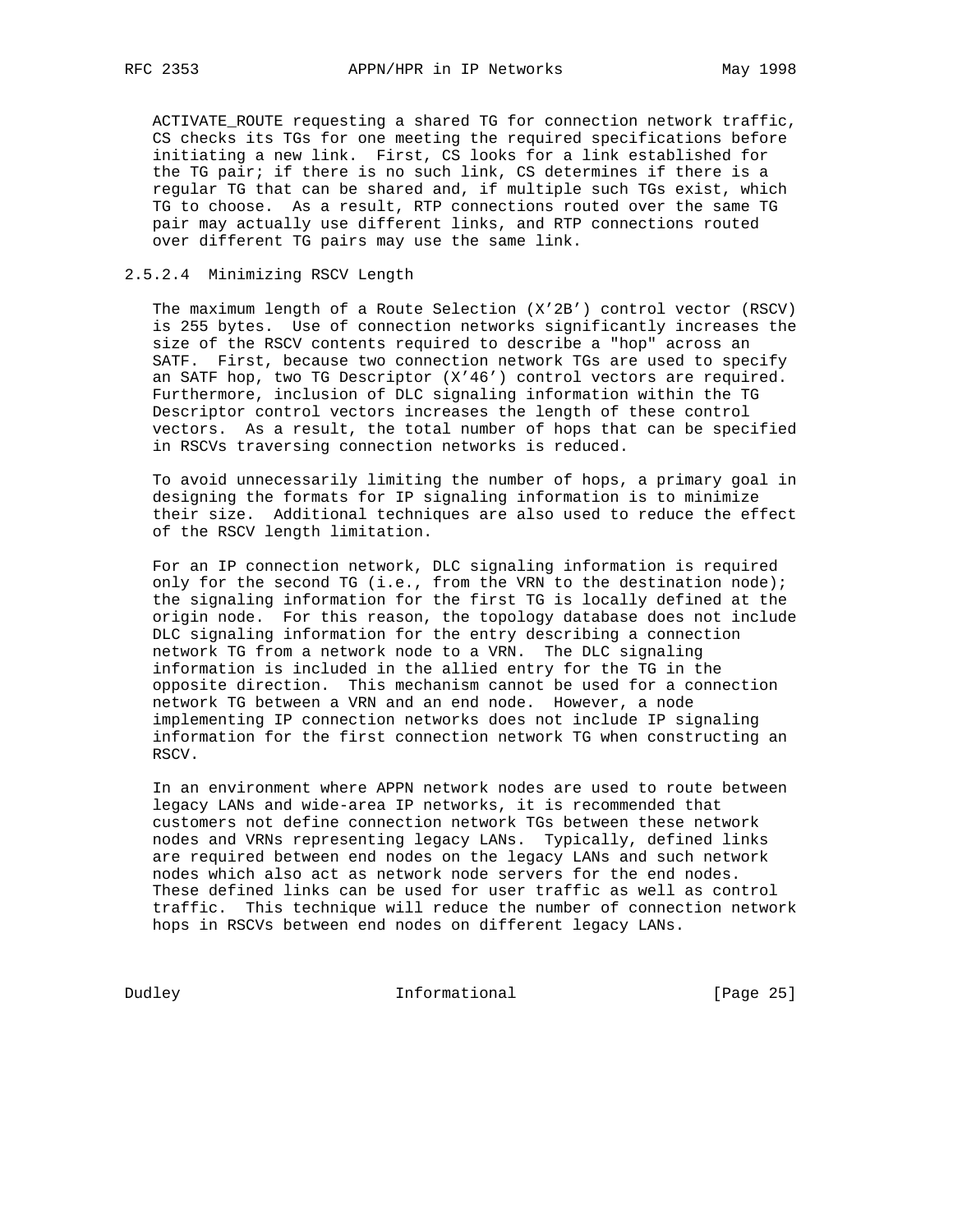Lastly, for environments where RSCVs are still not able to include enough hops, extended border nodes (EBNs) can be used to partition the network. In this case, the EBNs will also provide piecewise subnet route calculation and RSCV swapping. Thus, the entire route does not need to be described in a single RSCV with its length limitation.

## 2.5.3 XID Changes

 Packets transmitted over IP networks are lost or arrive out of order more often than packets transmitted over other "link" technologies. As a result, the following problem with the XID3 negotiation protocol was exposed:

 -------------------------------------------------------------------- \*---------------------------------\* |Node A Node B| \*---------------------------------\* <u>of</u> the contract of the contract of the contract of the contract of the contract of the contract of the contract of the contract of the contract of the contract of the contract of the contract of the contract of the contr of the contract of the contract of the contract of the contract of the contract of the contract of the contract of the contract of the contract of the contract of the contract of the contract of the contract of the contrac <u>of</u> the contract of the contract of the contract of the contract of the contract of the contract of the contract of the contract of the contract of the contract of the contract of the contract of the contract of the contr XID3 (np, NEG) o<-------------------------o |XID3 (np, SEC) \*------------------------->o XID3 (np, PRI)| lost<-----------\* time out XID3 (np, SEC) o------------------------->o SETMODE | o<-------------------------\* fail because never received XID3 (np, PRI) Notation: np - negotiation proceeding NEG - negotiable link station role SEC - secondary link station role PRI - primary link station role -------------------------------------------------------------------- Figure 9. XID3 Protocol Problem In the above sequence, the XID3(np, PRI), which is a link-level

 response to the received XID3(np, SEC), is lost. Node A times out and resends the XID3(np, SEC) as a link-level command. When Node B

Dudley **Informational Informational** [Page 26]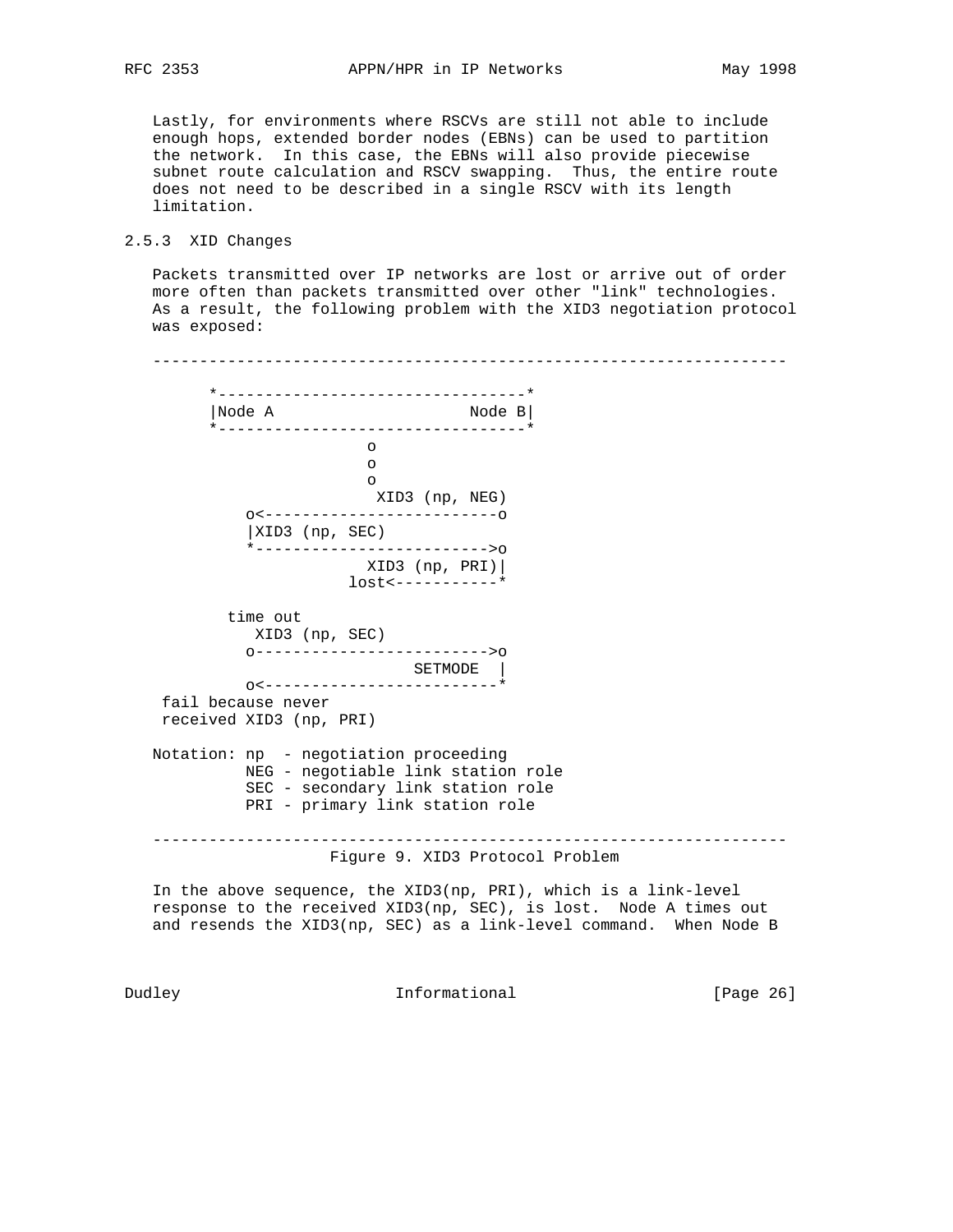receives this command, it thinks that the XID3(np, PRI) was successfully received by Node A and that the activation XID exchange is complete. As a result, Node B sends SETMODE (SNRM, SABME, or XID\_DONE\_RQ, depending upon the link type). When Node A receives SETMODE, it fails the link activation because it has not received an XID3(np, PRI) from Node B confirming that Node B does indeed agree to be the primary. Moreover, there are similar problems with incomplete TG number negotiation.

 To solve the problems with incomplete role and TG number negotiation, two new indicators are defined in XID3. The problems are solved only if both link stations support these new indicators:

- o Negotiation Complete Supported indicator (byte 12 bit 0) -- this 1-bit field indicates whether the Negotiation Complete indicator is supported. This field is meaningful when the XID exchange state is negotiation proceeding; otherwise, it is reserved. A value of 0 means the Negotiation Complete indicator is not supported; a value of 1 means the indicator is supported.
- o Negotiation Complete indicator (byte 12 bit 1) -- this 1-bit field is meaningful only when the XID exchange state is negotiation proceeding, the XID3 is sent by the secondary link station, and the Negotiation Complete Supported indicator is set to 1; otherwise, this field is reserved. This field is set to 1 by a secondary link station that supports enhanced XID negotiation when it considers the activation XID negotiation to be complete for both link station role and TG number (i.e., it is ready to receive a SETMODE command from the primary link station.)

 When a primary link station that supports enhanced XID negotiation receives an XID3(np) with both the Negotiation Complete Supported indicator and the Negotiation Complete indicator set to 1, the primary link station will know that it can safely send SETMODE if it also considers the XID negotiation to be complete. The new indicators are used as shown in the following sequence when both the primary and secondary link stations support enhanced XID negotiation.

Dudley **Informational** [Page 27]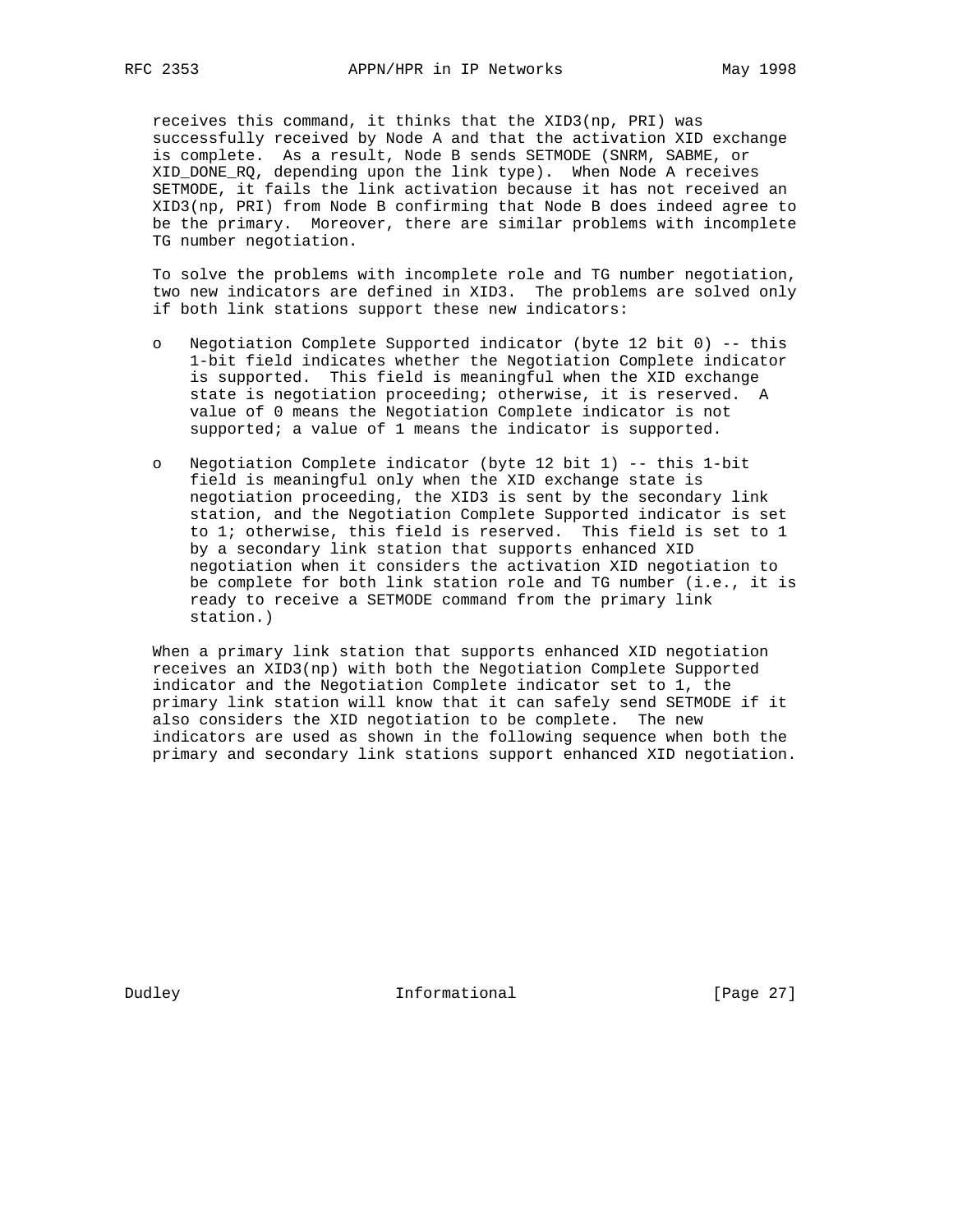--------------------------------------------------------------------

 \*----------------------------------\* |Node A Node B | \*----------------------------------\* of the contract of the contract of the contract of the contract of the contract of the contract of the contract of the contract of the contract of the contract of the contract of the contract of the contract of the contrac <u>of</u> the contract of the contract of the contract of the contract of the contract of the contract of the contract of the contract of the contract of the contract of the contract of the contract of the contract of the contr <u>of</u> the contract of the contract of the contract of the contract of the contract of the contract of the contract of the contract of the contract of the contract of the contract of the contract of the contract of the contr  $XID3$  (np, NEG, S,  $C$ ) 1 o<--------------------------o  $|XID3$  (np, SEC, S,  $\sim$ C) 2 \*-------------------------->o  $XID3 (np, PRI, S, ^c)$  3 lost <-----------\* time out XID3 (np, SEC, S, ^C) 4 o-------------------------->o XID3 (np, PRI, S, ^C)| 5 o<--------------------------\* |XID3 (np, SEC, S, C) 6 \*-------------------------->o SETMODE | 7 o<--------------------------\* ^S indicates that byte 12 bit 0 is set to 0. S indicates that byte 12 bit 0 is set to 1. ^C indicates that byte 12 bit 1 is set to 0. C indicates that byte 12 bit 1 is set to 1. -------------------------------------------------------------------- Figure 10. Enhanced XID Negotiation

 When Node B receives the XID in flow 4, it realizes that the Node A does not consider XID negotiation to be complete; as a result, it resends its current XID information in flow 5. When Node A receives this XID, it responds in flow 6 with an XID that indicates XID negotiation is complete. At this point, Node B, acting as the primary link station, sends SETMODE, and the link is activated successfully.

 Migration cases with only one link station supporting enhanced XID negotiation are shown in the two following sequences. In the next sequence, only Node A (acting as the secondary link station) supports the new function.

Dudley **Informational** [Page 28]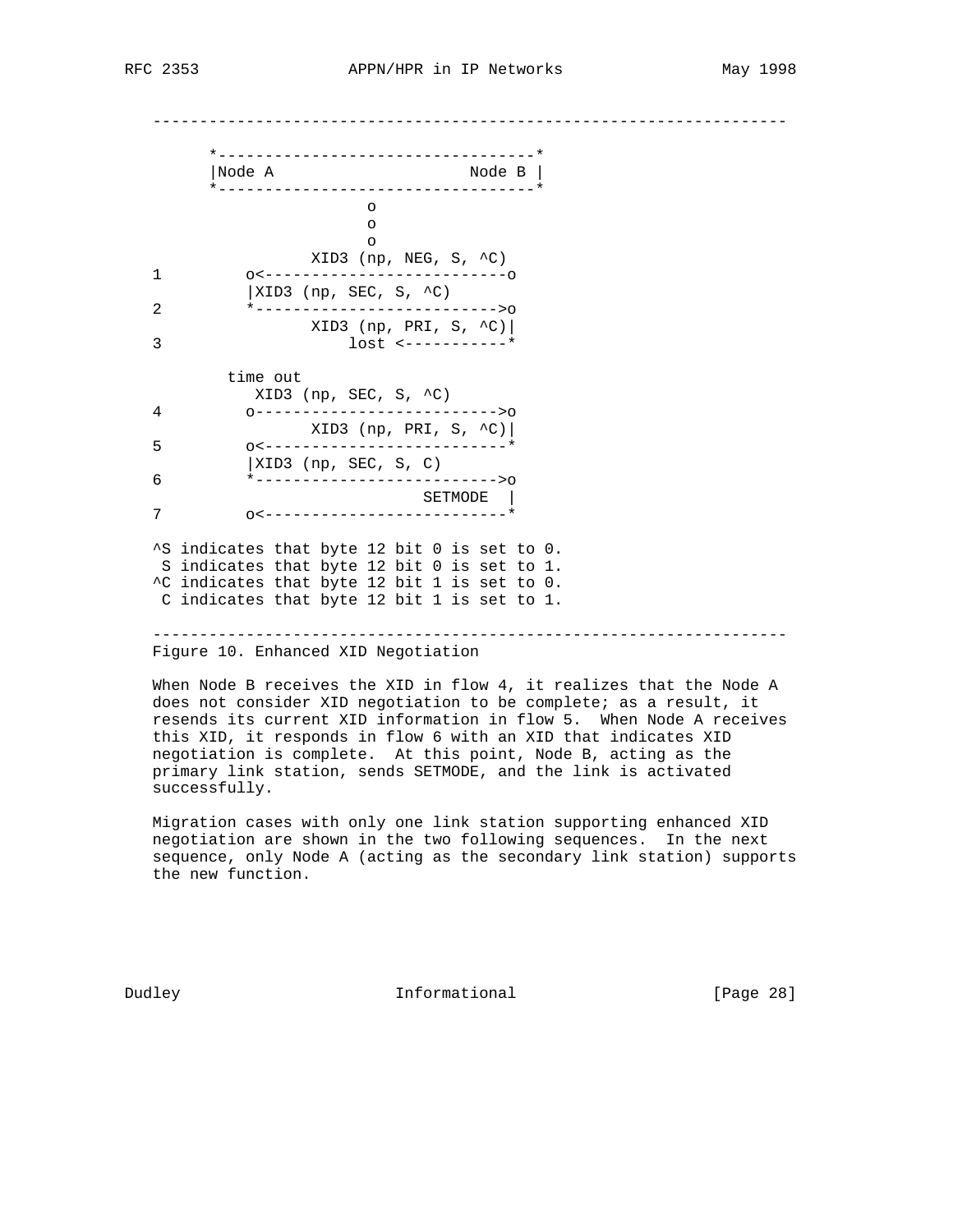--------------------------------------------------------------------

| Node A<br>__________________________________                   | Node $B$ |
|----------------------------------------------------------------|----------|
| $\circ$                                                        |          |
| ∩                                                              |          |
| $\circ$<br>XID3 (np, NEG, ^S)                                  |          |
|                                                                |          |
| $\vert$ XID3 (np, SEC, S, ^C)<br>*-------------------------->0 |          |
| $XID3 (np, PRI, \n8S)$                                         |          |
|                                                                |          |
| time out                                                       |          |
| XID3 (np, SEC, S, $\uparrow$ C)                                |          |
| 0------------------------->0                                   |          |
| SETMODE<br>0<-------------------------*                        |          |
| fail                                                           |          |

Figure 11. First Migration Case

 The XID negotiation fails because Node B does not understand the new indicators and responds to flow 4 with SETMODE.

 In the next sequence, Node B supports the new indicators but Node A does not.

Dudley **Informational** [Page 29]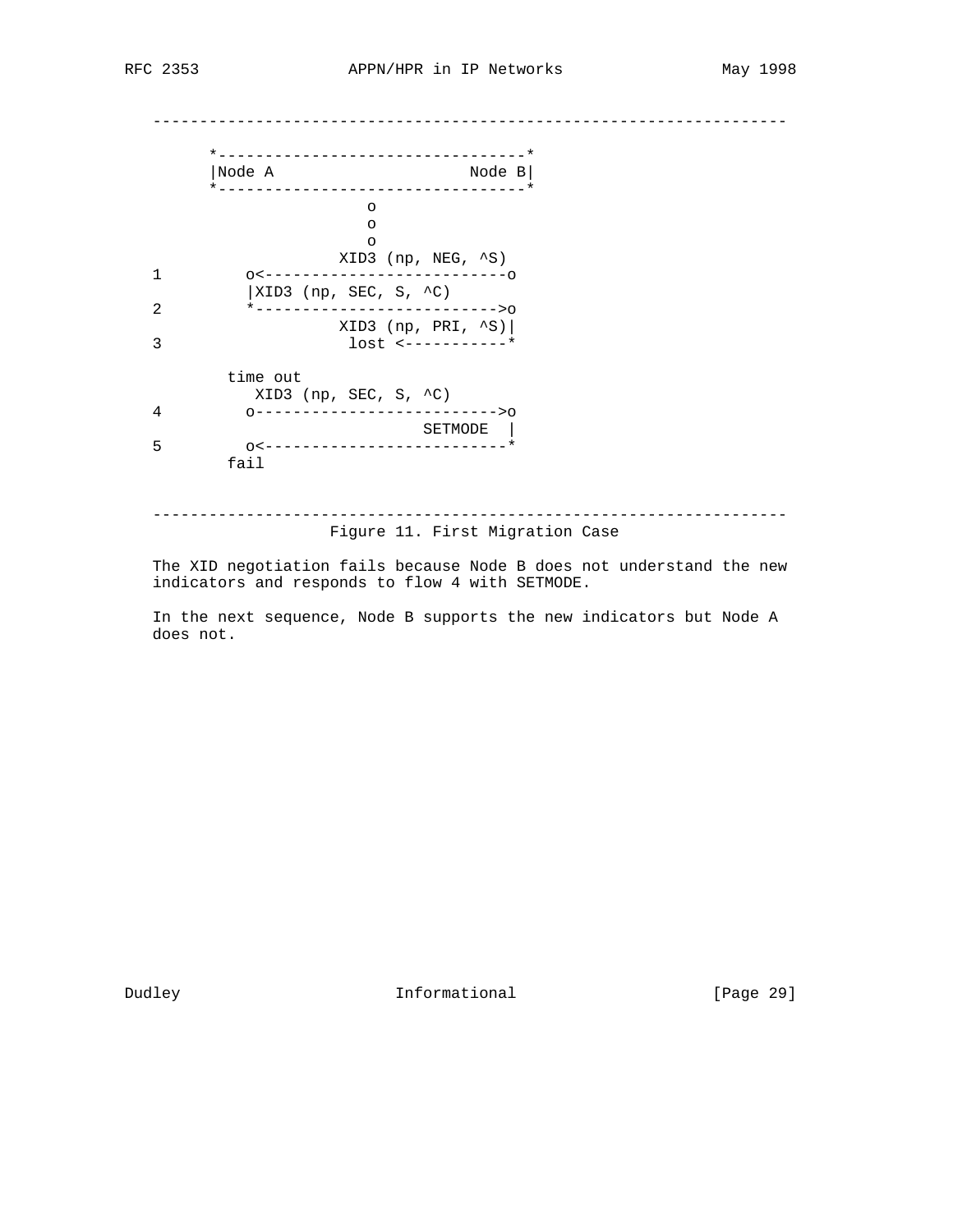--------------------------------------------------------------------

|                | _____________________________<br>Node A<br>Node $B$<br>*--------------------------------- |
|----------------|-------------------------------------------------------------------------------------------|
|                | $\circ$<br>∩<br>∩                                                                         |
|                | XID3 (np, NEG, S, $\sim$ C)                                                               |
| 1              |                                                                                           |
|                | $\vert$ XID3 (np, SEC, ^S)                                                                |
| $\overline{2}$ | *-------------------------->0                                                             |
| 3              | XID3 (np, PRI, S, $\sim$ C)                                                               |
|                | time out                                                                                  |
|                | XID3 (np, SEC, ^S)                                                                        |
| 4              | ------------------------->0                                                               |
|                | SETMODE                                                                                   |
| 5              | --------------------*<br>$0 < - - - -$                                                    |
|                | fail                                                                                      |

## ------------------------------------------------------------------------ Figure 12. Second Migration Case

 The XID negotiation fails because Nobe A does not understand the new indicators and thus cannot indicate that it thinks XID negotiation is not complete in flow 4. Node B understands that the secondary link station (node A) does not support the new indicators and respond with SETMODE in flow 5.

 Products that support HPR/IP links are required to support enhanced XID negotiation. Moreover, it is recommended that products implementing this solution for HPR/IP links also support it for other link types.

#### 2.5.4 Unsuccessful IP Link Activation

 Link activation may fail for several different reasons. When link activation over a connection network or of an auto-activatable link is attempted upon receiving ACTIVATE\_ROUTE from SS, activation failure is reported with ACTIVATE\_ROUTE\_RSP containing sense data explaining the cause of failure. Likewise, when activation fails for other regular defined links, the failure is reported with START\_LS(RSP) containing sense data.

Dudley **Informational** [Page 30]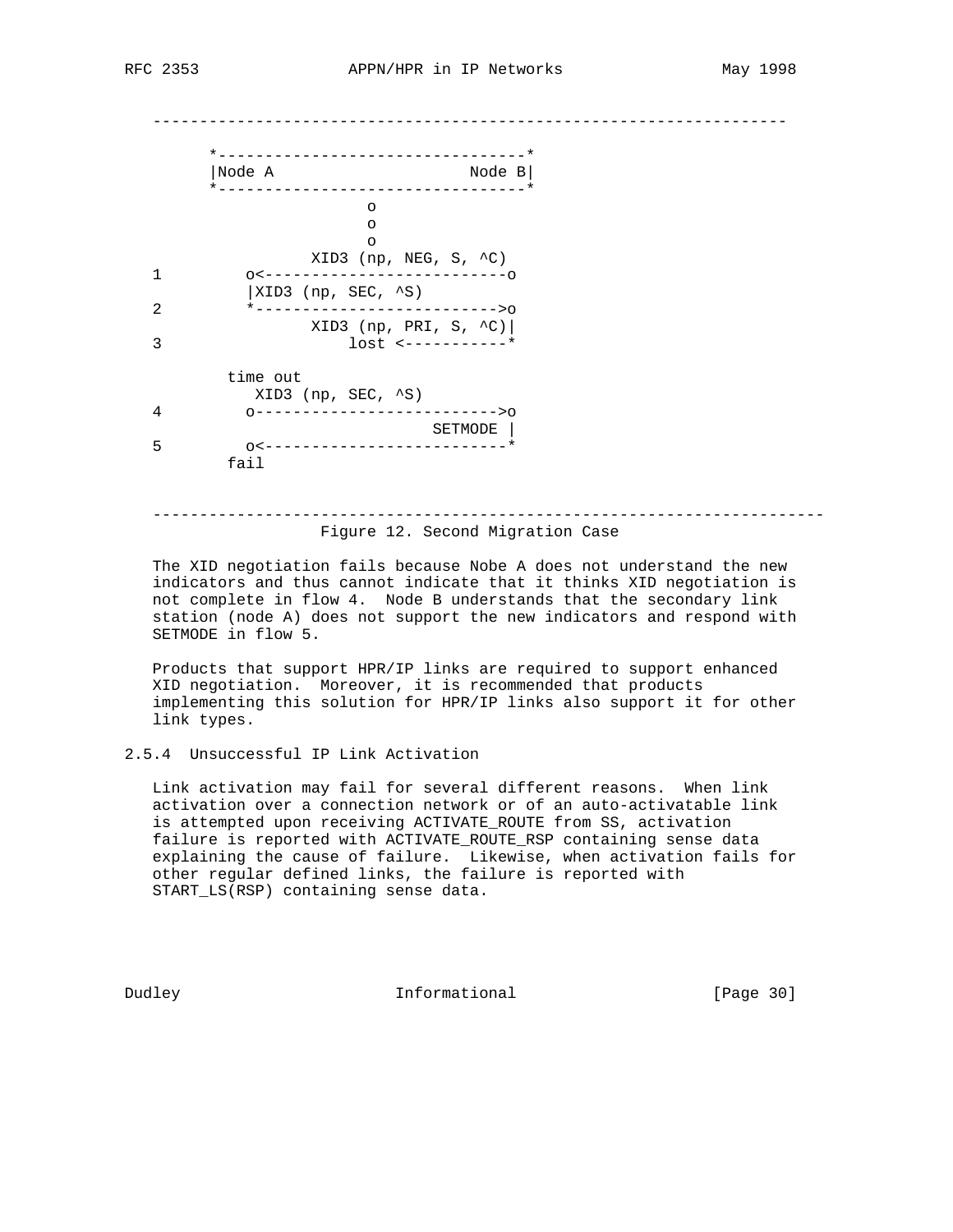As is normal for session activation failures, the sense data is also sent to the node that initiated the session. At the APPN-to-HPR boundary, a -RSP(BIND) or an UNBIND with an Extended Sense Data control vector is generated and returned to the primary logical unit (PLU).

 At an intermediate HPR node, link activation failure can be reported with sense data X'08010000' or X'80020000'. At a node with route selection responsibility, such failure can be reported with sense data X'80140001'.

 The following table contains the sense data for the various causes of link activation failure:

Dudley **Informational** [Page 31]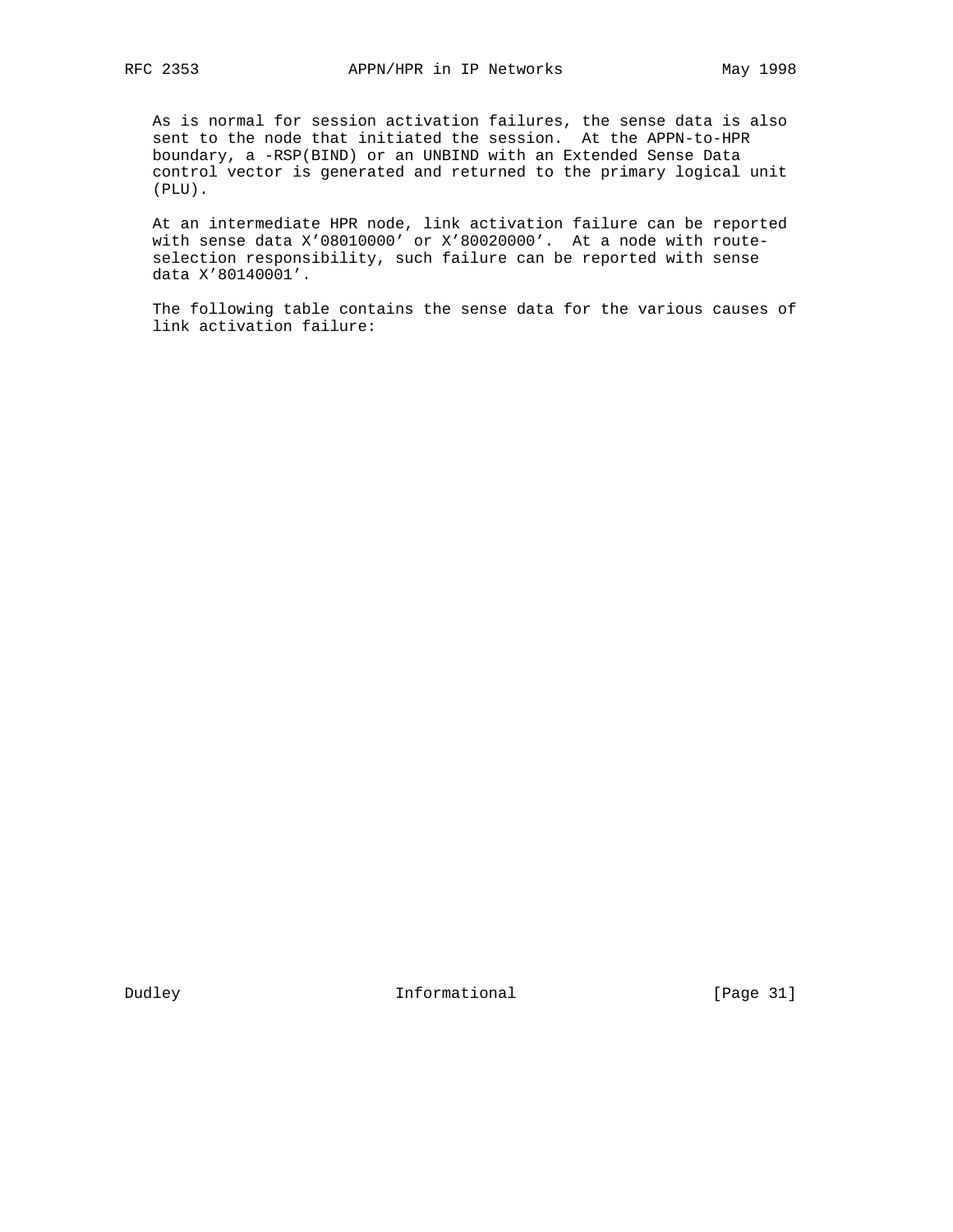+----------------------------------------------------------------------+ Table 1 (Page 1 of 2). Native IP DLC Link Activation Failure Sense | Data | Data | Data | Data | Data | Data | Data | Data | Data | Data | Data | Data | Data | Data | Data | Data | Data | Data | Data | Data | Data | Data | Data | Data | Data | Data | Data | Data | Data | Data | Data | Dat +--------------------------------------------------------+-------------+ | ERROR DESCRIPTION | SENSE DATA | +--------------------------------------------------------+-------------+ | The link specified in the RSCV is not available. | X'08010000' | +--------------------------------------------------------+-------------+ | The limit for null XID responses by a called node was | X'0809003A' | | reached. +--------------------------------------------------------+-------------+ A BIND was received over a subarea link, but the next  $\mid$  X'08400002' | hop is over a port that supports only HPR links. The | receiver does not support this configuration. | | +--------------------------------------------------------+-------------+ | The contents of the DLC Signaling Type  $(X'91')$  | X'086B4691' subfield of the TG Descriptor  $(X'46')$  control vector | contained in the RSCV were invalid. +--------------------------------------------------------+-------------+ | The contents of the IP Address and Link Service Access | X'086B46A5' | Point Address (X'A5') subfield of the TG Descriptor  $(X'46')$  control vector contained in the RSCV were | invalid. | | +--------------------------------------------------------+-------------+ | No DLC Signaling Type (X'91') subfield was found in | X'086D4691' | the TG Descriptor  $(X'46')$  control vector contained in the RSCV. +--------------------------------------------------------+-------------+ | No IP Address and Link Service Access Point Address | X'086D46A5' | (X'A5') subfield was found in the TG Descriptor  $($   $X'46'$ ) control vector contained in the RSCV. +--------------------------------------------------------+-------------+ | Multiple sets of DLC signaling information were found | X'08770019' in the TG Descriptor  $(X'46')$  control vector contained in the RSCV. IP supports only one set of DLC | signaling information. +--------------------------------------------------------+-------------+ | Link Definition Error: A link is defined as not | X'08770026' | supporting HPR, but the port only supports HPR links. | | +--------------------------------------------------------+-------------+ A called node found no TG Identifier (X'80') subfield | X'088C4680' within a TG Descriptor  $(X'46')$  control vector in a | prenegotiation XID for a defined link in an IP | | | network. +--------------------------------------------------------+-------------+

Dudley **Informational** [Page 32]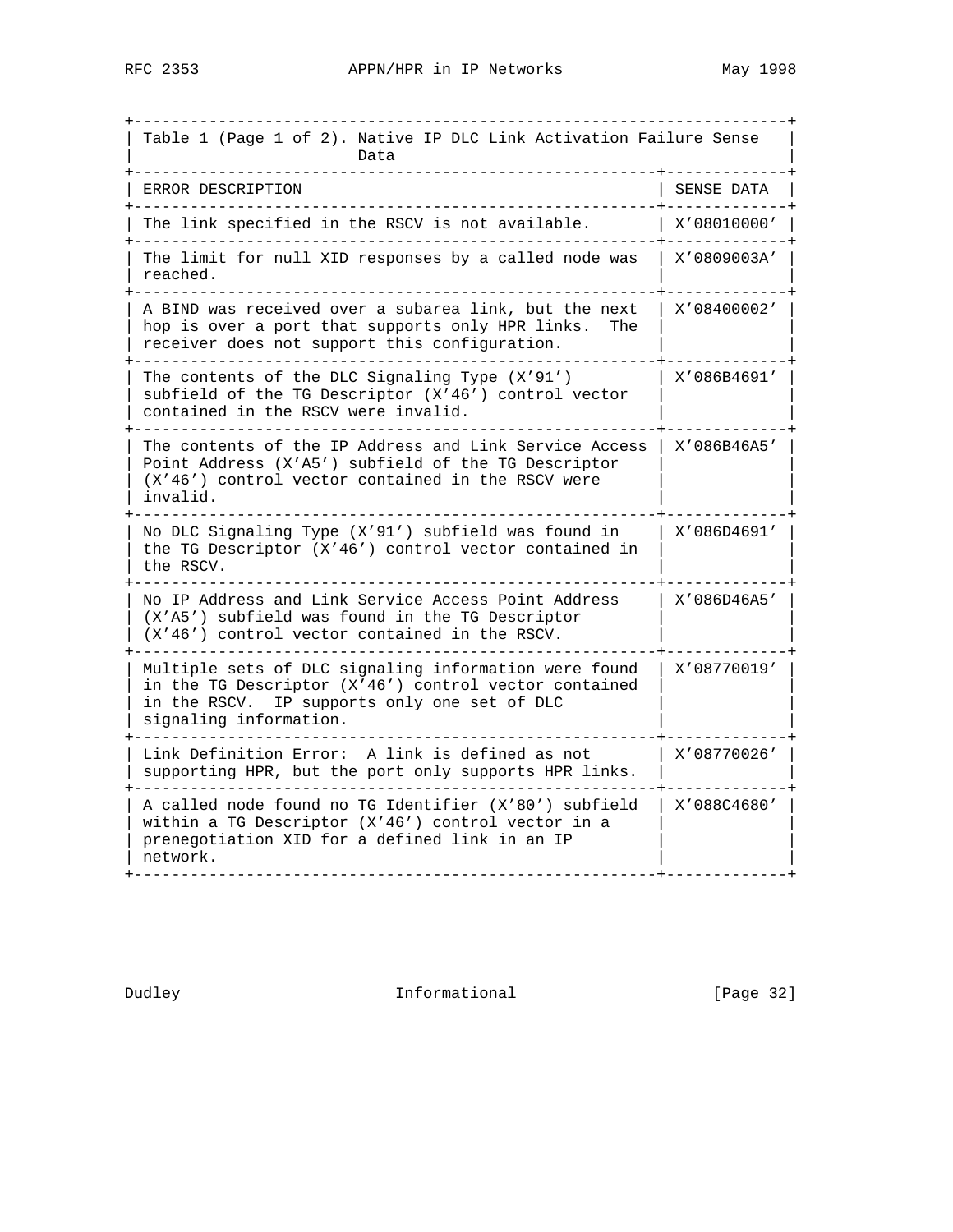| Table 1 (Page 2 of 2). Native IP DLC Link Activation Failure Sense<br>Data                                                                                                                                                                                                                                  |             |
|-------------------------------------------------------------------------------------------------------------------------------------------------------------------------------------------------------------------------------------------------------------------------------------------------------------|-------------|
| The XID3 received from the adjacent node does not<br>contain an HPR Capabilities (X'61') control vector.<br>The IP port supports only HPR links.                                                                                                                                                            | X'10160031' |
| The RTP Supported indicator is set to 0 in the HPR<br>Capabilities (X'61') control vector of the XID3<br>received from the adjacent node. The IP port supports<br>only links to nodes that support RTP.                                                                                                     | X'10160032' |
| The Control Flows over RTP Supported indicator is set<br>to 0 in the HPR Capabilities (X'61') control vector of<br>the XID3 received from the adjacent node. The IP port<br>supports only links to nodes that support control<br>flows over RTP.                                                            | X'10160033' |
| The LDLC Supported indicator is set to 0 in the HPR<br>Capabilities (X'61') control vector of the XID3<br>received from the adjacent node. The IP port supports<br>only links to nodes that support LDLC.                                                                                                   | X'10160034' |
| The HPR Capabilities (X'61') control vector received<br>in XID3 does not include an IEEE 802.2 LLC (X'80') HPR<br>Capabilities subfield. The subfield is required on an<br>IP link.                                                                                                                         | X'10160044' |
| Multiple defined links between a pair of switched<br>ports is not supported by the local node. A link<br>activation request was received for a defined link,<br>but there is an active defined link between the paired<br>switched ports.                                                                   | X'10160045' |
| Multiple dynamic links across a connection network<br>between a pair of switched ports is not supported by<br>the local node. A link activation request was<br>received for a dynamic link, but there is an active<br>dynamic link between the paired switched ports across<br>the same connection network. | X'10160046' |
| Link failure                                                                                                                                                                                                                                                                                                | 7780020000  |
| Route selection services has determined that no path<br>to the destination node exists for the specified COS.                                                                                                                                                                                               | X'80140001' |

Dudley **Informational** [Page 33]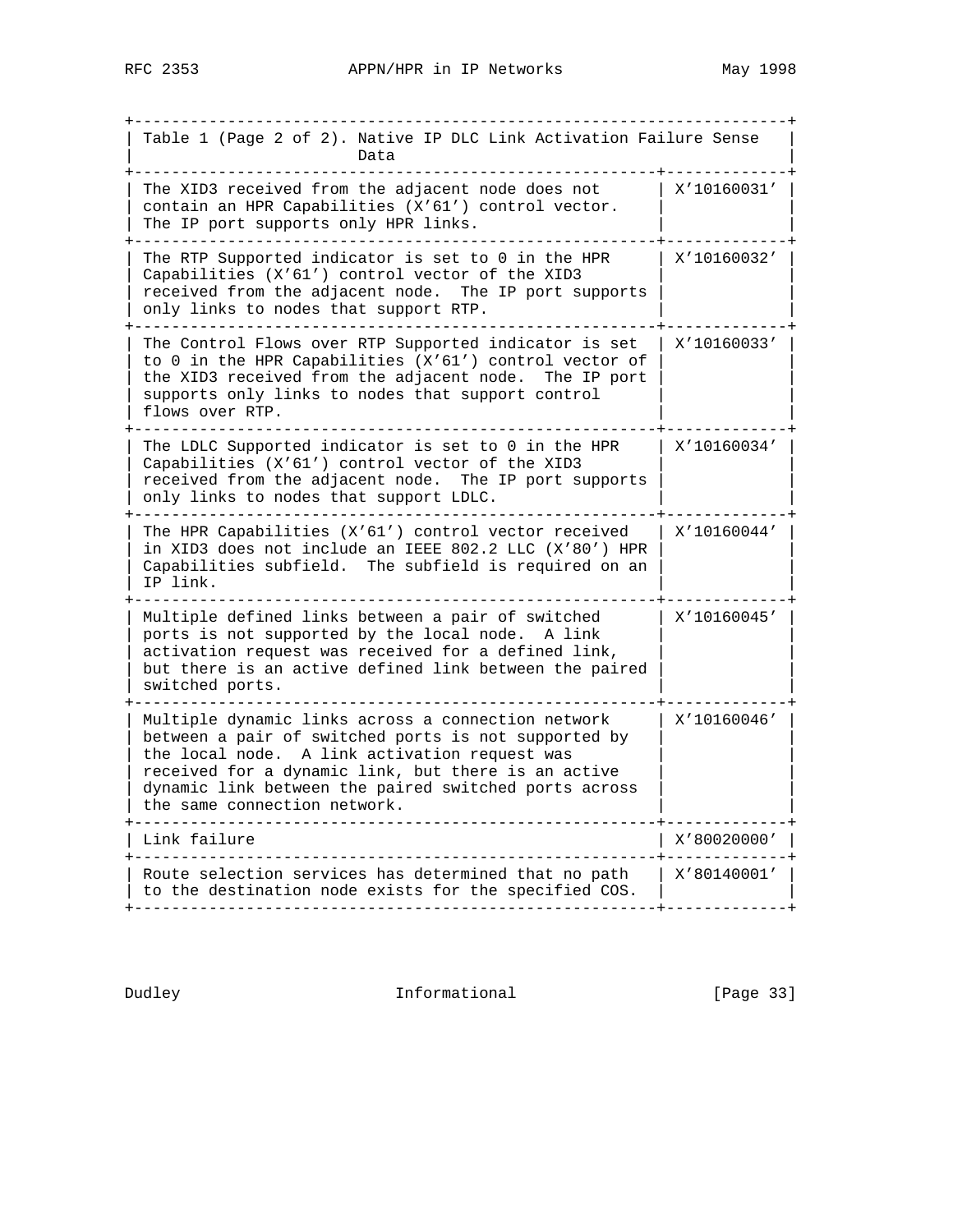# 2.6 IP Throughput Characteristics

## 2.6.1 IP Prioritization

 Typically, IP routers process packets on a first-come-first-served basis; i.e., no packets are given transmission priority. However, some IP routers prioritize packets based on IP precedence (the 3-bit field within the Type of Service byte of the IP header) or UDP port numbers. (With the current plans for IP security, the UDP port numbers are encrypted; as a result, IP routers would not be able to prioritize encrypted traffic based on the UDP port numbers.) HPR will be able to exploit routers that provide priority function.

 The 5 UDP port numbers, 12000-12004 (decimal), have been assigned by the Internet Assigned Number Authority (IANA). Four of these port numbers are used for ANR-routed network layer packets (NLPs) and correspond to the APPN transmission priorities (network, 12001; high, 12002; medium, 12003; and low, 12004), and one port number (12000) is used for a set of LLC commands (i.e., XID, TEST, DISC, and DM) and function-routed NLPs (i.e., XID\_DONE\_RQ and XID\_DONE\_RSP). These port numbers are used for "listening" and are also used in the destination port number field of the UDP header of transmitted packets. The source port number field of the UDP header can be set either to one of these port numbers or to an ephemeral port number.

 The IP precedence for each transmission priority and for the set of LLC commands (including function-routed NLPs) are configurable. The implicit assumption is that the precedence value is associated with priority queueing and not with bandwidth allocation; however, bandwidth allocation policies can be administered by matching on the precedence field. The default mapping to IP precedence is shown in the following table:

Dudley **Informational** [Page 34]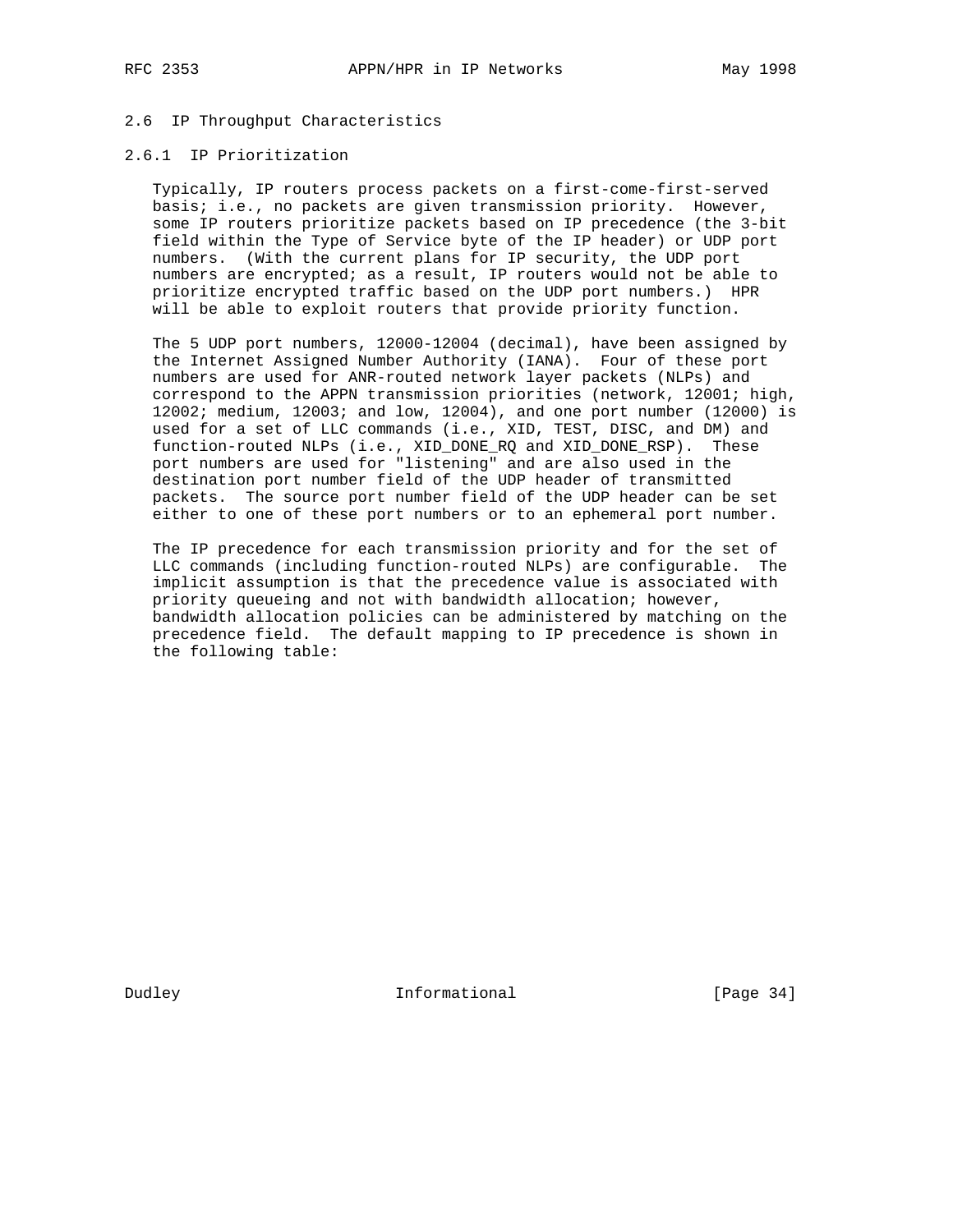| Table 2. Default IP Precedence Settings  |            |
|------------------------------------------|------------|
| PRIORITY                                 | PRECEDENCE |
| LLC commands and<br>function-routed NLPs | 110        |
| Network                                  | 110        |
| -------------<br>High                    | 100        |
| Medium                                   | 010        |
| Low                                      | 001        |
|                                          |            |

 As an example, with this default mapping, telnet, interactive ftp, and business-use web traffic could be mapped to a precedence value of 011, and batch ftp could be mapped to a value of 000.

 These settings were devised based on the AIW's understanding of the intended use of IP precedence. The use of IP precedence will be modified appropriately if the IETF standardizes its use differently. The other fields in the IP TOS byte are not used and should be set to 0.

 For outgoing ANR-routed NLPs, the destination (and optionally the source) UDP port numbers and IP precedence are set based on the transmission priority specified in the HPR network header.

 It is expected that the native IP DLC architecture described in this document will be used primarily for private campus or wide-area intranets where the customer will be able to configure the routers to honor the transmission priority associated with the UDP port numbers or IP precedence. The architecture can be used to route HPR traffic in the Internet; however, in that environment, routers do not currently provide the priority function, and customers may find the performance unacceptable.

 In the future, a form of bandwidth reservation may be possible in IP networks using the Resource ReSerVation Protocol (RSVP), or the differentiated services currently being studied by the Integrated Services working group of the IETF. Bandwidth could be reserved for an HPR/IP link thus insulating the HPR traffic from congestion associated with the traffic of other protocols.

Dudley **Informational** [Page 35]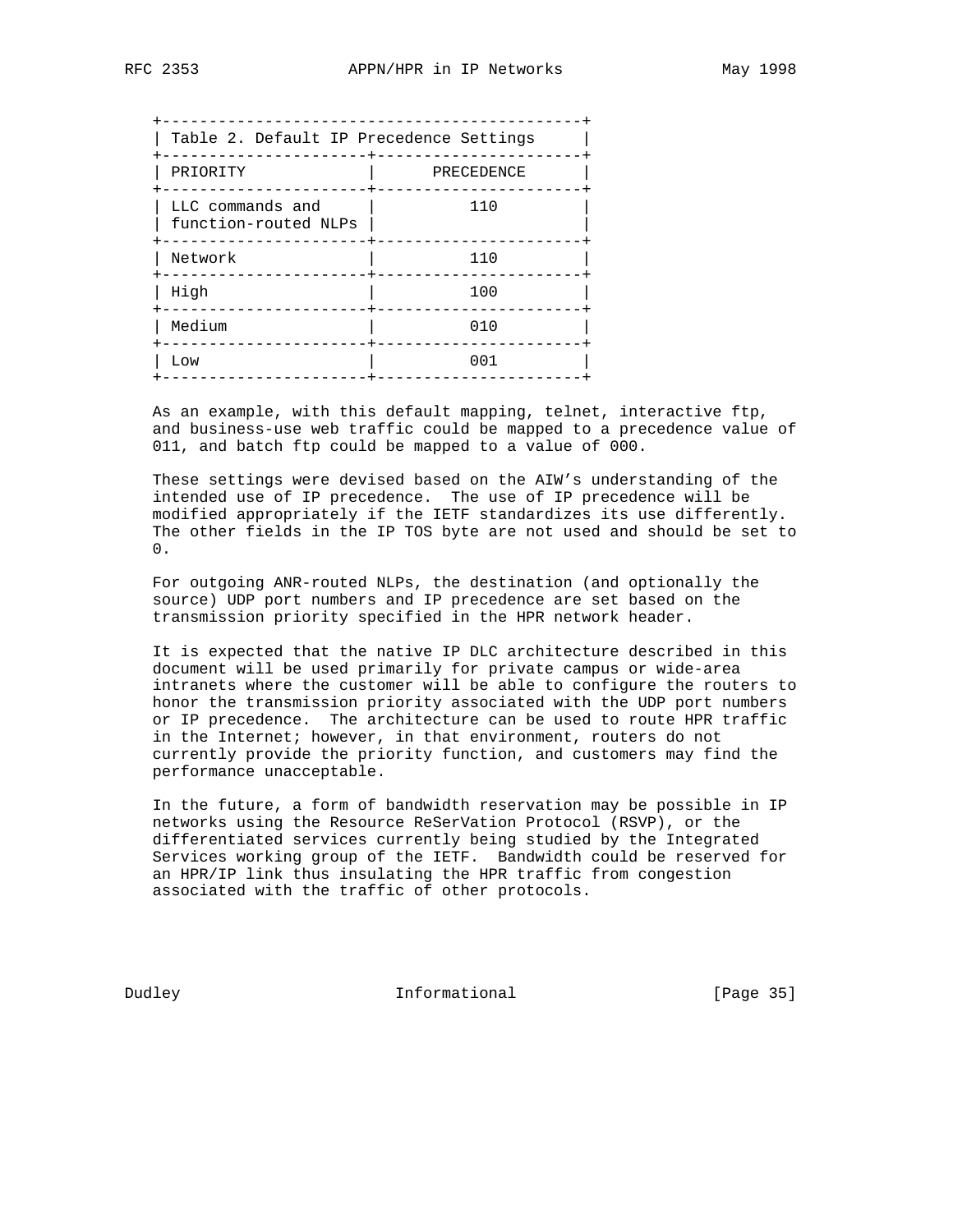## 2.6.2 APPN Transmission Priority and COS

 APPN transmission priority and class of service (COS) allow APPN TGs to be highly utilized with batch traffic without impacting the performance of response-time sensitive interactive traffic. Furthermore, scheduling algorithms guarantee that lower-priority traffic is not completely blocked. The result is predictable performance.

 When a session is initiated across an APPN network, the session's mode is mapped into a COS and transmission priority. For each COS, APPN has a COS table that is used in the route selection process to select the most appropriate TGs (based on their TG characteristics) for the session to traverse. The TG characteristics and COS tables are defined such that APPN topology and routing services (TRS) will select the appropriate TG for the traffic of each COS.

## 2.6.3 Default TG Characteristics

 In Chapter 7 (TRS) of [1], there is a set of SNA-defined TG default profiles. When a TG (connection network or regular) is defined as being of a particular technology (e.g., ethernet or X.25) without specification of the TG's characteristics, parameters from the technology's default profile are used in the TG's topology entry. The customer is free to override these values via configuration. Some technologies have multiple profiles (e.g., ISDN has both a profile for switched and nonswitched.) Two default profiles are required for IP TGs. This many are needed because there are both campus and wide-area IP networks. As a result for each HPR/IP TG, a customer should specify, at minimum, campus or wide area. HPR/IP TGs traversing the Internet should be specified as wide-area links. If no specification is made, a campus network is assumed.

| Table 3. IP Default TG Characteristics |                                |                  |          |                           |                                 |
|----------------------------------------|--------------------------------|------------------|----------|---------------------------|---------------------------------|
|                                        | Cost<br>per<br>connect<br>time | Cost per<br>byte | Security | Propa-<br>gation<br>delay | $Effectec-$<br>tive<br>capacity |
| Campus                                 | $\Omega$                       | $\Omega$         | X'01'    | x'71'                     | X'75'                           |
| Wide area                              | $\Omega$                       | $\Omega$         | X'20'    | X'91′                     | $X'$ 43'                        |

The 2 IP profiles are as follows:

Dudley **Informational** [Page 36]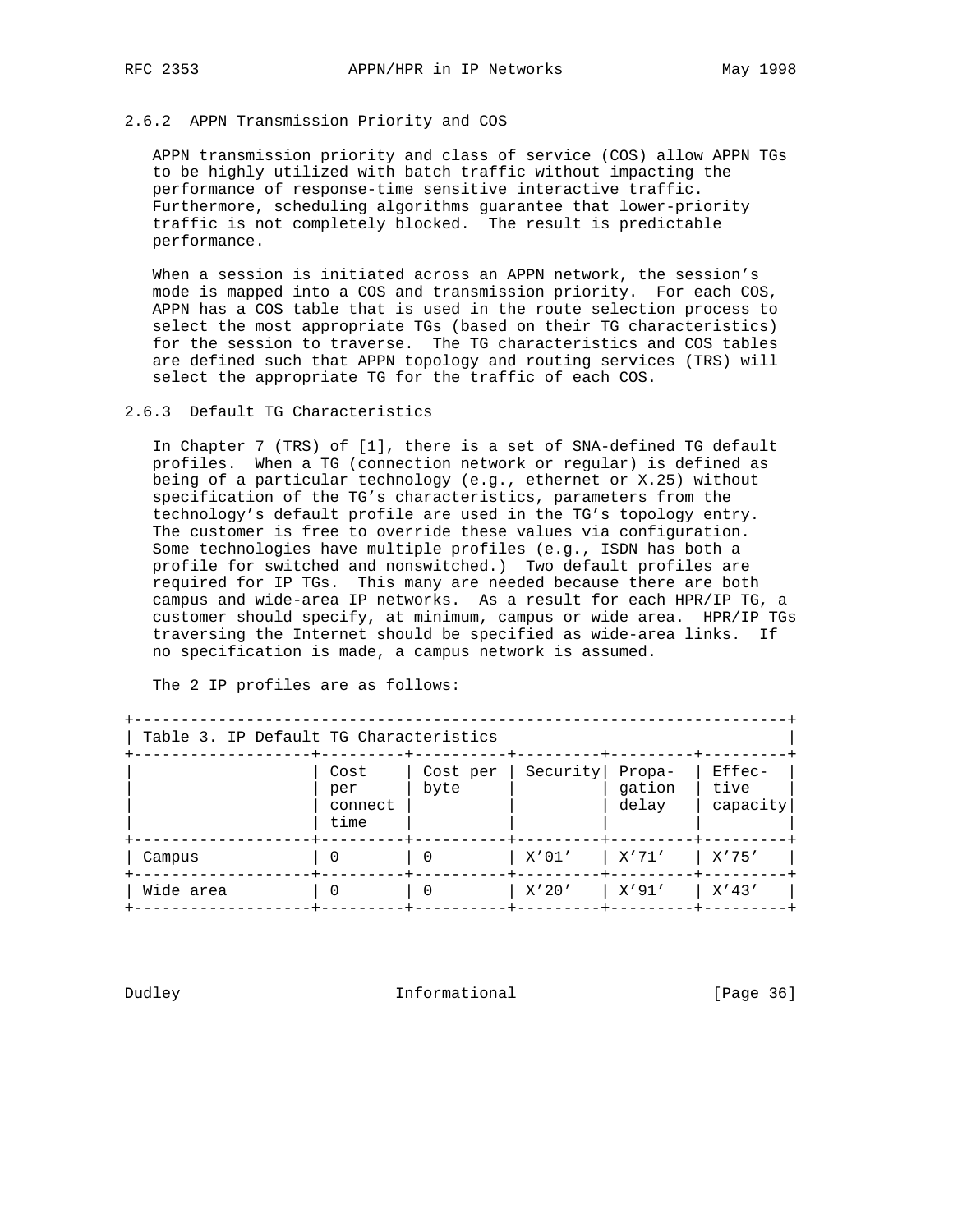Typically, a TG is either considered to be "free" if it is owned or leased or "costly" if it is a switched carrier facility. Free TGs have 0 for both cost parameters, and costly TGs have 128 for both parameters. For campus IP networks, the default for both cost parameters is 0.

 It is less clear what the defaults should be for wide area. Because a router normally has leased access to an IP network, the defaults for both costs are also 0. This assumes the IP network is not tariffed. However, if the IP network is tariffed, then the customer should set the cost per byte to 0 or 128 depending on whether the tariff contains a component based on quantity of data transmitted, and the customer should set the cost per connect time to 0 or 128 based on whether there is a tariff component based on connect time. Furthermore, for switched access to the IP network, the customer settings for both costs should also reflect the tariff associated with the switched access link.

 Only architected values (see "Security" in [1]) may be used for a TG's security parameter. The default security value is X'01' (lowest) for campus and X'20' (public switched network; secure in the sense that there is no predetermined route the traffic will take) for wide-area IP networks. The network administrator may override the default value but should, in that case, ensure that an appropriate level of security exists.

 For wide area, the value X'91' (packet switched) is the default for propagation delay; this is consistent with other wide-area facilities and indicates that IP packets will experience both terrestrial propagation delay and queueing delay in intermediate routers. This value is suitable for both the Internet and wide-area intranets; however, the customer could use different values to favor intranets over the Internet during route selection. The value X'99' (long) may be appropriate for some international links across the Internet. For campus, the default is X'71' (terrestrial); this setting essentially equates the queueing delay in IP networks with terrestrial propagation delay.

 For wide area, X'43' (56 kbs) is shown as the default effective capacity; this is at the low-end of typical speeds for wide-area IP links. For campus, X'75' (4 Mbs) is the default; this is at the low-end of typical speeds for campus IP links. However, customers should set the effective capacity for both campus and wide area IP links based on the actual physical speed of the access link to the IP network; for regular links, if both the source and destination access speeds are known, customers should set the effective capacity based on the minimum of these two link speeds. If there are multiple access links, the capacity setting should be based on the physical

Dudley **Informational** [Page 37]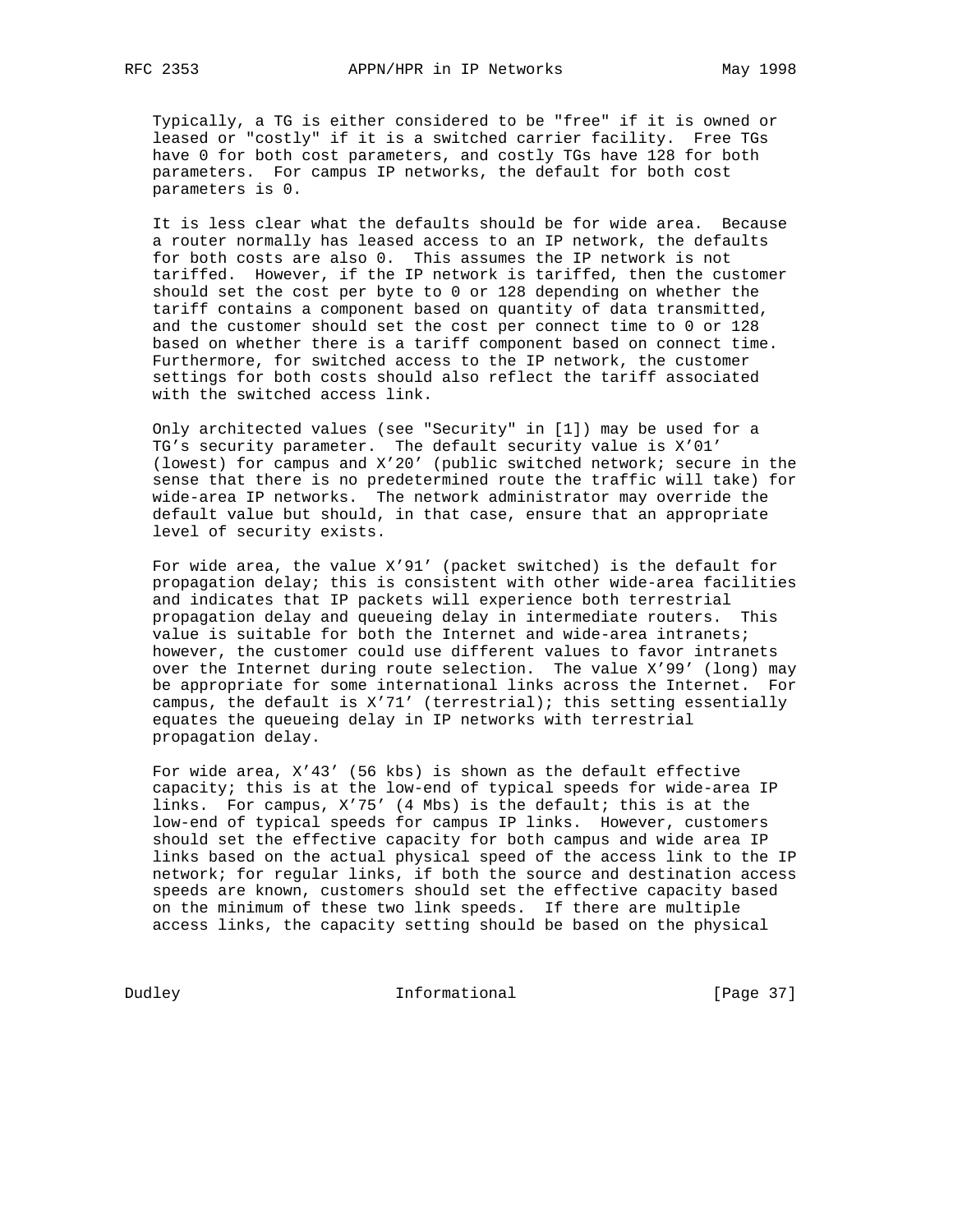speed of the access link that is expected to be used for the link.

 For the encoding technique for effective capacity in the topology database, see "Effective Capacity" in Chapter 7, Topology and Routing Services of [1]. The table in that section can be extended as follows for higher speeds:

| Table 4. Calculated Effective Capacity Representations |                        |  |
|--------------------------------------------------------|------------------------|--|
| Link Speed (Approx.)                                   | Effective Capacity     |  |
| 25M                                                    | X' 8A'                 |  |
| 45M                                                    | $X'$ 91'<br>---------- |  |
| 100M                                                   | $X'$ 9A'               |  |
| 155M                                                   | $X'$ A $0'$            |  |
| 467M                                                   | X'AC'                  |  |
| 622M                                                   | $X'$ B $0'$            |  |
| 1G                                                     | X'BB'                  |  |
| 1.9G                                                   | X'BC'                  |  |
|                                                        |                        |  |

2.6.4 SNA-Defined COS Tables

 SNA-defined batch and interactive COS tables are provided in [1]. These tables are enhanced in [2] (see section 18.7.2) for the following reasons:

- o To ensure that the tables assign reasonable weights to ATM TGs relative to each other and other technologies based on cost, speed, and delay
- o To facilitate use of other new higher-speed facilities This goal is met by providing several speed groupings above 10 Mbps. To keep the tables from growing beyond 12 rows, low-speed groupings are merged.

 Products implementing the native IP DLC should use the new COS tables. Although the effective capacity values in the old tables are sufficient for typical IP speeds, the new tables are valuable because higher-speed links can be used for IP networks.

Dudley **Informational** [Page 38]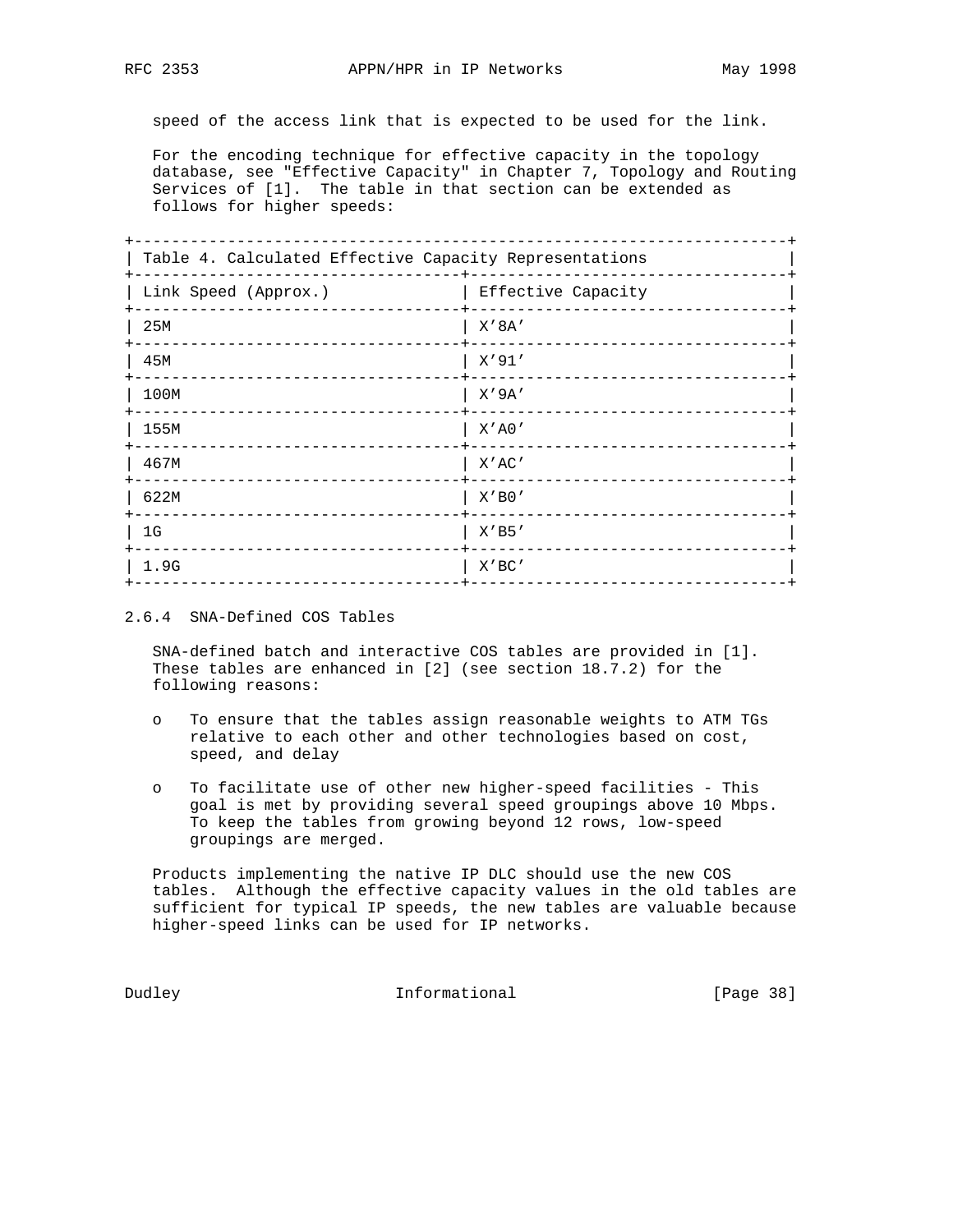### 2.6.5 Route Setup over HPR/IP links

 The Resequence ("REFIFO") indicator is set in Route Setup request and reply when the RTP path uses a multi-link TG because packets may not be received in the order sent. The Resequence indicator is also set when the RTP path includes an HPR/IP link as packets sent over an IP network may arrive out of order.

 Adaptive rate-based congestion control (ARB) is an HPR Rapid Transport Protocol (RTP) function that controls the data transmission rate over RTP connections. ARB also provides fairness between the RTP traffic streams sharing a link. For ARB to perform these functions in the IP environment, it is necessary to coordinate the ARB parameters with the IP TG characteristics. This is done for IP links in a similar manner to that done for other link types.

#### 2.6.6 Access Link Queueing

 Typically, nodes implementing the native IP DLC have an access link to a network of IP routers. These IP routers may be providing prioritization based on UDP port numbers or IP precedence. A node implementing the native IP DLC can be either an IP host or an IP router; in both cases, such nodes should also honor the priorities associated with either the UDP port numbers or the IP precedence when transmitting HPR data over the access link to the IP network.

-------------------------------------------------------------------- \*--------\* access link \*--------\* \*--------\* | HPR |-------------| IP |-----| IP | | node | | | Router | | Router | \*--------\* \*--------\* \*--------\* | | | | | | \*--------\* \*--------\* access link \*--------\* | IP |-----| IP |-------------| HPR | | Router | | Router | | node | \*---------\* \*--------\* \*--------\* --------------------------------------------------------------------

Figure 13. Access Links

 Otherwise, the priority function in the router network will be negated with the result being HPR interactive traffic delayed by either HPR batch traffic or the traffic of other higher-layer protocols at the access link queues.

Dudley **Informational** [Page 39]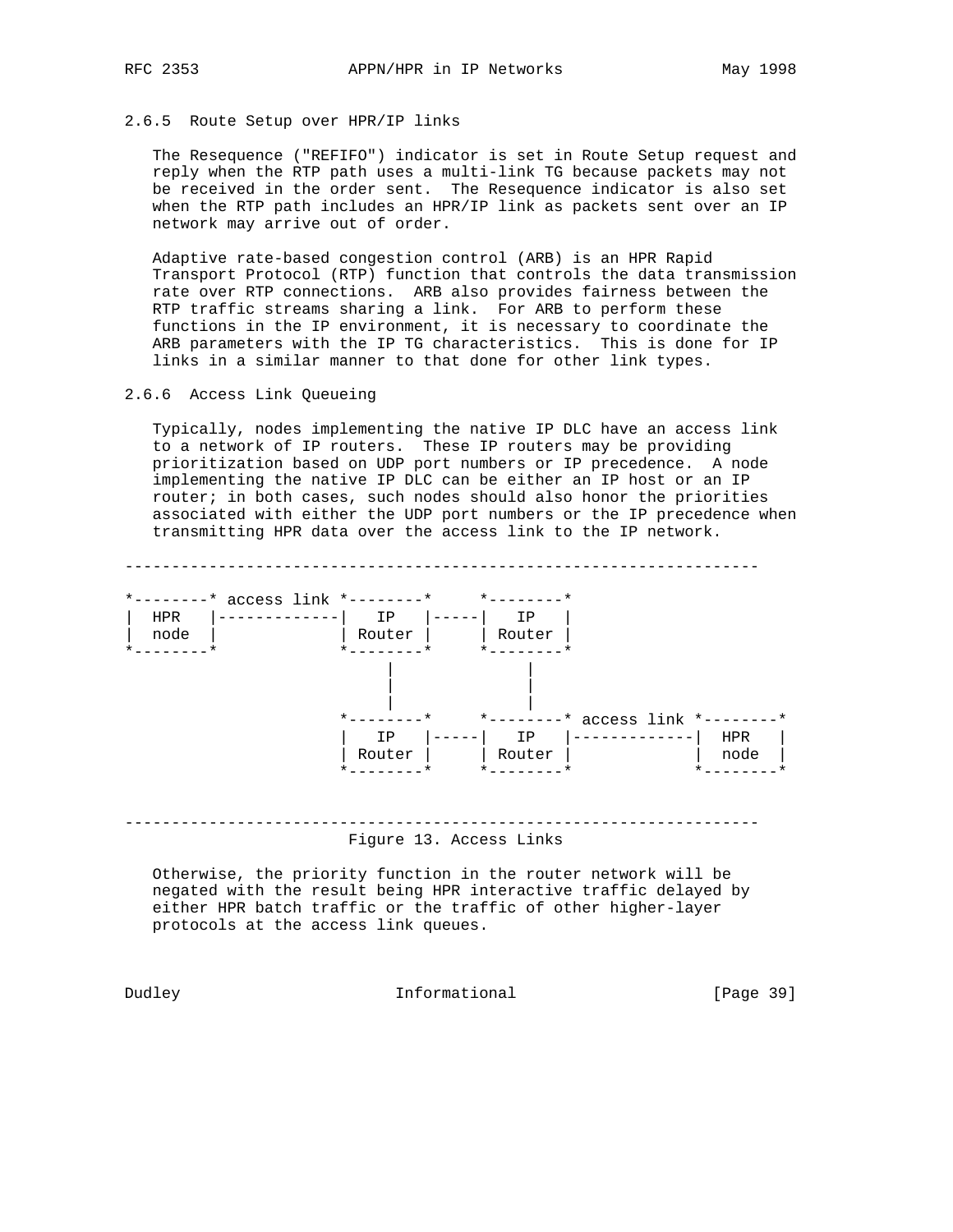# 2.7 Port Link Activation Limits

 Three parameters are provided by NOF to CS on DEFINE\_PORT(RQ) to define the link activation limits for a port: total limit, inbound limit, and outbound limit. The total limit is the desired maximum number of active link stations allowed on the port for both regular TGs and connection network TGs. The inbound limit is the desired number of link stations reserved for connections initiated by adjacent nodes; the purpose of this field is to insure that a minimum number of link stations may be activated by adjacent nodes. The outbound limit is the desired number of link stations reserved for connections initiated by the local node. The sum of the inbound and outbound limits must be less than or equal to the total limit. If the sum is less than the total limit, the difference is the number of link stations that can be activated on a demand basis as either inbound or outbound. These limits should be based on the actual adapter capability and the node's resources (e.g., control blocks).

 A connection network TG will be reported to topology as quiescing when its port's total limit threshold is reached; likewise, an inactive auto-activatable regular TG is reported as nonoperational. When the number of active link stations drops far enough below the threshold (e.g., so that at least 20 percent of the original link activation limit has been recovered), connection network TGs are reported as not quiescing, and auto-activatable TGs are reported as operational.

#### 2.8 Network Management

 APPN and HPR management information is defined by the APPN MIB (RFC 2155 [11]) and the HPR MIB (RFC 2238 [13]). In addition, the SNANAU working group of the IETF plans to define an HPR-IP-MIB that will provide HPR/IP-specific management information. In particular, this MIB will provide a mapping of APPN traffic types to IP Type of Service Precedence values, as well as a count of UDP packets sent for each traffic type.

 There are also rules that must be specified concerning the values an HPR/IP implementation returns for objects in the APPN MIB:

- o Several objects in the APPN MIB have the syntax IANAifType. The value 126, defined as "IP (for APPN HPR in IP networks)" should be returned by the following three objects when they identify an HPR/IP link:
	- appnPortDlcType
	- appnLsDlcType
	- appnLsStatusDlcType

Dudley **Informational** [Page 40]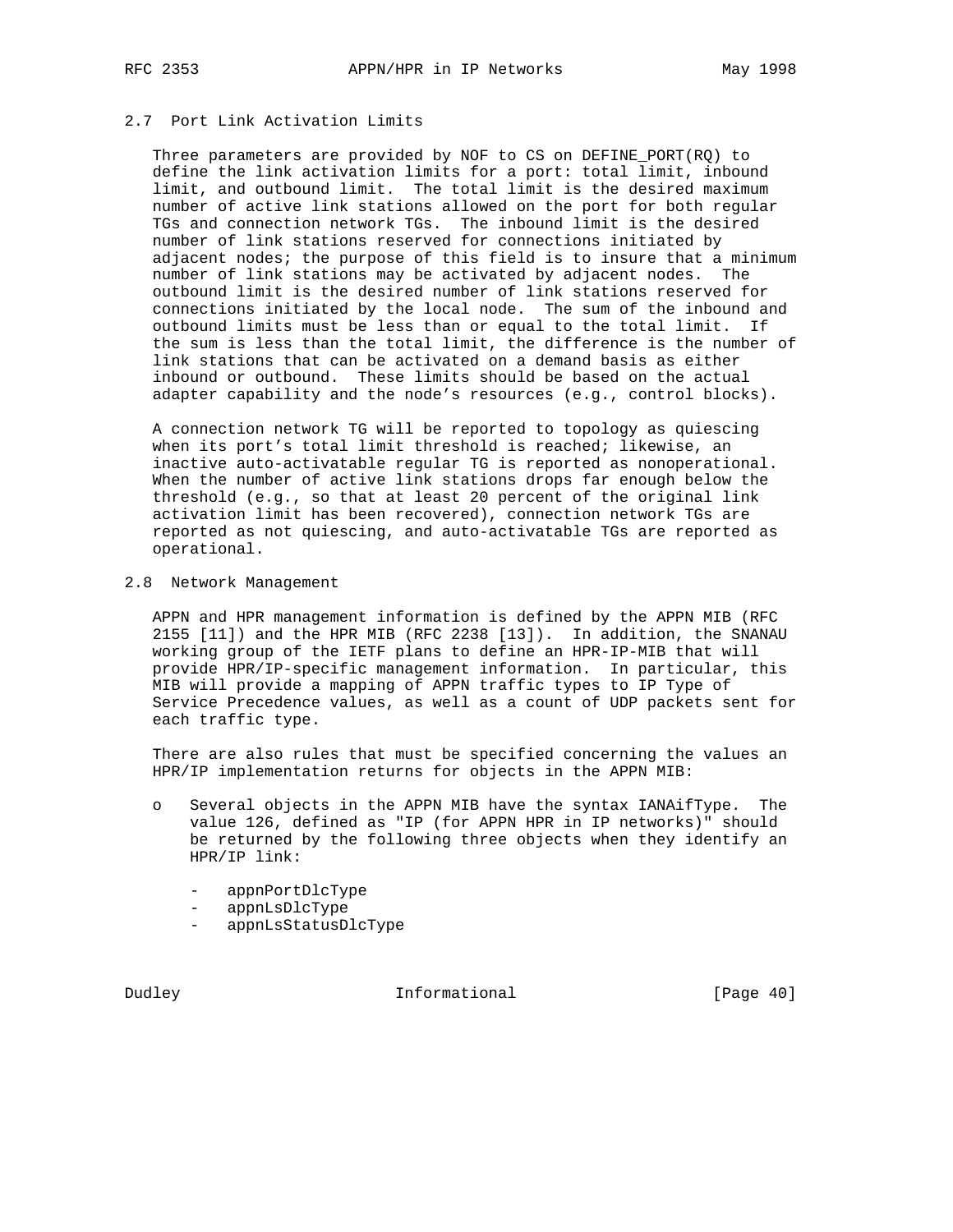- o Link-level addresses are reported in the following objects:
	- appnPortDlcLocalAddr
	- appnLsLocalAddr
	- appnLsRemoteAddr
	- appnLsStatusLocalAddr
	- appnLsStatusRemoteAddr

 All of these objects should return ASCII character strings that represent IP addresses in the usual dotted-decimal format. (At this point it's not clear what the "usual...format" will be for IPv6 addresses, but whatever it turns out to be, that is what these objects will return when an HPR/IP link traverses an IP network.)

- o The following two objects return Object Identifiers that tie table entries in the APPN MIB to entries in lower-layer MIBs:
	- appnPortSpecific
	- appnLsSpecific

 Both of these objects should return the same value: a RowPointer to the ifEntry in the agent's ifTable for the physical interface associated with the local IP address for the port. If the agent implements the IP-MIB (RFC 2011 [12]), this association between the IP address and the physical interface will be represented in the ipNetToMediaTable.

## 2.9 IPv4-to-IPv6 Migration

 The native IP DLC is architected to use IP version 4 (IPv4). However, support for IP version 6 (IPv6) may be required in the future.

 IP routers and hosts can interoperate only if both ends use the same version of the IP protocol. However, most IPv6 implementations (routers and hosts) will actually have dual IPv4/IPv6 stacks. IPv4 and IPv6 traffic can share transmission facilities provided that the router/host at each end has a dual stack. IPv4 and IPv6 traffic will coexist on the same infrastructure in most areas. The version number in the IP header is used to map incoming packets to either the IPv4 or IPv6 stack. A dual-stack host which wishes to talk to an IPv4 host will use IPv4.

 Hosts which have an IPv4 address can use it as an IPv6 address using a special IPv6 address prefix (i.e., it is an embedded IPv4 address). This mapping was provided mainly for "legacy" application compatibility purposes as such applications don't have the socket

Dudley **Informational** [Page 41]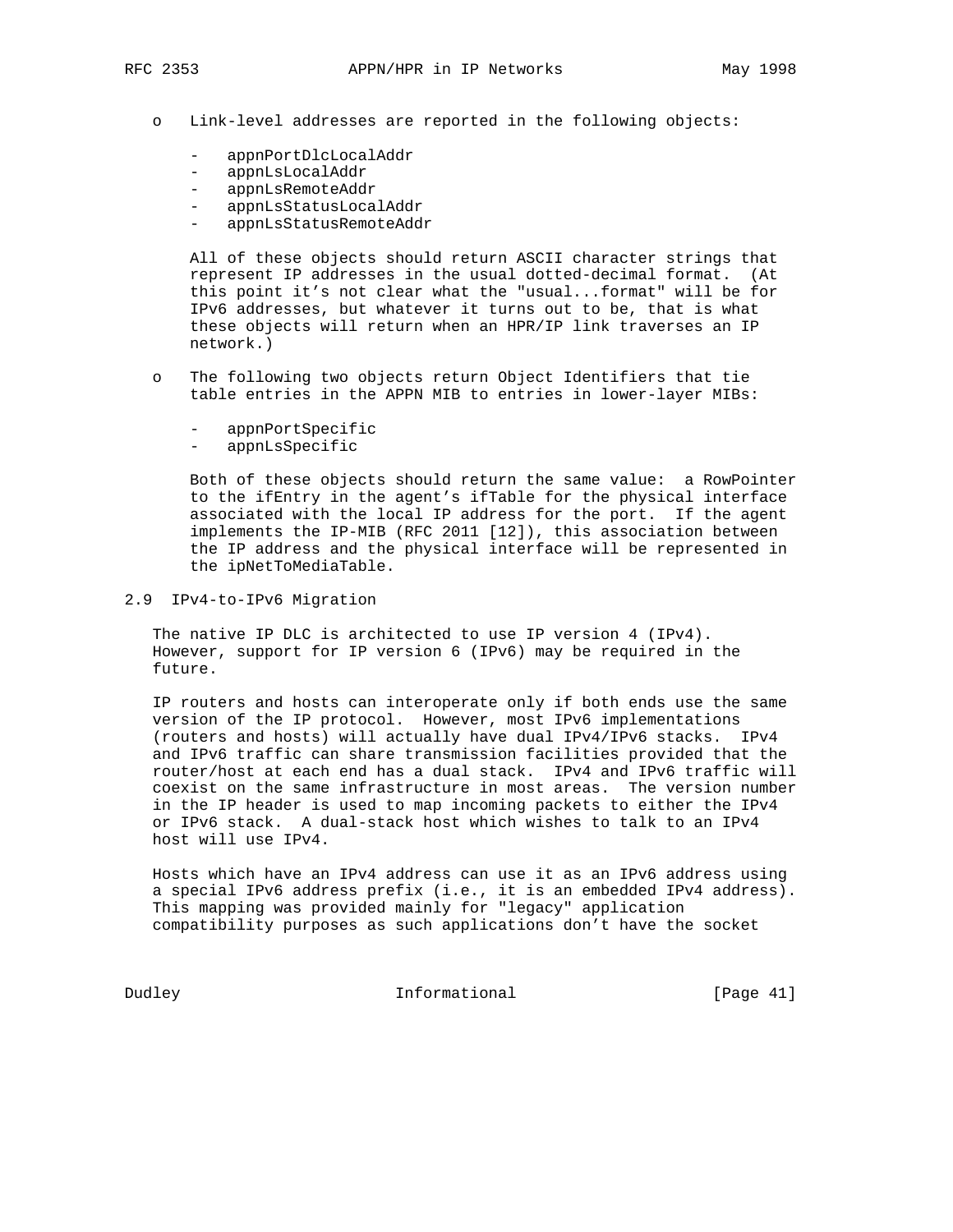structures needed to store full IPv6 addresses. Two IPv6 hosts may communicate using IPv6 with embedded-IPv4 addresses.

 Both IPv4 and IPv6 addresses can be stored by the domain name service (DNS). When an application queries DNS, it asks for IPv4 addresses, IPv6 addresses, or both. So, it's the application that decides which stack to use based on which addresses it asks for.

Migration for HPR/IP ports will work as follows:

 An HPR/IP port is configured to support IPv4, IPv6, or both. If IPv4 is supported, a local IPv4 address is defined; if IPv6 is supported, a local IPv6 address (which can be an embedded IPv4 address) is defined. If both IPv4 and IPv6 are supported, both a local IPv4 address and a local IPv6 address are defined.

 Defined links will work as follows: If the local node supports IPv4 only, a destination IPv4 address may be defined, or an IP host name may be defined in which case DNS will be queried for an IPv4 address. If the local node supports IPv6 only, a destination IPv6 address may be defined, or an IP host name may be defined in which case DNS will be queried for an IPv6 address. If both IPv4 and IPv6 are supported, a destination IPv4 address may be defined, a destination IPv6 address may be defined, or an IP host name may be defined in which case DNS will be queried for both IPv4 and IPv6 addresses; if provided by DNS, an IPv6 address can be used, and an IPv4 address can be used otherwise.

 Separate IPv4 and IPv6 connection networks can be defined. If the local node supports IPv4, it can define a connection network TG to the IPv4 VRN. If the local node supports IPv6, it can define a TG to the IPv6 VRN. If both are supported, TGs can be defined to both VRNs. Therefore, the signaling information received in RSCVs will be compatible with the local node's capabilities unless a configuration error has occurred.

# 3.0 References

 [1] IBM, Systems Network Architecture Advanced Peer-to-Peer Networking Architecture Reference, SC30-3442-04. Viewable at URL: http://www.raleigh.ibm.com/cgi-bin/bookmgr/BOOKS/D50L0000/CCONTENTS

 [2] IBM, Systems Network Architecture Advanced Peer-to-Peer Networking High Performance Routing Architecture Reference, Version 3.0, SV40-1018-02. Viewable at URL: http://www.raleigh.ibm.com/cgi bin/bookmgr/BOOKS/D50H6001/CCONTENTS

Dudley **Informational** [Page 42]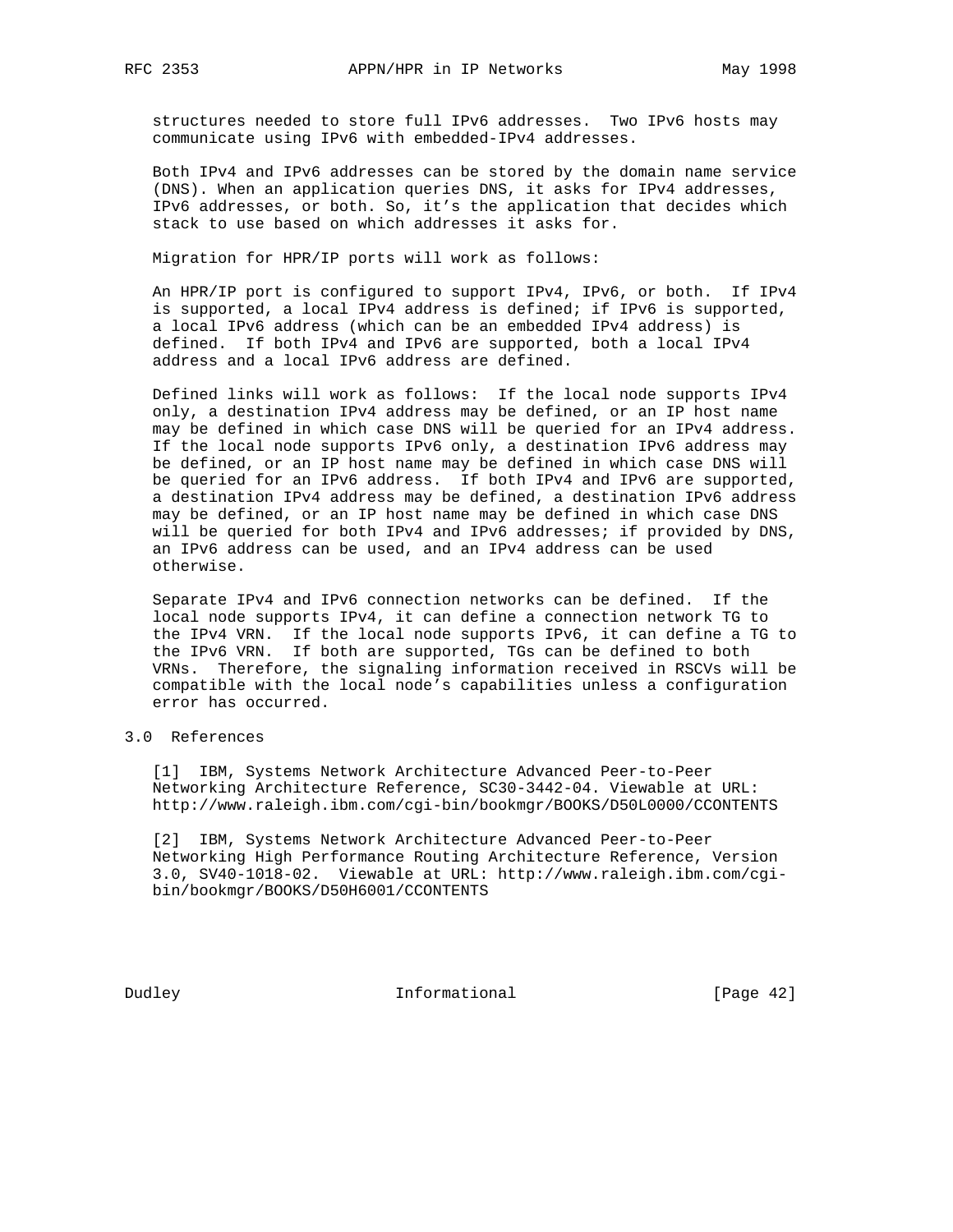[3] IBM, Systems Network Architecture Formats, GA27-3136-16. Viewable at URL: http://www.raleigh.ibm.com/cgi bin/bookmgr/BOOKS/D50A5003/CCONTENTS

 [4] Wells, L. and A. Bartky, "Data Link Switching: Switch-to-Switch Protocol, AIW DLSw RIG: DLSw Closed Pages, DLSw Standard Version 1.0", RFC 1795, April 1995.

 [5] Bryant, D. and P. Brittain, "APPN Implementers' Workshop Closed Pages Document DLSw v2.0 Enhancements", RFC 2166, June 1997.

 [6] Postel, J., "User Datagram Protocol", STD 6, RFC 768, August 1980.

[7] Postel, J., "Internet Protocol", STD 5, RFC 791, September 1981.

 [8] Almquist, P., "Type of Service in the Internet Protocol Suite", RFC 1349, July 1992.

 [9] Braden, R., "Requirements for Internet Hosts -- Communication Layers", STD 3, RFC 1122, October 1989.

 [10] Braden, R., Zhang, L., Berson, S., Herzog, S., and S. Jamin, "Resource ReSerVation Protocol (RSVP) -- Version 1 Functional Specification", RFC 2205, September 1997.

 [11] Clouston, B., and B. Moore, "Definitions of Managed Objects for APPN using SMIv2", RFC 2155, June 1997.

 [12] McCloghrie, K., "SNMPv2 Management Information Base for the Internet Protocol using SMIv2", RFC 2011, November 1996.

 [13] Clouston, B., and B. Moore, "Definitions of Managed Objects for HPR using SMIv2", RFC 2238, November 1997.

4.0 Security Considerations

 For HPR, the IP network appears to be a link. For that reason, the SNA session-level security functions (user authentication, LU authentication, session encryption, etc.) are still available for use. In addition, as HPR traffic flows as UDP datagrams through the IP network, IPsec can be used to provide network-layer security inside the IP network.

 There are firewall considerations when supporting HPR traffic using the native IP DLC. First, the firewall filters can be set to allow the HPR traffic to pass. Traffic can be restricted based on the source and destination IP addresses and the destination port number;

Dudley **Informational** [Page 43]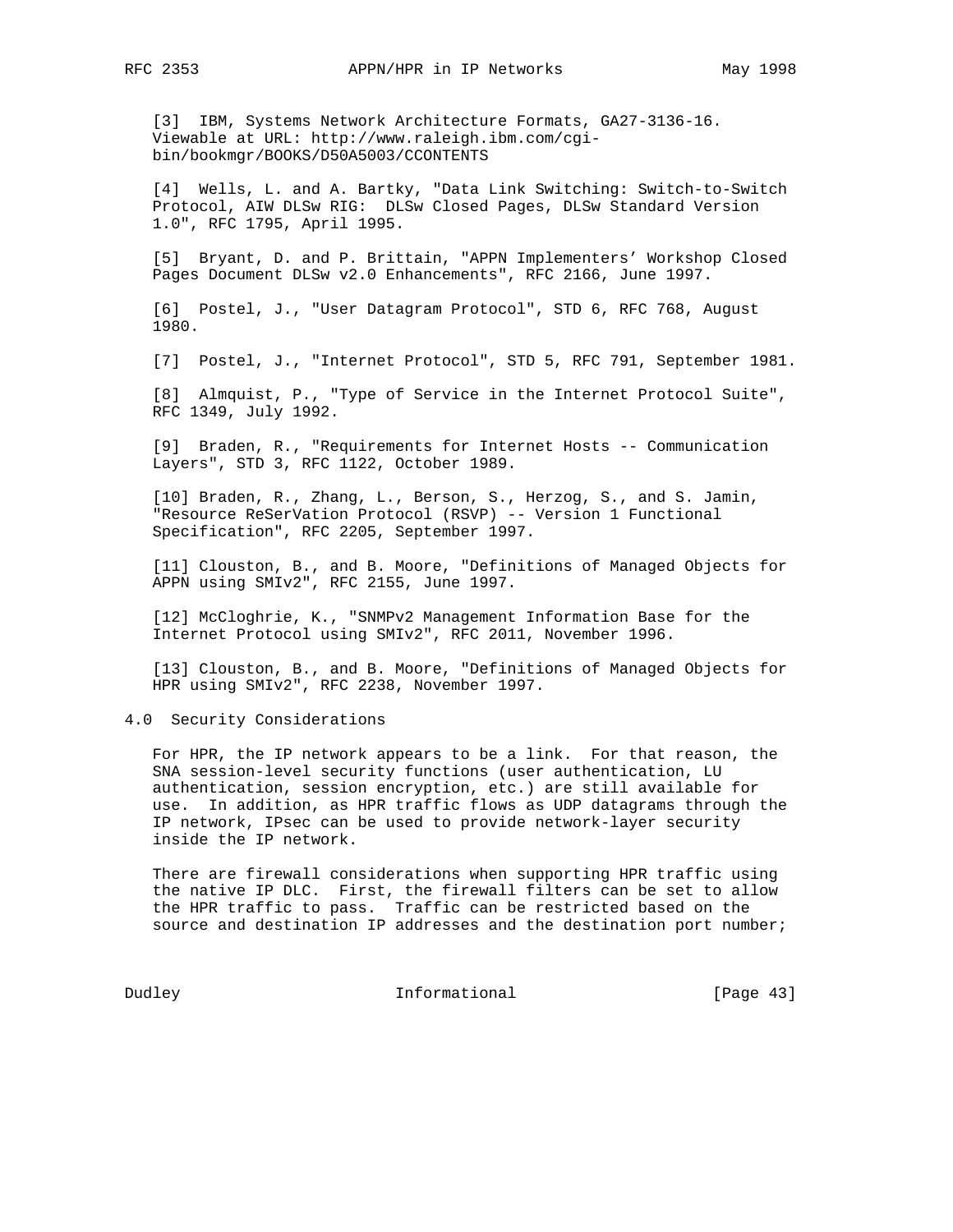the source port number is not relevant. That is, the firewall should accept traffic with the IP addresses of the HPR/IP nodes and with destination port numbers in the range 12000 to 12004. Second, the possibility exists for an attack using forged UDP datagrams; such attacks could cause the RTP connection to fail or even introduce false data on a session. In environments where such attacks are expected, the use of network-layer security is recommended.

# 5.0 Author's Address

 Gary Dudley C3BA/501 IBM Corporation P.O. Box 12195 Research Triangle Park, NC 27709, USA

 Phone: +1 919-254-4358 Fax: +1 919-254-6243 EMail: dudleyg@us.ibm.com

Dudley **Informational** [Page 44]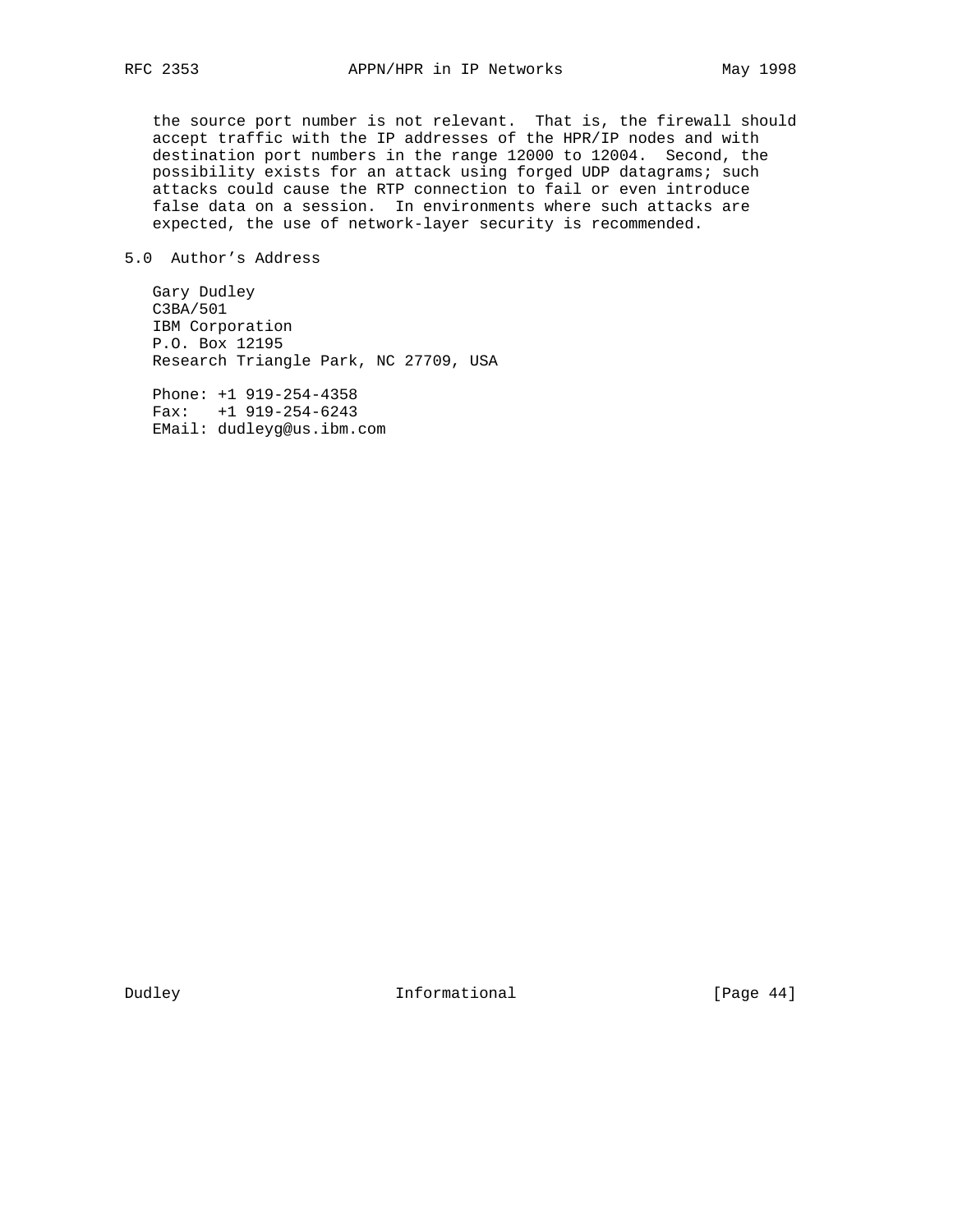6.0 Appendix - Packet Format

6.1 HPR Use of IP Formats

| 6.1.1 IP Format for LLC Commands and Responses The formats described here are used for the following LLC commands and responses: XID command and response, TEST command and response, DISC command, and DM response. 

| IP Format for LLC Commands and Responses<br>-----+--------------------- |  |                                                                                               |
|-------------------------------------------------------------------------|--|-----------------------------------------------------------------------------------------------|
|                                                                         |  | Byte   Bit   Content                                                                          |
|                                                                         |  | ____________________________<br>-------+-----+------------<br>0-p     IP header (see note 1)  |
| p+1-<br>  p+8                                                           |  | UDP header (see note 2)                                                                       |
| -------+----+--                                                         |  | $p+9$ -   $\qquad$   IEEE 802.2 LLC header (see note 3)                                       |
| $ p+11 $                                                                |  | __________________________________                                                            |
| . _ _ _ _ _ _ + _ _ _ .<br>p+9                                          |  | DSAP: same as for the base APPN (i.e., X'04' or an<br>installation-defined value)             |
| p+10                                                                    |  | SSAP: same as for the base APPN (i.e., $X'04'$ or an<br>installation-defined value)           |
| -------+-----+<br>p+11                                                  |  | Control: set as appropriate                                                                   |
| -------+----+---<br>p+12-n                                              |  | Remainder of PDU: XID3 or TEST information field, or<br>null for DISC command and DM response |

Dudley

Informational

[Page 45]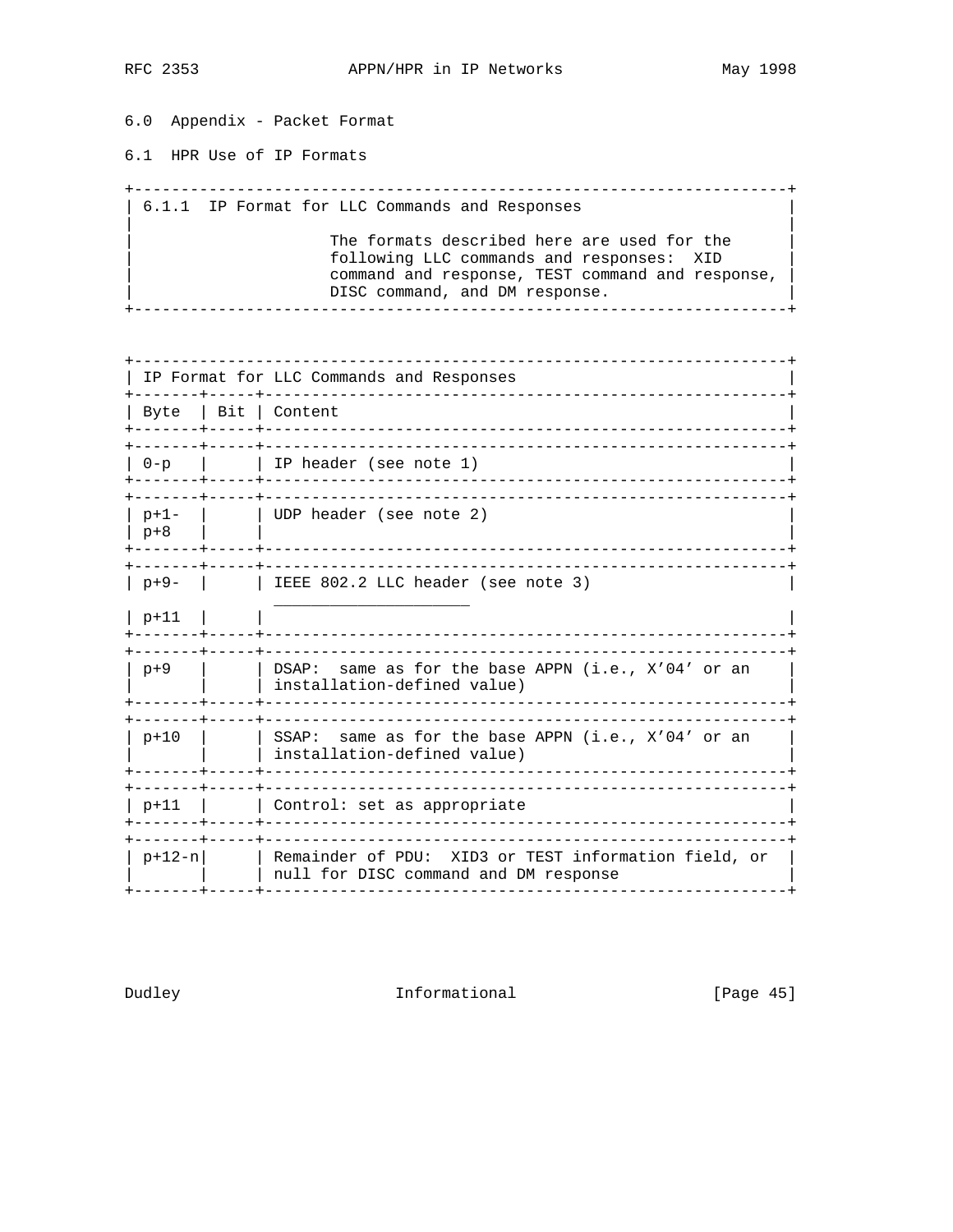| Note 1: Rules for encoding the IP header can be found |  $\frac{1}{2}$  in RFC 791. ----+-----+--------------| Note 2: Rules for encoding the UDP header can be | found in RFC 768. I IP Format for LLC Commands and Responses | Byte | Bit | Content Note 3: Rules for encoding the IEEE 802.2 LLC header can be found in ISO/IEC 8802-2:1994 (ANSI/IEEE Std 802.2, 1994 Edition), Information technology -Telecommunications and information exchange between | systems - Local and metropolitan area networks -| Specific requirements - Part 2: Logical Link Control. | -----------------------------------+-----+---6.1.2 IP Format for NLPs in UI Frames This format is used for either LDLC specific messages or HPR session and control traffic. \_\_\_\_\_\_\_\_\_\_\_\_\_\_\_\_\_\_\_\_\_\_\_\_\_\_\_\_\_\_ IP Format for NLPs in UI Frames | Byte | Bit | Content +-------+-----+---| 0-p | | | IP header (see note 1) | UDP header (see note 2)<br>|  $|p+1-|$  $|p+8|$  $|p+9-|$  | IEEE 802.2 LLC header  $|p+11|$ 

Dudley

Informational

[Page 46]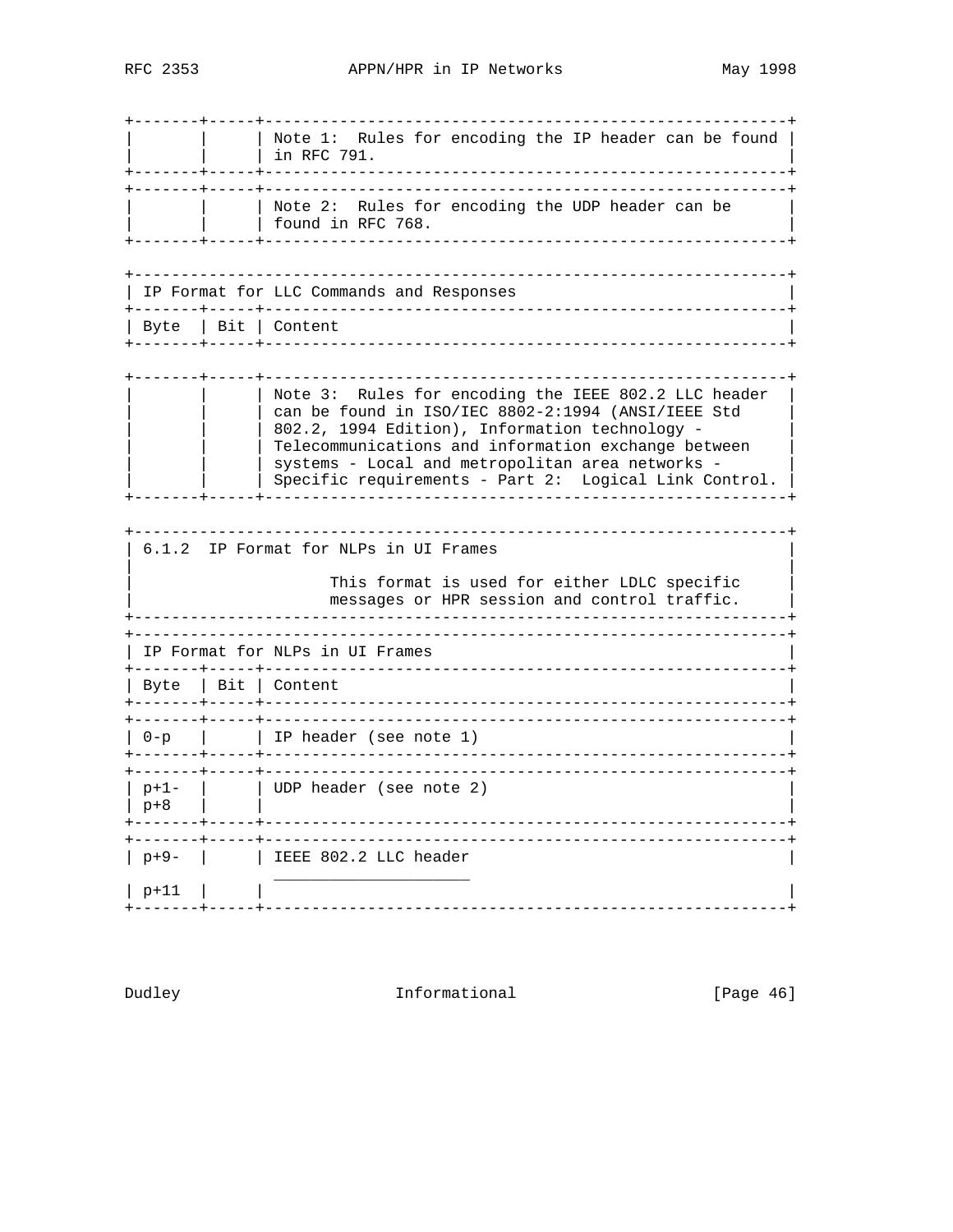| $p+9$    | the destination SAP obtained from the IEEE<br>DSAP:<br>802.2 LLC (X'80') subfield in the HPR Capabilities<br>$(X'61')$ control vector in the received XID3 (see note<br>3)         |
|----------|------------------------------------------------------------------------------------------------------------------------------------------------------------------------------------|
| p+10     | SSAP: the source SAP obtained from the IEEE 802.2 LLC<br>(X'80') subfield in the HPR Capabilities (X'61')<br>control vector in the sent XID3 (see note 4)                          |
| p+11     | l Control:                                                                                                                                                                         |
|          | $- + + - - - - - -$<br>$X'03'$   UI with P/F bit off<br>-----------------------------                                                                                              |
| $p+12-n$ | _______________<br>Remainder of PDU: NLP<br>+-----------------------------------                                                                                                   |
|          | Note 1: Rules for encoding the IP header can be found<br>in RFC 791.                                                                                                               |
|          | Note 2: Rules for encoding the UDP header can be<br>found in RFC 768.                                                                                                              |
|          | IP Format for NLPs in UI Frames                                                                                                                                                    |
| Byte     | Bit   Content                                                                                                                                                                      |
|          | The User-Defined Address bit is considered<br>Note 3:<br>part of the DSAP. The Individual/Group bit in the<br>DSAP field is set to 0 by the sender and ignored by<br>the receiver. |
|          | The User-Defined Address bit is considered<br>Note 4:<br>part of the SSAP. The Command/Response bit in the<br>SSAP field is set to 0 by the sender and ignored by<br>the receiver. |

Dudley **Informational** [Page 47]